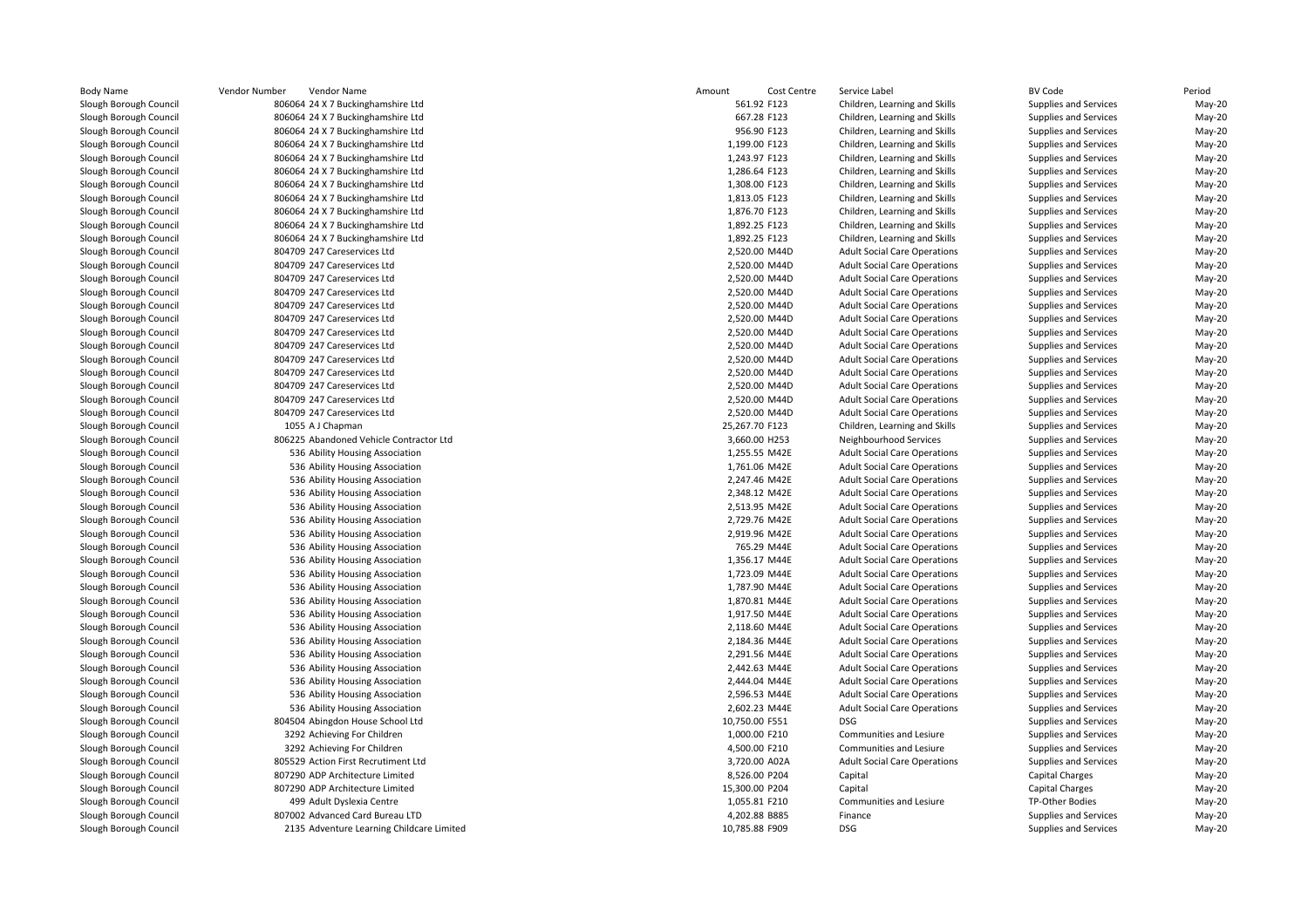1603 Advision Security Ltd 2,950.00 A07M 1603 Advision Security Ltd 3,755.00 A07M 805178 AFM Transport Limited 805178 AFM Transport Limited 805178 AFM Transport Limited 805178 AFM Transport Limited 805178 AFM Transport Limited 805178 AFM Transport Limited 805178 AFM Transport Limited 805178 AFM Transport Limited 805178 AFM Transport Limited 805178 AFM Transport Limited 805178 AFM Transport Limited 805178 AFM Transport Limited 805178 AFM Transport Limited 805178 AFM Transport Limited 805178 AFM Transport Limited 805178 AFM Transport Limited 805178 AFM Transport Limited 805178 AFM Transport Limited 805178 AFM Transport Limited 2486 Agriculture And Estate Services Limited 2486 Agriculture And Estate Services Limited 2486 Agriculture And Estate Services Limited 2486 Agriculture And Estate Services Limited 805318 AH Planning Ltd 2956 Alpha Parking Limited13,066.00 F552 DSG 222 Altwood Church Of England School 13,066.00 F552 DSG 2012 DSG 2013 2197 Altwood Housing Ltd 2197 Altwood Housing Ltd 2197 Altwood Housing Ltd 2197 Altwood Housing Ltd 2197 Altwood Housing Ltd 2197 Altwood Housing Ltd 2197 Altwood Housing Ltd 2197 Altwood Housing Ltd 2197 Altwood Housing Ltd 2197 Altwood Housing Ltd 2197 Altwood Housing Ltd 8686 Altwood Properties Ltd 805264 Ameresco Limited 3137 Applegarth Care Home Ltd 3137 Applegarth Care Home Ltd 3137 Applegarth Care Home Ltd 3137 Applegarth Care Home Ltd 3137 Applegarth Care Home Ltd 3137 Applegarth Care Home Ltd 3137 Applegarth Care Home Ltd 3137 Applegarth Care Home Ltd 3137 Applegarth Care Home Ltd3350 Arbour Vale School 0 Arbour Vale School **DSG 2008 Proposed Arbour Vale School Arbour Vale School DSG** 2014 2073 Arc Preschool Arc Preschool 2008 DSG 2009 DSG 2009 DSG 2009 DSG 2009 DSG 2009 DSG 2009 DSG 2009 DSG 2009 DSG 2009 DSG 2009 DSG 2009 DSG 2009 DSG 2009 DSG 2009 DSG 2009 DSG 2009 DSG 2009 DSG 2009 DSG 2009 DSG 2009 DSG 2009 DSG 2009 DSG 2 831 Argos Business Solutions Ltd 831 Argos Business Solutions Ltd 1637 Arlingclose Ltd420 Ashburn Estate Agents

|                | 2,950.00 A07M   | Ad   |
|----------------|-----------------|------|
|                | 3,755.00 A07M   | Ad   |
|                | 559.71 D750     | Dir  |
|                | 701.18 D750     | Dir  |
|                | 1,279.68 D750   | Dir  |
|                | 4,320.13 D750   | Dir  |
|                | 854.36 D880     | Dir  |
|                | 1,314.08 D880   | Dir  |
|                | 1,417.28 D880   | Dir  |
|                | 2,150.17 D880   | Dir  |
|                | 2,298.49 D880   | Dir  |
|                | 2,618.92 D880   | Dir  |
|                | 2,698.68 D880   | Dir  |
|                | 3,367.62 D880   | Dir  |
|                | 3,836.49 D880   | Dir  |
|                | 3,876.88 D880   | Dir  |
|                | 4,130.31 D880   | Dir  |
|                | 5,933.97 D880   | Dir  |
|                | 7,952.00 D880   | Dir  |
|                | 8,456.00 D880   | Dir  |
|                | 11,580.80 D880  | Dir  |
| rvices Limited | 1,045.00 C001   | Co   |
| rvices Limited | 4,901.25 P220   | Ca   |
| rvices Limited | 1,780.00 C001   | Co   |
| rvices Limited | 6,185.00 C001   | Co   |
|                | 3,060.00 D012   | M    |
|                | 4,725.00 D124   | Pla  |
| nd School      | 13,066.00 F552  | DS   |
|                | 750.00 H205     | Str  |
|                | 900.00 H205     | Str  |
|                | 525.00 H216     | Str  |
|                | 690.00 H216     | Str  |
|                | 720.00 H216     | Str  |
|                | 770.00 H216     | Str  |
|                | 900.00 H216     | Str  |
|                | 900.00 H216     | Str  |
|                | 900.00 H216     | Str  |
|                | 900.00 H216     | Str  |
|                | 1,120.00 H216   | Str  |
|                | 53,481.59 H205  | Str  |
|                | 1,000.00 P168   | Ca   |
| d              | 2,217.00 A05C   | Ad   |
| d              |                 | Ad   |
| d              | 2,875.00 M25C   |      |
|                | 3,200.00 M25C   | Ad   |
| d<br>d         | 3,400.00 M25C   | Ad   |
|                | 3,400.00 M25C   | Ad   |
| d              | 3,500.00 M25C   | Ad   |
| d              | 3,500.00 M25C   | Ad   |
| d              | 3,500.00 M25C   | Ad   |
| d              | 2,860.00 M27C   | Ad   |
|                | 494,520.68 E509 | DS   |
|                | 12,497.78 F909  | DS   |
| Ltd            | 548.97 D305     | Cu   |
| Ltd            | 720.96 D305     | Cu   |
|                | 1,500.00 B015   | Fir  |
|                | 115 075 00 H205 | $tr$ |

Iult Social Care Operations **Advices 19 and Conventions** May-20 May-20<br> **Advices Advices Premises Advices May-20**<br>
Premises May-20 Iult Social Care Operations **Fremises** Premises Advictions May-20<br>1942- Prechault Supplies and Services May-20 Fect Service Organisation (DSO) Supplies and Services May-20<br>1972 Prect Service Organisation (DSO) Supplies and Services 701.18 D750 Direct Service Organisation (DSO) Supplies and Services May-20<br>1,279.68 D750 Direct Service Organisation (DSO) Supplies and Services May-20 1,279.68 D750 Direct Service Organisation (DSO) Supplies and Services May-20<br>1992 A.320.13 D750 Direct Service Organisation (DSO) Supplies and Services May-20 4,320.13 rect Service Organisation (DSO) Supplies and Services<br>1.320.13 Prect Service Organisation (DSO) Supplies and Services May-20 854.36 D880 Direct Service Organisation (DSO) Supplies and Services May-20 May-20<br>1.314.08 D880 Direct Service Organisation (DSO) Supplies and Services May-20 1,314.08 D880 Direct Service Organisation (DSO) Supplies and Services May-20 1,417.28 D880 Direct Service Organisation (DSO) Supplies and Services May-20<br>1992 2,150.17 D880 Direct Service Organisation (DSO) Supplies and Services May-20 2,150.17 D880 Direct Service Organisation (DSO) Supplies and Services May-20 May-20<br>2,298.49 D880 Direct Service Organisation (DSO) Supplies and Services May-20 2,298.49 D880 Direct Service Organisation (DSO) Supplies and Services May-20 2,618.92 D880 Direct Service Organisation (DSO) Supplies and Services May-20 May-20<br>2,698.68 D880 Direct Service Organisation (DSO) Supplies and Services May-20 2,698.68 D880 Direct Service Organisation (DSO) Supplies and Services May-20 3,367.62 D880 Direct Service Organisation (DSO) Supplies and Services May-20 May-20<br>3.836.49 D880 Direct Service Organisation (DSO) Supplies and Services May-20 3,836.49 D880 Direct Service Organisation (DSO) Supplies and Services May-20 3,876.88 D880 Direct Service Organisation (DSO) Supplies and Services May-20<br>3.1 D880 Direct Service Organisation (DSO) Supplies and Services May-20 4,130.31 D880 Direct Service Organisation (DSO) Supplies and Services May-20 May-20<br>1993.97 D880 Direct Service Organisation (DSO) Supplies and Services May-20 5,933.97 D880 Direct Service Organisation (DSO) Supplies and Services May-20<br>1952.00 D880 Direct Service Organisation (DSO) Supplies and Services May-20 7,952.00 D880 Direct Service Organisation (DSO) Supplies and Services May-20 8,456.00 D880 Direct Service Organisation (DSO) Supplies and Services May-20 May-20<br>11,580.80 D880 Direct Service Organisation (DSO) Supplies and Services May-20 11,580.80 D880 Direct Service Organisation (DSO) Supplies and Services May-20 May-20<br>1,045.00 C001 Communities and Lesiure Premises Premises May-20 1,045.00 C001 Communities and Lesiure Premises May-20 4,901.25 P220 Capital Capital Charges May-20 d communities and Lesiure Supplies and Services May-20 Communities and Lesiure Supplies and Services May-20 6,185.00 C001 Communities and Lesiure Supplies and Services May-20 3,060.00 D012 Major Infrastructure Projects Supplies and Services May-20 d extending and Transport Planning and Transport Supplies and Services May-20 Supplies and Services May-20<br>
Supplies and Services May-20<br>
Supplies and Services May-20 d entity and Services Strategic Housing Services Supplies and Services May-20 Supplies and Services May-20 Supplies and Services May-20 d entity and Services Strategic Housing Services Supplies and Services May-20 d S25.00 H216 Strategic Housing Services Supplies and Services May-20 690.00 H216 Strategic Housing Services Supplies and Services May-20 d extending Strategic Housing Services Supplies and Services May-20<br>Supplies and Services May-20 d extending Strategic Housing Services Supplies and Services May-20 d entity and Services Strategic Housing Services Supplies and Services May-20 900.00 H216 Strategic Housing Services Supplies and Services May-20 900.00 H216 Strategic Housing Services Supplies and Services May-20 900.00 H216 Strategic Housing Services Supplies and Services May-20 d entity and Services Strategic Housing Services Supplies and Services May-20 d entity and the S3,481.59 H205 Strategic Housing Services Premises Premises May-20 d entitled the capital control of the Capital Capital Capital Charges Capital Charges May-20 (Capital Charges May-20  $\mu$ lult Social Care Commissioning Supplies and Services and Services May-20<br>Allt Social Care Operations Supplies and Services May-20 lult Social Care Operations **Supplies and Services** May-20<br>A Supplies and Services May-20<br>May-20 Adult Social Care Operations Supplies and Services May-20 lult Social Care Operations **Supplies and Services** May-20<br>A Supplies and Services May-20<br>May-20 lult Social Care Operations **Supplies and Services** May-20<br>A Supplies and Services May-20<br>May-20 Iult Social Care Operations **Supplies and Services** May-20<br>And Social Care Operations Supplies and Services May-20 lult Social Care Operations **Supplies and Services** May-20<br>- Supplies and Services May-20 May-20 Iult Social Care Operations **Supplies and Services** May-20<br>19-Young Supplies and Services May-20 Ault Social Care Operations **Supplies and Services** May-20<br>Grade Supplies and Services May-20 Supplies and Services May-20<br>Supplies and Services May-20<br>Supplies and Services May-20 G G Supplies and Services May-20<br>Supplies and Services May-20<br>Supplies and Services May-20 548.97 D305 Customer and Communications Supplies and Services May-20 720.96 D305 Customer and Communications Supplies and Services May-20 d extending to the state of the state of the Supplies and Services of the Supplies and Services of the Supplies and Services of the Supplies and Services of the Supplies and Services of the Supplies and Services of the Sup 0 Ashburn Estate Agents **115,075.00 H205** Strategic Housing Services Premises Premises Premises May-20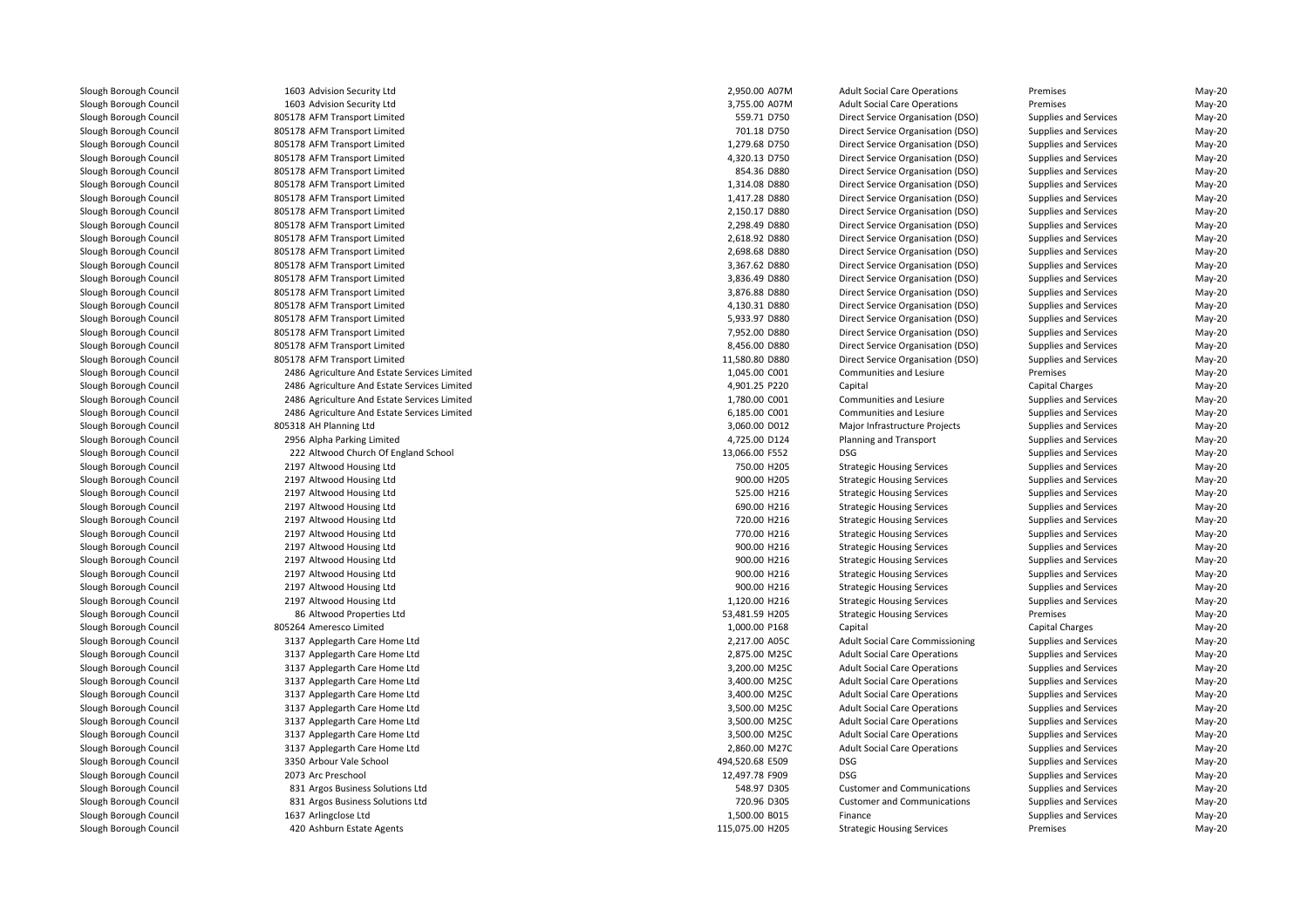| 3666 Assisted Living South West                                          | 3,130.28 M26E                  | <b>Adult Social Care Operations</b>    | Supplies and Services      | $May-20$         |
|--------------------------------------------------------------------------|--------------------------------|----------------------------------------|----------------------------|------------------|
| 804324 Astoria Healthcare                                                | 4,071.30 M27F                  | <b>Adult Social Care Operations</b>    | Supplies and Services      | May-20           |
| 804324 Astoria Healthcare                                                | 4,207.01 M27F                  | <b>Adult Social Care Operations</b>    | Supplies and Services      | May-20           |
| 1973 Bates Office Services Limited                                       | 900.90 P193                    | Capital                                | <b>Capital Charges</b>     | May-20           |
| 1973 Bates Office Services Limited                                       | 2,207.40 P193                  | Capital                                | <b>Capital Charges</b>     | May-20           |
| 1973 Bates Office Services Limited                                       | 3,512.00 P193                  | Capital                                | <b>Capital Charges</b>     | May-20           |
| 1973 Bates Office Services Limited                                       | 22,900.00 P193                 | Capital                                | <b>Capital Charges</b>     | May-20           |
| 3370 Baylis Court School                                                 | 2,666.10 E709                  | <b>DSG</b>                             | Supplies and Services      | May-20           |
| 3208 Be Happy Pre School                                                 | 4,945.59 F909                  | <b>DSG</b>                             | Supplies and Services      | May-20           |
| 3208 Be Happy Pre School                                                 | 7,075.19 F909                  | <b>DSG</b>                             | Supplies and Services      | May-20           |
| 609 Beechwood Secondary School                                           | 10,666.67 E519                 | <b>DSG</b>                             | Supplies and Services      | May-20           |
| 610 Bentons Office Supplies                                              | 1,272.00 A07M                  | <b>Adult Social Care Operations</b>    | Supplies and Services      | May-20           |
| 612 Berkshire Healthcare Nhs Foundation Trust                            | 6,582.00 A07R                  | <b>Adult Social Care Operations</b>    | Supplies and Services      | May-20           |
| 612 Berkshire Healthcare Nhs Foundation Trust                            | 6,582.00 A07R                  | <b>Adult Social Care Operations</b>    | Supplies and Services      | May-20           |
| 612 Berkshire Healthcare Nhs Foundation Trust                            | 29,999.97 F520                 | Children, Learning and Skills          | Supplies and Services      | May-20           |
| 1736 Bevan Brittan Llp                                                   | 695.70 B417                    | <b>Economic Development</b>            | Supplies and Services      | May-20           |
| 1736 Bevan Brittan Llp                                                   | 2,347.40 B417                  | Economic Development                   | Supplies and Services      | May-20           |
| 1736 Bevan Brittan Llp                                                   | 1,805.00 P128                  | Capital                                | <b>Capital Charges</b>     | May-20           |
| 3611 Birch Assist Ltd T/A Bluebird Care (South Bucks & Slough)           | 3,207.00 A05C                  | <b>Adult Social Care Commissioning</b> | Supplies and Services      | May-20           |
| 3611 Birch Assist Ltd T/A Bluebird Care (South Bucks & Slough)           | 2,940.00 M44C                  | <b>Adult Social Care Operations</b>    | Supplies and Services      | May-20           |
| 3611 Birch Assist Ltd T/A Bluebird Care (South Bucks & Slough)           | 2,268.00 M44D                  | <b>Adult Social Care Operations</b>    | Supplies and Services      | May-20           |
| 3611 Birch Assist Ltd T/A Bluebird Care (South Bucks & Slough)           | 552.00 F417                    | <b>DSG</b>                             | Supplies and Services      | May-20           |
| 3611 Birch Assist Ltd T/A Bluebird Care (South Bucks & Slough)           | 966.00 F417                    | <b>DSG</b>                             | Supplies and Services      | May-20           |
| 3611 Birch Assist Ltd T/A Bluebird Care (South Bucks & Slough)           | 1,242.00 F417                  | <b>DSG</b>                             | Supplies and Services      | May-20           |
| 803828 Blue Willow Day Nursery Ltd                                       | 16,150.09 F909                 | <b>DSG</b>                             | Supplies and Services      | May-20           |
| 807297 BNP Paribas Real Estate Advisory & Property Management UK Limited | 970.36 B079                    | <b>Regeneration Development</b>        | <b>External Receipts</b>   | May-20           |
| 807297 BNP Paribas Real Estate Advisory & Property Management UK Limited | 1,316.90 B079                  | <b>Regeneration Development</b>        | <b>External Receipts</b>   | May-20           |
| 807297 BNP Paribas Real Estate Advisory & Property Management UK Limited | 1,419.14 B079                  | <b>Regeneration Development</b>        | <b>External Receipts</b>   | May-20           |
| 807297 BNP Paribas Real Estate Advisory & Property Management UK Limited | 1,925.94 B079                  | <b>Regeneration Development</b>        | <b>External Receipts</b>   | May-20           |
| 807297 BNP Paribas Real Estate Advisory & Property Management UK Limited | 4,634.07 B079                  | <b>Regeneration Development</b>        | <b>External Receipts</b>   | May-20           |
| 807297 BNP Paribas Real Estate Advisory & Property Management UK Limited | 5,786.48 B079                  | <b>Regeneration Development</b>        | <b>External Receipts</b>   | May-20           |
| 807297 BNP Paribas Real Estate Advisory & Property Management UK Limited | 8,873.92 B079                  | <b>Regeneration Development</b>        | <b>External Receipts</b>   | May-20           |
| 807297 BNP Paribas Real Estate Advisory & Property Management UK Limited | 11,080.66 B079                 | <b>Regeneration Development</b>        | <b>External Receipts</b>   | May-20           |
| 278 Bond Solon Training Ltd                                              | 1,680.00 H219                  | Neighbourhood Services                 | Indirect Employee Expenses | May-20           |
| 278 Bond Solon Training Ltd                                              | 560.00 H253                    | Neighbourhood Services                 | Indirect Employee Expenses | May-20           |
| 3618 Boots Pharmacy                                                      | 581.35 A04C                    | <b>Adult Social Care Commissioning</b> | Supplies and Services      | May-20           |
| 806917 Boulters Lock                                                     | 4,871.43 M27F                  | <b>Adult Social Care Operations</b>    | Supplies and Services      | May-20           |
|                                                                          |                                |                                        |                            |                  |
| 805160 Bouygues E&S FM UK Limited                                        | 6,550.34 B064<br>1,726.07 B064 | <b>Building Management</b>             | Premises                   | May-20<br>May-20 |
| 805160 Bouygues E&S FM UK Limited                                        |                                | <b>Building Management</b>             | Supplies and Services      |                  |
| 805160 Bouygues E&S FM UK Limited                                        | 5,303.43 P193                  | Capital                                | <b>Capital Charges</b>     | May-20           |
| 805160 Bouygues E&S FM UK Limited                                        | 14,371.53 P095                 | Capital                                | <b>Capital Charges</b>     | $May-20$         |
| 805160 Bouygues E&S FM UK Limited                                        | 25,236.49 P095                 | Capital                                | <b>Capital Charges</b>     | May-20           |
| 805160 Bouygues E&S FM UK Limited                                        | 70,962.19 P095                 | Capital                                | Capital Charges            | May-20           |
| 805160 Bouygues E&S FM UK Limited                                        | 109,302.63 P095                | Capital                                | <b>Capital Charges</b>     | May-20           |
| 513 Bracknell Forest Borough Council                                     | 11,480.55 D015                 | Planning and Transport                 | Supplies and Services      | May-20           |
| 513 Bracknell Forest Borough Council                                     | 1,254.01 D015                  | Planning and Transport                 | Supplies and Services      | May-20           |
| 2856 Brain Injury Rehabilitation Trust                                   | 5,323.14 M26E                  | <b>Adult Social Care Operations</b>    | Supplies and Services      | May-20           |
| 2856 Brain Injury Rehabilitation Trust                                   | 7,121.14 M27C                  | <b>Adult Social Care Operations</b>    | Supplies and Services      | May-20           |
| 805179 Braywood Tree Surgery Ltd                                         | 1,326.10 D880                  | Direct Service Organisation (DSO)      | Supplies and Services      | May-20           |
| 805179 Braywood Tree Surgery Ltd                                         | 640.00 P220                    | Capital                                | <b>Capital Charges</b>     | May-20           |
| 805179 Braywood Tree Surgery Ltd                                         | 738.96 P220                    | Capital                                | <b>Capital Charges</b>     | May-20           |
| 805179 Braywood Tree Surgery Ltd                                         | 865.00 P220                    | Capital                                | <b>Capital Charges</b>     | May-20           |
| 805179 Braywood Tree Surgery Ltd                                         | 1,017.96 P220                  | Capital                                | <b>Capital Charges</b>     | May-20           |
| 805179 Braywood Tree Surgery Ltd                                         | 1,208.44 P220                  | Capital                                | <b>Capital Charges</b>     | May-20           |
| 805179 Braywood Tree Surgery Ltd                                         | 4,501.62 P220                  | Capital                                | Capital Charges            | May-20           |
| 805817 Bright World Nurseries                                            | 11,913.16 F909                 | <b>DSG</b>                             | Supplies and Services      | $May-20$         |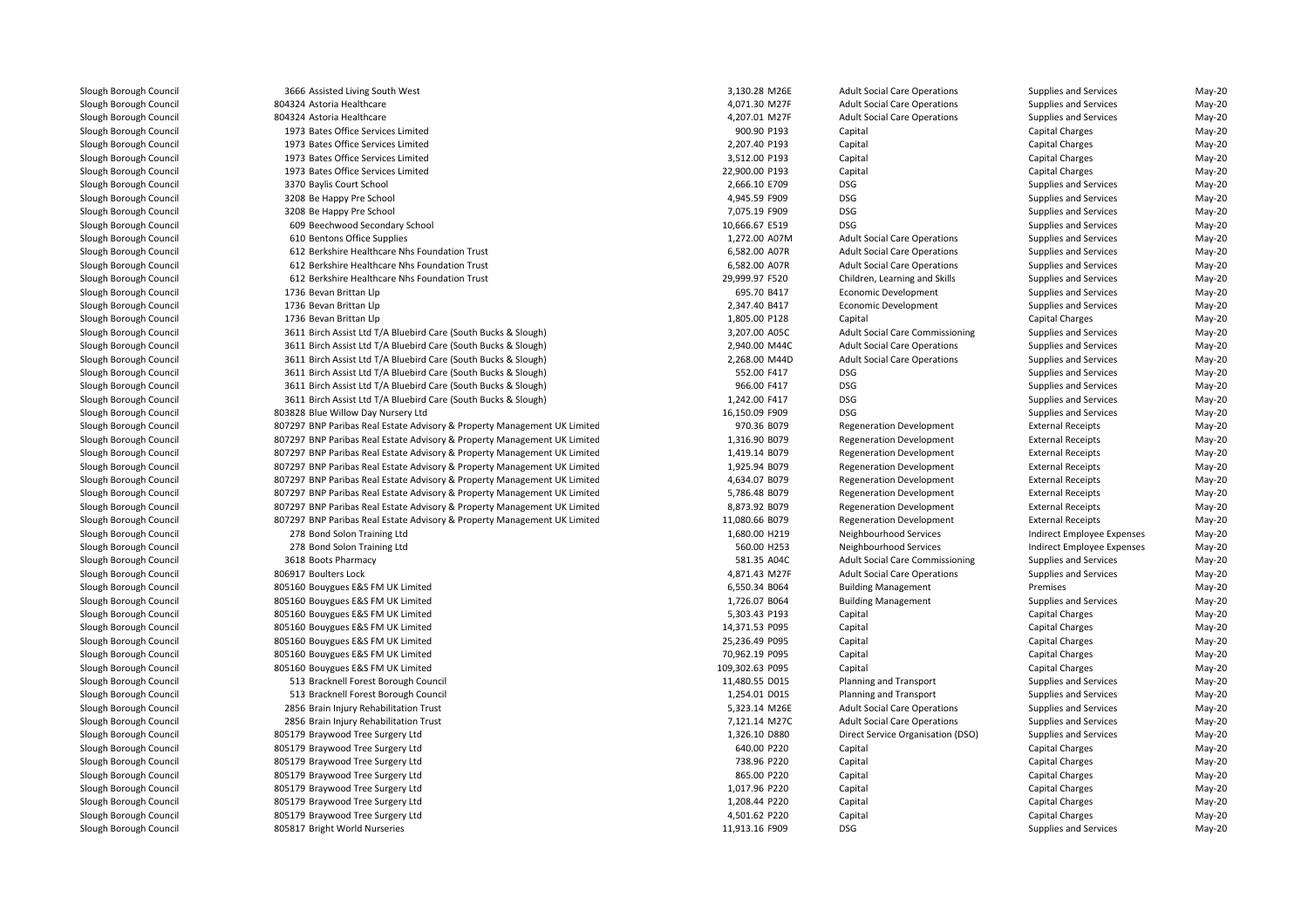| 504 Britwell Baptist Pre School              | 5,577.23 F909  | <b>DSG</b>                                                                | Supplies and Services    | May-20   |
|----------------------------------------------|----------------|---------------------------------------------------------------------------|--------------------------|----------|
| 805881 Browns Community Services CIC         | 48,400.00 H235 | <b>Regulatory Services</b>                                                | Supplies and Services    | May-20   |
| 807273 Buckinghamshire Council               | 20,732.33 D342 | <b>Environmental Services</b>                                             | Supplies and Services    | May-20   |
| 741 Bunnies Pre-School                       | 6,169.79 F909  | <b>DSG</b>                                                                | Supplies and Services    | May-20   |
| 804448 Bupa Care Homes (ANS) Ltd             | 5,297.14 M15D  | <b>Adult Social Care Operations</b>                                       | Supplies and Services    | May-20   |
| 806806 Bymead House                          | 3,800.00 M18C  | <b>Adult Social Care Operations</b>                                       | Supplies and Services    | May-20   |
| 806806 Bymead House                          | 3,800.00 M18C  | <b>Adult Social Care Operations</b>                                       | Supplies and Services    | May-20   |
| 2177 C F Roberts (Electrical Contractors)Plc | 45,187.88 P180 | Capital                                                                   | <b>Capital Charges</b>   | May-20   |
| 629 C.H.O.I.C.E Limited                      | 8,150.38 M26E  | <b>Adult Social Care Operations</b>                                       | Supplies and Services    | May-20   |
| 629 C.H.O.I.C.E Limited                      | 9,300.00 M26E  | <b>Adult Social Care Operations</b>                                       | Supplies and Services    | May-20   |
| 629 C.H.O.I.C.E Limited                      | 9,798.30 M26E  | <b>Adult Social Care Operations</b>                                       | Supplies and Services    | May-20   |
| 629 C.H.O.I.C.E Limited                      | 10,427.25 M26E | <b>Adult Social Care Operations</b>                                       | Supplies and Services    | May-20   |
| 629 C.H.O.I.C.E Limited                      | 10,756.82 M26E | <b>Adult Social Care Operations</b>                                       | Supplies and Services    | May-20   |
| 629 C.H.O.I.C.E Limited                      | 10,756.82 M26E | <b>Adult Social Care Operations</b>                                       | Supplies and Services    | May-20   |
| 629 C.H.O.I.C.E Limited                      | 10,997.65 M26E | <b>Adult Social Care Operations</b>                                       | Supplies and Services    | May-20   |
| 629 C.H.O.I.C.E Limited                      | 11,447.41 M26E | <b>Adult Social Care Operations</b>                                       | Supplies and Services    | May-20   |
| 629 C.H.O.I.C.E Limited                      |                |                                                                           |                          | May-20   |
|                                              | 8,738.50 M42E  | <b>Adult Social Care Operations</b><br><b>Customer and Communications</b> | Supplies and Services    |          |
| 623 Canon (Uk) Ltd                           | 634.57 K059    |                                                                           | Supplies and Services    | May-20   |
| 623 Canon (Uk) Ltd                           | 647.79 K059    | <b>Customer and Communications</b>                                        | Supplies and Services    | May-20   |
| 623 Canon (Uk) Ltd                           | 1,816.48 K059  | <b>Customer and Communications</b>                                        | Supplies and Services    | May-20   |
| 623 Canon (Uk) Ltd                           | 2,513.28 K059  | <b>Customer and Communications</b>                                        | Supplies and Services    | May-20   |
| 623 Canon (Uk) Ltd                           | 3,824.79 K059  | <b>Customer and Communications</b>                                        | Supplies and Services    | May-20   |
| 737 Capita Business Services Ltd             | 4,300.00 H015  | <b>Customer and Communications</b>                                        | Supplies and Services    | May-20   |
| 737 Capita Business Services Ltd             | 77,034.15 H015 | <b>Customer and Communications</b>                                        | Supplies and Services    | May-20   |
| 737 Capita Business Services Ltd             | 16,130.07 J200 | <b>Housing Revenue Account</b>                                            | Supplies and Services    | May-20   |
| 737 Capita Business Services Ltd             | 4,595.00 B014  | <b>Customer and Communications</b>                                        | <b>Government Grants</b> | May-20   |
| 806971 Capital Staffing Services Ltd         | 3,439.20 F446  | <b>DSG</b>                                                                | Supplies and Services    | May-20   |
| 99 Capitalone Removals Ltd                   | 928.20 J016    | Housing Revenue Account                                                   | Supplies and Services    | May-20   |
| 805621 Care Staff Services                   | 3,741.00 A05C  | <b>Adult Social Care Commissioning</b>                                    | Supplies and Services    | May-20   |
| 805621 Care Staff Services                   | 979.13 M41D    | <b>Adult Social Care Operations</b>                                       | Supplies and Services    | May-20   |
| 805621 Care Staff Services                   | 559.50 M44C    | <b>Adult Social Care Operations</b>                                       | Supplies and Services    | May-20   |
| 805621 Care Staff Services                   | 631.50 M44C    | <b>Adult Social Care Operations</b>                                       | Supplies and Services    | May-20   |
| 805621 Care Staff Services                   | 635.63 M44C    | <b>Adult Social Care Operations</b>                                       | Supplies and Services    | May-20   |
| 805621 Care Staff Services                   | 699.38 M44C    | <b>Adult Social Care Operations</b>                                       | Supplies and Services    | May-20   |
| 805621 Care Staff Services                   | 961.63 M44C    | <b>Adult Social Care Operations</b>                                       | Supplies and Services    | May-20   |
| 805621 Care Staff Services                   | 979.13 M44C    | <b>Adult Social Care Operations</b>                                       | Supplies and Services    | May-20   |
| 805621 Care Staff Services                   | 979.13 M44C    | <b>Adult Social Care Operations</b>                                       | Supplies and Services    | May-20   |
| 805621 Care Staff Services                   | 979.13 M44C    | <b>Adult Social Care Operations</b>                                       | Supplies and Services    | May-20   |
| 805621 Care Staff Services                   | 979.13 M44C    | <b>Adult Social Care Operations</b>                                       | Supplies and Services    | May-20   |
| 805621 Care Staff Services                   | 992.25 M44C    | <b>Adult Social Care Operations</b>                                       | Supplies and Services    | May-20   |
| 805621 Care Staff Services                   | 1,119.00 M44C  | <b>Adult Social Care Operations</b>                                       | Supplies and Services    | May-20   |
| 805621 Care Staff Services                   | 1,119.00 M44C  | <b>Adult Social Care Operations</b>                                       | Supplies and Services    | May-20   |
| 805621 Care Staff Services                   | 1,122.06 M44C  | <b>Adult Social Care Operations</b>                                       | Supplies and Services    | May-20   |
| 805621 Care Staff Services                   | 1,263.00 M44C  | <b>Adult Social Care Operations</b>                                       | Supplies and Services    | May-20   |
| 805621 Care Staff Services                   | 1,298.12 M44C  | <b>Adult Social Care Operations</b>                                       | Supplies and Services    | May-20   |
| 805621 Care Staff Services                   | 1,398.75 M44C  | <b>Adult Social Care Operations</b>                                       | Supplies and Services    | May-20   |
| 805621 Care Staff Services                   | 1,398.75 M44C  | <b>Adult Social Care Operations</b>                                       | Supplies and Services    | May-20   |
| 805621 Care Staff Services                   | 1,538.63 M44C  | <b>Adult Social Care Operations</b>                                       | Supplies and Services    | May-20   |
| 805621 Care Staff Services                   | 1,546.81 M44C  | <b>Adult Social Care Operations</b>                                       | Supplies and Services    | May-20   |
| 805621 Care Staff Services                   | 1,843.80 M44C  | <b>Adult Social Care Operations</b>                                       | Supplies and Services    | May-20   |
| 805621 Care Staff Services                   | 1,958.25 M44C  | <b>Adult Social Care Operations</b>                                       | Supplies and Services    | May-20   |
| 805621 Care Staff Services                   | 1,958.25 M44C  | <b>Adult Social Care Operations</b>                                       | Supplies and Services    | May-20   |
| 805621 Care Staff Services                   | 2,517.75 M44C  | <b>Adult Social Care Operations</b>                                       | Supplies and Services    | May-20   |
| 805621 Care Staff Services                   | 2,517.75 M44C  | <b>Adult Social Care Operations</b>                                       | Supplies and Services    | May-20   |
| 805621 Care Staff Services                   | 2,517.75 M44C  | <b>Adult Social Care Operations</b>                                       | Supplies and Services    | May-20   |
| 805621 Care Staff Services                   | 2.558.79 M44C  | <b>Adult Social Care Operations</b>                                       | Supplies and Services    | $Mav-20$ |
|                                              |                |                                                                           |                          |          |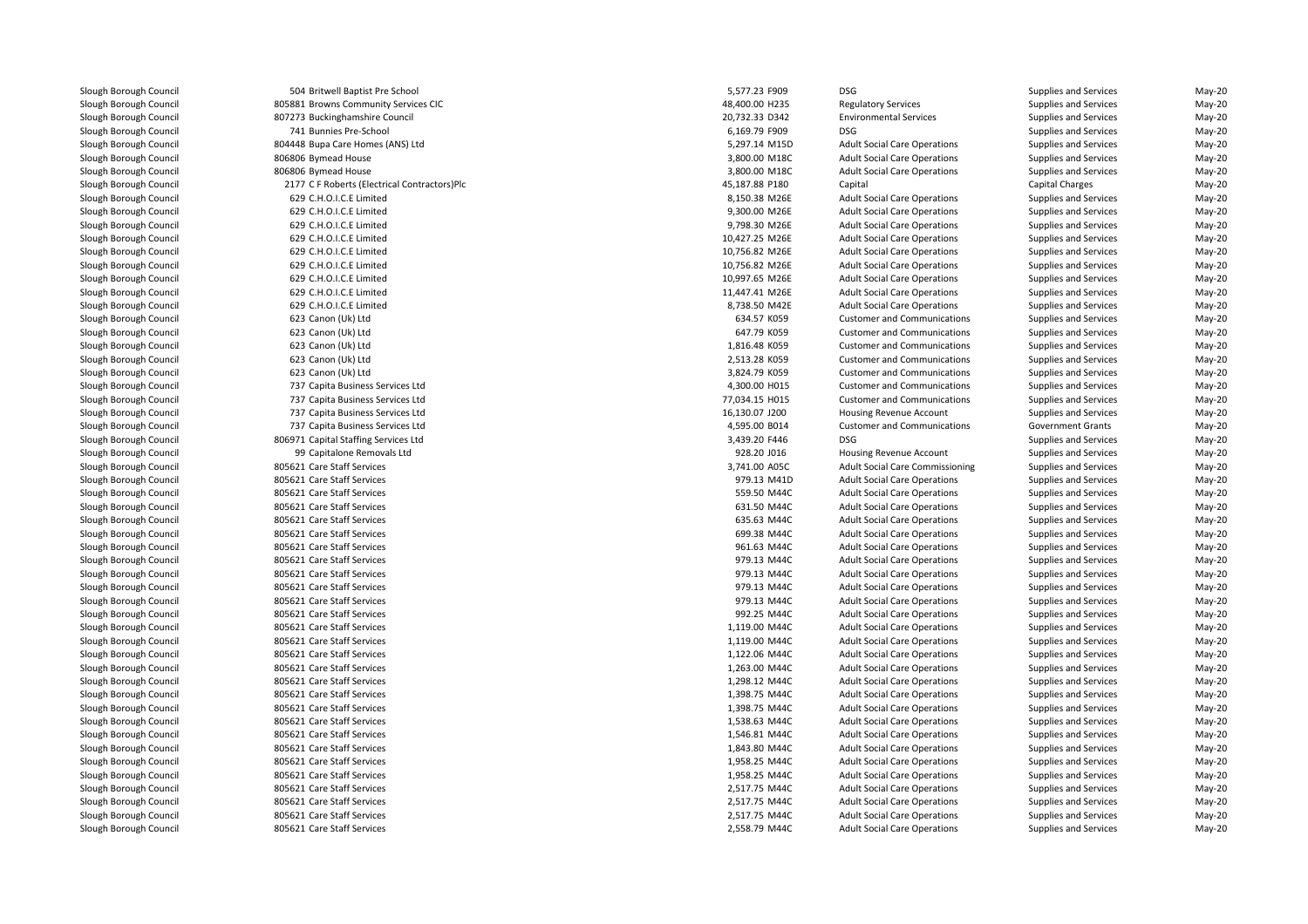805621 Care Staff Services Care Staff Services 2,797.50 M44C 805621 Care Staff Services 2,797.50 M44C805621 Care Staff Services Care Staff Services 3,175.50 M44C**1** 805621 Care Staff Services 640.00 M44D States 340.00 M44D States 340.00 M44D States 340.00 M44D States 340.00 M44D States 340.00 M44D States 340.00 M44D States 340.00 M44D States 340.00 M44D States 340.00 M44D States 3 805621 Care Staff Services Care Staff Services 803.25 M44D805621 Care Staff Services Care Staff Services 1,191.06 M44D805621 Care Staff Services 805621 Care Staff Services 805621 Care Staff Services **805621 Care Staff Services** 862.00 M45C 862.00 M45C 862.00 M45C 862.00 M45C 862.00 M45C 862.00 M45C 862.00 M45C l and the set of the South Services 1,855.50 M45C and the South Services 1,855.50 M45C and the South Services 1,855.50 M45C and the South Services 1,855.50 M45C and the South Services 1,855.50 M45C and the South Services 1 1162 Care Uk Community Partnership Ltd 1162 Care Uk Community Partnership Ltd 1162 Care Uk Community Partnership Ltd 1162 Care Uk Community Partnership Ltd 1162 Care Uk Community Partnership Ltd 1162 Care Uk Community Partnership Ltd 1162 Care Uk Community Partnership Ltd 1162 Care Uk Community Partnership Ltd 1162 Care Uk Community Partnership Ltd 1162 Care Uk Community Partnership Ltd 1162 Care Uk Community Partnership Ltd 1162 Care Uk Community Partnership Ltd 1162 Care Uk Community Partnership Ltd 1162 Care Uk Community Partnership Ltd 1162 Care Uk Community Partnership Ltd 1162 Care Uk Community Partnership Ltd 1162 Care Uk Community Partnership Ltd 1162 Care Uk Community Partnership Ltd 1162 Care Uk Community Partnership Ltd 1162 Care Uk Community Partnership Ltd 1162 Care Uk Community Partnership Ltd 1162 Care Uk Community Partnership Ltd 1162 Care Uk Community Partnership Ltd 1162 Care Uk Community Partnership Ltd 1162 Care Uk Community Partnership Ltd 1162 Care Uk Community Partnership Ltd 1162 Care Uk Community Partnership Ltd 1162 Care Uk Community Partnership Ltd 1162 Care Uk Community Partnership Ltd 1162 Care Uk Community Partnership Ltd 1162 Care Uk Community Partnership Ltd 1162 Care Uk Community Partnership Ltd 1162 Care Uk Community Partnership Ltd 1162 Care Uk Community Partnership Ltd 1162 Care Uk Community Partnership Ltd 1162 Care Uk Community Partnership Ltd 1162 Care Uk Community Partnership Ltd 1162 Care Uk Community Partnership Ltd 1162 Care Uk Community Partnership Ltd 1162 Care Uk Community Partnership Ltd 1162 Care Uk Community Partnership Ltd 1162 Care Uk Community Partnership Ltd 1162 Care Uk Community Partnership Ltd 1162 Care Uk Community Partnership Ltd1162 Care Uk Community Partnership Ltd

| 1 Care Staff Services               | 2,797.50 M44C                  | <b>Adult Social Care Operations</b>    | Supplies and Services        | May-20   |
|-------------------------------------|--------------------------------|----------------------------------------|------------------------------|----------|
| 1 Care Staff Services               | 2,797.50 M44C                  | <b>Adult Social Care Operations</b>    | Supplies and Services        | May-20   |
| 1 Care Staff Services               | 3,175.50 M44C                  | <b>Adult Social Care Operations</b>    | Supplies and Services        | May-20   |
| 1 Care Staff Services               | 540.00 M44D                    | <b>Adult Social Care Operations</b>    | Supplies and Services        | May-20   |
| 1 Care Staff Services               | 803.25 M44D                    | <b>Adult Social Care Operations</b>    | Supplies and Services        | May-20   |
| 1 Care Staff Services               | 1,191.06 M44D                  | <b>Adult Social Care Operations</b>    | Supplies and Services        | May-20   |
| 1 Care Staff Services               | 650.00 M44F                    | <b>Adult Social Care Operations</b>    | Supplies and Services        | May-20   |
| 1 Care Staff Services               | 1,055.25 M44F                  | <b>Adult Social Care Operations</b>    | Supplies and Services        | May-20   |
| 1 Care Staff Services               | 1,894.50 M44F                  | <b>Adult Social Care Operations</b>    | Supplies and Services        | May-20   |
| 1 Care Staff Services               | 862.00 M45C                    | <b>Adult Social Care Operations</b>    | Supplies and Services        | May-20   |
| 1 Care Staff Services               | 1,855.50 M45C                  | <b>Adult Social Care Operations</b>    | Supplies and Services        | May-20   |
| 2 Care Uk Community Partnership Ltd | 3,275.60 A03E                  | <b>Adult Social Care Operations</b>    | Supplies and Services        | May-20   |
| 2 Care Uk Community Partnership Ltd | 27,813.00 A05C                 | <b>Adult Social Care Commissioning</b> | Supplies and Services        | May-20   |
| 2 Care Uk Community Partnership Ltd | 2,827.20 M15D                  | <b>Adult Social Care Operations</b>    | Supplies and Services        | $May-20$ |
| 2 Care Uk Community Partnership Ltd | 3,571.44 M15D                  | <b>Adult Social Care Operations</b>    | Supplies and Services        | May-20   |
| 2 Care Uk Community Partnership Ltd | 3,571.44 M15D                  | <b>Adult Social Care Operations</b>    | Supplies and Services        | May-20   |
| 2 Care Uk Community Partnership Ltd | 3,571.44 M15D                  | <b>Adult Social Care Operations</b>    | Supplies and Services        | May-20   |
| 2 Care Uk Community Partnership Ltd | 3,571.44 M17C                  | <b>Adult Social Care Operations</b>    | Supplies and Services        | May-20   |
| 2 Care Uk Community Partnership Ltd | 3,571.44 M17C                  | <b>Adult Social Care Operations</b>    | Supplies and Services        | $May-20$ |
| 2 Care Uk Community Partnership Ltd | 3,728.00 M17C                  | <b>Adult Social Care Operations</b>    | Supplies and Services        | May-20   |
| 2 Care Uk Community Partnership Ltd | 3,728.00 M17C                  | <b>Adult Social Care Operations</b>    | Supplies and Services        | May-20   |
| 2 Care Uk Community Partnership Ltd | 3,728.00 M17C                  | <b>Adult Social Care Operations</b>    | Supplies and Services        | May-20   |
| 2 Care Uk Community Partnership Ltd | 3,728.00 M17C                  | <b>Adult Social Care Operations</b>    | Supplies and Services        | May-20   |
| 2 Care Uk Community Partnership Ltd | 3,728.00 M17C                  | <b>Adult Social Care Operations</b>    | Supplies and Services        | May-20   |
| 2 Care Uk Community Partnership Ltd | 3,728.00 M17C                  | <b>Adult Social Care Operations</b>    | Supplies and Services        | May-20   |
| 2 Care Uk Community Partnership Ltd | 6,600.00 M17C                  | <b>Adult Social Care Operations</b>    | Supplies and Services        | May-20   |
| 2 Care Uk Community Partnership Ltd | 6,820.00 M17C                  | <b>Adult Social Care Operations</b>    | Supplies and Services        | May-20   |
| 2 Care Uk Community Partnership Ltd | 24,176.64 M17C                 | <b>Adult Social Care Operations</b>    | <b>Supplies and Services</b> | May-20   |
| 2 Care Uk Community Partnership Ltd | -10,239.29 M18C                | <b>Adult Social Care Operations</b>    | Supplies and Services        | May-20   |
| 2 Care Uk Community Partnership Ltd | 1,678.57 M18C                  | <b>Adult Social Care Operations</b>    | Supplies and Services        | May-20   |
| 2 Care Uk Community Partnership Ltd | 1,915.36 M18C                  | <b>Adult Social Care Operations</b>    | Supplies and Services        | May-20   |
| 2 Care Uk Community Partnership Ltd | 3,571.44 M18C                  | <b>Adult Social Care Operations</b>    | Supplies and Services        | May-20   |
| 2 Care Uk Community Partnership Ltd | 3,571.44 M18C                  | <b>Adult Social Care Operations</b>    | Supplies and Services        | $May-20$ |
| 2 Care Uk Community Partnership Ltd | 3,571.44 M18C                  | <b>Adult Social Care Operations</b>    | Supplies and Services        | May-20   |
| 2 Care Uk Community Partnership Ltd | 3,571.44 M18C                  | <b>Adult Social Care Operations</b>    | Supplies and Services        | May-20   |
| 2 Care Uk Community Partnership Ltd | 3,571.44 M18C                  | <b>Adult Social Care Operations</b>    | Supplies and Services        | May-20   |
| 2 Care Uk Community Partnership Ltd | 3,571.44 M18C                  | <b>Adult Social Care Operations</b>    | Supplies and Services        | May-20   |
| 2 Care Uk Community Partnership Ltd | 3,571.44 M18C                  | <b>Adult Social Care Operations</b>    | Supplies and Services        | $May-20$ |
| 2 Care Uk Community Partnership Ltd | 3,571.44 M18C                  | <b>Adult Social Care Operations</b>    | Supplies and Services        | May-20   |
| 2 Care Uk Community Partnership Ltd | 3,571.44 M18C                  | <b>Adult Social Care Operations</b>    | Supplies and Services        | May-20   |
| 2 Care Uk Community Partnership Ltd | 3,571.44 M18C                  | <b>Adult Social Care Operations</b>    | Supplies and Services        | May-20   |
| 2 Care Uk Community Partnership Ltd | 3,571.44 M18C                  | <b>Adult Social Care Operations</b>    | Supplies and Services        | May-20   |
| 2 Care Uk Community Partnership Ltd | 3,571.44 M18C                  | <b>Adult Social Care Operations</b>    | Supplies and Services        | May-20   |
| 2 Care Uk Community Partnership Ltd | 3,571.44 M18C                  | <b>Adult Social Care Operations</b>    | Supplies and Services        | May-20   |
| 2 Care Uk Community Partnership Ltd | 3,571.44 M18C                  | <b>Adult Social Care Operations</b>    | Supplies and Services        | May-20   |
|                                     |                                |                                        |                              |          |
| 2 Care Uk Community Partnership Ltd | 3,571.44 M18C<br>3,571.44 M18C | <b>Adult Social Care Operations</b>    | Supplies and Services        | May-20   |
| 2 Care Uk Community Partnership Ltd |                                | <b>Adult Social Care Operations</b>    | Supplies and Services        | May-20   |
| 2 Care Uk Community Partnership Ltd | 3,571.44 M18C                  | <b>Adult Social Care Operations</b>    | Supplies and Services        | May-20   |
| 2 Care Uk Community Partnership Ltd | 3,728.00 M18C                  | <b>Adult Social Care Operations</b>    | Supplies and Services        | May-20   |
| 2 Care Uk Community Partnership Ltd | 3,728.00 M18C                  | <b>Adult Social Care Operations</b>    | Supplies and Services        | May-20   |
| 2 Care Uk Community Partnership Ltd | 41,165.63 M18C                 | <b>Adult Social Care Operations</b>    | Supplies and Services        | May-20   |
| 2 Care Uk Community Partnership Ltd | 3,272.36 M25C                  | <b>Adult Social Care Operations</b>    | Supplies and Services        | May-20   |
| 2 Care Uk Community Partnership Ltd | 3,272.36 M25C                  | <b>Adult Social Care Operations</b>    | Supplies and Services        | May-20   |
| 2 Care Uk Community Partnership Ltd | 3,272.36 M25C                  | <b>Adult Social Care Operations</b>    | Supplies and Services        | May-20   |
| 2 Care Uk Community Partnership Ltd | 3,272.36 M25C                  | <b>Adult Social Care Operations</b>    | Supplies and Services        | May-20   |
| 2 Care Uk Community Partnership Ltd | 3.272.36 M25C                  | <b>Adult Social Care Operations</b>    | Supplies and Services        | $Mav-20$ |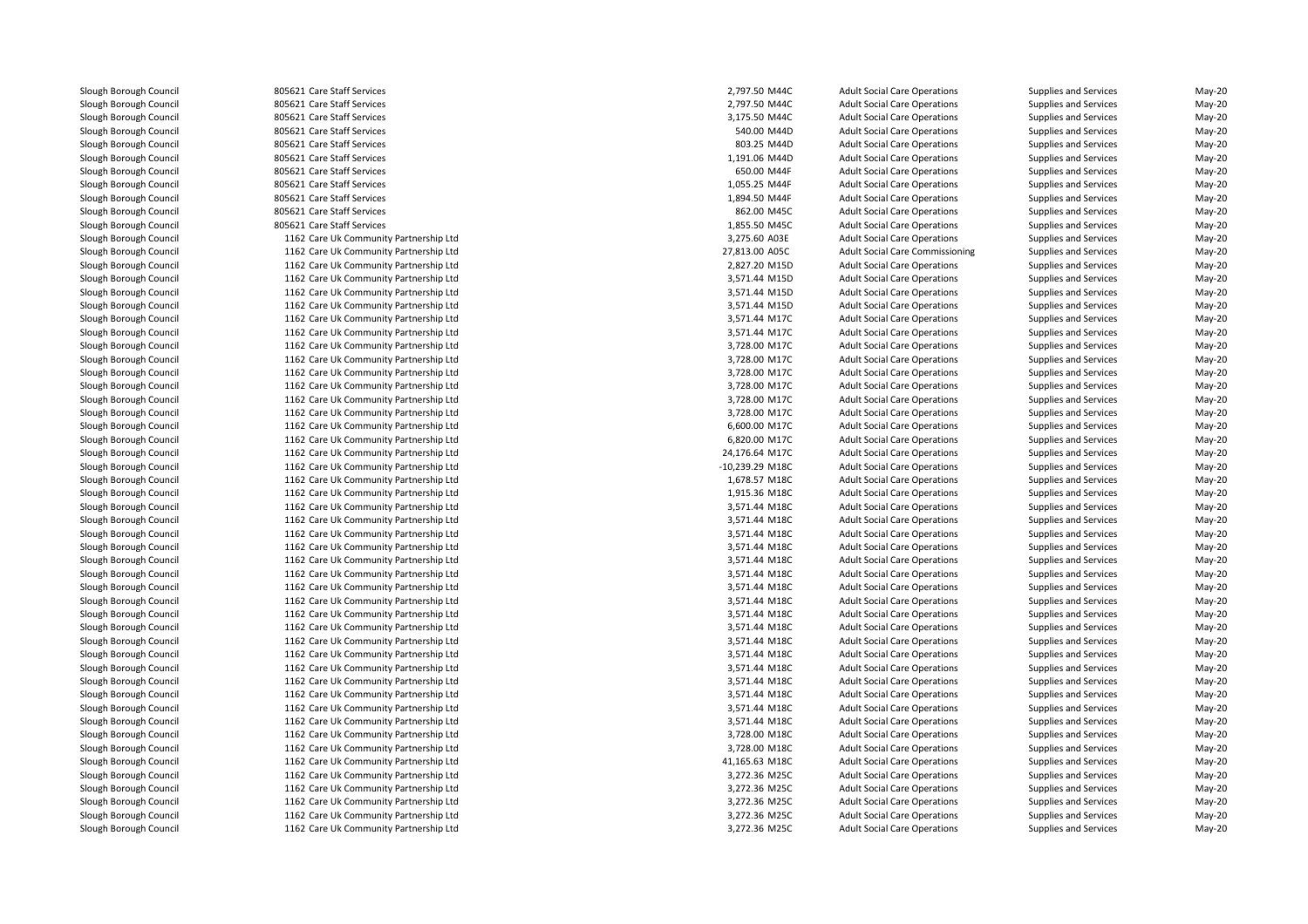1162 Care Uk Community Partnership Ltd 3,272.36 M25C 1162 Care Uk Community Partnership Ltd 3,272.36 M25C 1162 Care Uk Community Partnership Ltd 45,813.04 M25C 1162 Care Uk Community Partnership Ltd 1162 Care Uk Community Partnership Ltd 1162 Care Uk Community Partnership Ltd -28,580.88 M27C 1162 Care Uk Community Partnership Ltd 2,987.68 M27C 1162 Care Uk Community Partnership Ltd 2,987.68 M27C 1162 Care Uk Community Partnership Ltd 2,987.68 M27C 1162 Care Uk Community Partnership Ltd 2,987.68 M27C 1162 Care Uk Community Partnership Ltd 2,987.68 M27C 1162 Care Uk Community Partnership Ltd 2,987.68 M27C 1162 Care Uk Community Partnership Ltd 2,987.68 M27C 1162 Care Uk Community Partnership Ltd 3,272.36 M27C 1162 Care Uk Community Partnership Ltd 3,272.36 M27C 1162 Care Uk Community Partnership Ltd 3,272.36 M27C 1162 Care Uk Community Partnership Ltd 3,272.36 M27C 1162 Care Uk Community Partnership Ltd 3,272.36 M27C 1162 Care Uk Community Partnership Ltd 3,272.36 M27C 1162 Care Uk Community Partnership Ltd 3,272.36 M27C 1162 Care Uk Community Partnership Ltd 3,272.36 M27C 1162 Care Uk Community Partnership Ltd 3,272.36 M27C 1162 Care Uk Community Partnership Ltd 3,323.20 M27C 1162 Care Uk Community Partnership Ltd 3,323.20 M27C 1162 Care Uk Community Partnership Ltd 23,901.44 M27C 1162 Care Uk Community Partnership Ltd 2,295.93 M28C 1162 Care Uk Community Partnership Ltd 3,571.44 M28C 1162 Care Uk Community Partnership Ltd 720.00 M29C 1162 Care Uk Community Partnership Ltd 3,600.00 M29C 806808 Careline The Agency for Care Staff 2,106.13 M44E Adult Social Care Operations Supplies and Services May-20 806808 Careline The Agency for Care Staff 2,892.62 M44E Adult Social Care Operations Supplies and Services May-20 1497 Caroline Bridges  $\sim$  34 34 Castle Gate Legal And Commercial Ltd 804413 Castle Water 804413 Castle Water 804413 Castle Water 804413 Castle Water 804413 Castle Water 804413 Castle Water 418 Castleview School 8 Castleview School 239 DSG 239 DSG 239 DSG 239 DSG 239 DSG 239 DSG 239 DSG 239 DSG 239 DSG 239 DSG 239 DSG 239 DSG 239 DSG 239 DSG 239 DSG 239 DSG 239 DSG 239 DSG 239 DSG 239 DSG 239 DSG 239 DSG 239 DSG 239 DSG 239 DSG 23 805619 Centennial Property Limited T/A The Housing Network 22,990.00 H205 Strategic Housing Services Premises May-20 3609 Centurion Healthcare Ltd 3609 Centurion Healthcare Ltd 2225 Centurylink Technology Uk Limited 2225 Centurylink Technology Uk Limited 2225 Centurylink Technology Uk Limited 2225 Centurylink Technology Uk Limited 2225 Centurylink Technology Uk Limited805174 Certas Energy 805174 Certas Energy 805174 Certas Energy 805174 Certas Energy 805174 Certas Energy 2892 Chalfont Lodge 2 Chalfont Lodge 2008 and 2008 and 2008 and 2008 and 2008 and 2008 and 2008 and 2008 and 2008 and 2008 and 200 2892 Chalfont Lodge 2 Chalfont Lodge **5,785.71** M15D 2892 Chalfont Lodge

| 2.36 M25C | Adult Social Care Op                         |
|-----------|----------------------------------------------|
| 2.36 M25C | Adult Social Care Op                         |
| 3.04 M25C | Adult Social Care Op                         |
| 2.36 M26E | Adult Social Care Op                         |
| 1.44 M26E | Adult Social Care Op                         |
| 0.88 M27C | Adult Social Care Op                         |
| 7.68 M27C | Adult Social Care Op                         |
| 7.68 M27C | Adult Social Care Op                         |
| 7.68 M27C | Adult Social Care Op                         |
| 7.68 M27C | Adult Social Care Op                         |
|           |                                              |
| 7.68 M27C | Adult Social Care Op                         |
| 7.68 M27C | Adult Social Care Op                         |
| 7.68 M27C | Adult Social Care Op                         |
| 2.36 M27C | Adult Social Care Op                         |
| 2.36 M27C | Adult Social Care Op                         |
| 2.36 M27C | Adult Social Care Op                         |
| 2.36 M27C | Adult Social Care Op                         |
| 2.36 M27C | Adult Social Care Op                         |
| 2.36 M27C | Adult Social Care Op                         |
| 2.36 M27C | Adult Social Care Op                         |
| 2.36 M27C | Adult Social Care Op                         |
| 2.36 M27C | Adult Social Care Op                         |
| 3.20 M27C | Adult Social Care Op                         |
| 3.20 M27C | Adult Social Care Op                         |
| 1.44 M27C | Adult Social Care Op                         |
| 5.93 M28C | Adult Social Care Op                         |
| 1.44 M28C | Adult Social Care Op                         |
| 0.00 M29C | Adult Social Care Op                         |
| 0.00 M29C | Adult Social Care Op                         |
| 5.13 M44E | Adult Social Care Op                         |
| 2.62 M44E | Adult Social Care Op                         |
| 0.50 C322 | Communities and Le                           |
|           |                                              |
| 4.04 F868 | Children, Learning a                         |
| 3.38 B149 | <b>Building Manageme</b>                     |
| 0.08 B149 | <b>Building Manageme</b>                     |
| 7.02 B185 | <b>Building Manageme</b>                     |
| 5.93 B188 | <b>Building Manageme</b>                     |
| 7.28 H111 | Neighbourhood Serv                           |
| 5.08 JO15 | Housing Revenue Ac                           |
| 0.00 E239 | <b>DSG</b>                                   |
| 0.00 H205 | <b>Strategic Housing Se</b>                  |
| 2.53 M26E | Adult Social Care Op                         |
| 1.67 M26E | Adult Social Care Op                         |
| 9.90 B282 | Digital and Strategic                        |
| 9.90 B282 | Digital and Strategic                        |
| 9.90 B282 | Digital and Strategic                        |
| 9.90 B282 | Digital and Strategic                        |
| 9.90 B282 | Digital and Strategic                        |
| 9.81 D910 | Direct Service Organ                         |
| 7.92 D910 | Direct Service Organ                         |
| 0.20 D910 | Direct Service Organ                         |
| 3.75 D910 | Direct Service Organ                         |
| 3.25 D910 | Direct Service Organ                         |
| 4.29 M15D |                                              |
| 5.71 M15D | Adult Social Care Op                         |
| 1 43 M15F | Adult Social Care Op<br>Adult Social Care On |
|           |                                              |

erations **Supplies and Services** May-20<br>
Supplies and Services May-20 erations **Supplies and Services** May-20<br>19-adult Supplies and Services May-20 Adult Social Care Operations Supplies and Services May-20 d Samples and Services May-20 Services Supplies and Services May-20 Supplies and Services May-20 d Samples and Services May-20 and Services Supplies and Services May-20 and Services May-20 and Services May-20 erations **Supplies and Services** May-20<br>
Supplies and Services May-20 erations **Supplies and Services** May-20<br>
Supplies and Services May-20<br>
May-20 erations **Supplies and Services** May-20<br>19-adions Supplies and Services May-20 erations **Supplies and Services** May-20<br>
Supplies and Services May-20 erations **Supplies and Services** May-20<br>
Supplies and Services May-20 erations **Supplies and Services** May-20<br> **Supplies and Services** May-20 erations **Supplies and Services** May-20<br>
Supplies and Services May-20 erations **Supplies and Services** May-20<br>
Adv-20 Supplies and Services May-20 erations **Supplies and Services** May-20<br>
Supplies and Services May-20 Adult Social Care Operations Supplies and Services May-20 Adult Social Care Operations Supplies and Services May-20 erations **Supplies and Services** May-20<br>
Supplies and Services May-20 erations **Supplies and Services** May-20<br>
Supplies and Services May-20<br>
May-20 erations **Supplies and Services** May-20<br>19-adions Supplies and Services May-20 Adult Social Care Operations Supplies and Services May-20 erations **Supplies and Services** May-20<br>
Supplies and Services May-20 erations **Supplies and Services** May-20<br> **Supplies and Services** May-20 erations **Supplies and Services** May-20<br>
Supplies and Services May-20 erations **Supplies and Services** May-20<br>
Supplies and Services May-20<br>
May-20 erations **Supplies and Services** May-20<br>
Advised Supplies and Services May-20 Adult Social Care Operations Supplies and Services May-20 erations **Supplies and Services** May-20<br>
Supplies and Services May-20 erations **Supplies and Services** May-20<br>
Supplies and Services May-20 erations **Supplies and Services** May-20<br>
Supplies and Services May-20 7 Caroline Bridges 20 Communities and Lesiure Supplies and Services May-20 Communities and Lesiure Supplies and Services May-20 d entity and the Face of the Face of the Face of the Face of the Face of the Face of the Face of the Face of the May-20  $\mu$  May-20  $\mu$ 3 Castle Water **School Accord Foundation** Section 1 and the S68.38 B149 Building Management Premises Premises May-20 3 Castle Water **1,100.08 B149** Building Management Premises Premises May-20 Building Management Premises Premises South Castle Water School and the Castle Way-20 Building Management Associates May-20 Building Management Premises May-20 3 Castle Water 1,316.93 B188 Building Management Premises Premises May-20 S Castle Water **Castle Water Services** May-20 H111 Meighbourhood Services Premises Premises May-20 Castle Water 986.08 J015 Housing Revenue Account Premises May-20 Supplies and Services May-20<br>Premises Premises May-20 5,642.53 M26E Adult Social Care Operations Supplies and Services May-20 6,031.67 M26E Adult Social Care Operations Supplies and Services May-20 d entity and Strategic IT Annual Strategic IT Supplies and Services May-20 and Services May-20 d entity and Strategic IT Annual Strategic IT Supplies and Services May-20 and Services May-20 d entity and Strategic IT and Strategic IT Supplies and Services May-20 and Services May-20 d entity and Strategic IT and Strategic IT Supplies and Services May-20 and Services May-20 d entity and Strategic IT and Strategic IT Supplies and Services May-20 and Services May-20 Certas Energy 10,569.81 D910 Direct Service Organisation (DSO) Supplies and Services May-20 Certas Energy 12,087.92 D910 Direct Service Organisation (DSO) Supplies and Services May-20 Certas Energy 520.20 D910 Direct Service Organisation (DSO) Supplies and Services May-20 Certas Energy 848.75 D910 Direct Service Organisation (DSO) Supplies and Services May-20 Certas Energy 893.25 D910 Direct Service Organisation (DSO) Supplies and Services May-20 erations **Supplies and Services** May-20<br>19-december 2014 Supplies and Services May-20 perations Supplies and Services May-20<br>19- perations Supplies and Services May-20 2 Chalfont Lodge 8,571.43 M15F Adult Social Care Operations Supplies and Services May-20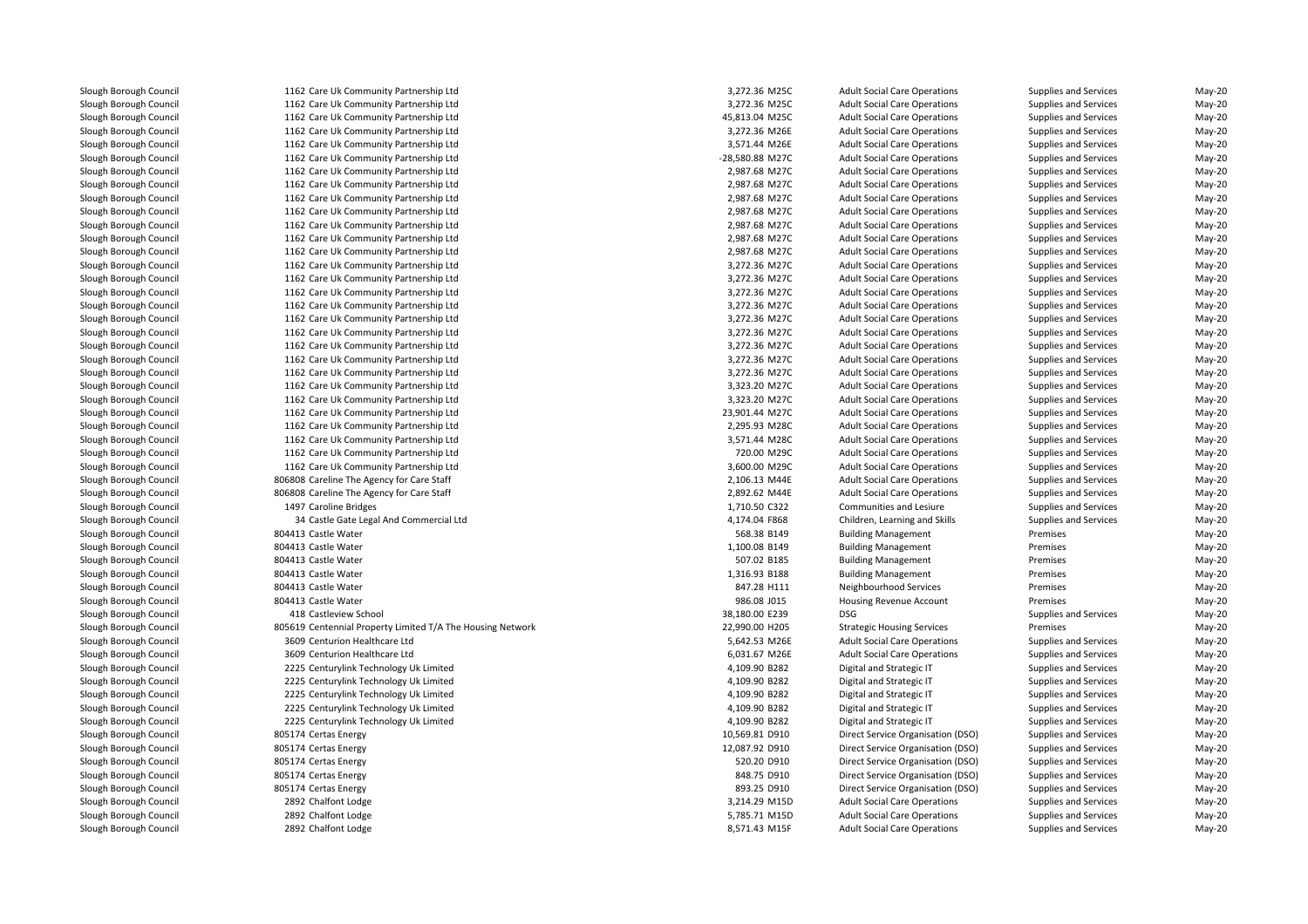1 and 2608 Chandos Lodge Nursing Home 3,000 minutes and 3,000.00 minutes 3,000.00 minutes 3,000.00 minutes 3,000 minutes 3,000 minutes 3,000 minutes 3,000 minutes and 3,000 minutes and 3,000 minutes and 3,000 minutes and 3 1 and 2608 Chandos Lodge Nursing Home 3,600.00 M2C 3,600.00 M18C 3,600.00 M18C 3,600.00 M18C 807017 Chelmsford Safety Supplies Ltd 807017 Chelmsford Safety Supplies Ltd 807017 Chelmsford Safety Supplies Ltd 807017 Chelmsford Safety Supplies Ltd 807017 Chelmsford Safety Supplies Ltd 807017 Chelmsford Safety Supplies Ltd 3114 Cherry Trees Day Nursery 28,039.68 F909 DSG2871 Cherry Trees Residential Care l 5,762.25 F551 DSG و 807225 Chiltern Way Academy S,762.25 F551 DSG و 5,762.25 F551 DSG و 5,762.25 F551 DSG و 5 803495 Christchurch Court Ltd 2561 Christies Care Ltd 4,404.00 M44D 3752 Chrome Tree Ltdd and the contract of the contract of the contract of the contract of the contract of the contract of the contract of the contract of the contract of the contract of the contract of the contract of the contract of the cont 3752 Chrome Tree Ltdd 217.38 M44C 3752 Chrome Tree Ltdd and the contract of the contract of the contract of the contract of the contract of the contract of the contract of the contract of the contract of the contract of the contract of the contract of the contract of the cont 3752 Chrome Tree Ltdd and the contract of the contract of the contract of the contract of the contract of the contract of the contract of the contract of the contract of the contract of the contract of the contract of the contract of the cont 3752 Chrome Tree Ltdd 829.10 M44C 3752 Chrome Tree Ltdd 835.00 M44C 3752 Chrome Tree Ltdd 836.38 M44C 3752 Chrome Tree Ltdd 842.34 M44C 3752 Chrome Tree Ltdd 868.53 M44C 3752 Chrome Tree Ltd $1,104.89$  M44C 3752 Chrome Tree Ltdd 1,119.15 M44C 3752 Chrome Tree Ltd $1,123.79$  M44C 3752 Chrome Tree Ltdd 1,206.68 M44C 3752 Chrome Tree Ltd $1,253.08$  M44C 3752 Chrome Tree Ltd $1,253.42$  M44C 3752 Chrome Tree Ltd $1,254.74$  M44C 3752 Chrome Tree Ltdd  $1,263.03 \text{ M}44\text{C}$  3752 Chrome Tree Ltdd  $1,375.07$  M44C 3752 Chrome Tree Ltdd  $1,441.71 \text{ M}440$  3752 Chrome Tree Ltd 1,782.50 M44C 3752 Chrome Tree Ltd 1,950.25 M44C 3752 Chrome Tree Ltdd  $2,212.82$  M44C 3752 Chrome Tree Ltdd 2,223.37 M44C 3752 Chrome Tree Ltdd  $2,230.34 \, \text{M}$ 44C 3752 Chrome Tree Ltd 2,796.54 M44C 3752 Chrome Tree Ltdd 3,063.09 M44C 3752 Chrome Tree Ltd 3,222.18 M44C 3752 Chrome Tree Ltdd 546.98 M44D 5546.98 M44D 546.98 M44D 546.98 M44D 546.98 M44D 546.98 M44D 546.98 M44D 546.98 M44D 546.98 M44D 3752 Chrome Tree Ltdd 681.25 M44D 3752 Chrome Tree Ltdd 1,081.04 M44D 3752 Chrome Tree Ltdd 1,253.08 M44D 3752 Chrome Tree Ltd 2,767.42 M44D 3752 Chrome Tree Ltd 3752 Chrome Tree Ltd 3752 Chrome Tree Ltdd 814.19 M48C 3752 Chrome Tree Ltdd 1,187.11 M48C 3752 Chrome Tree Ltdd 1,392.33 M48C 3752 Chrome Tree Ltd 1,422.16 M48C 3752 Chrome Tree Ltdd 1,624.02 M48C 1573 Cipfa Business Limited 1573 Cipfa Business Limited 2674 Cippenham Baptist Pre-School 8,945.87 F909 DSG767 Cippenham Infants School 6,083.33 E249 DSG

| 8 Chandos Lodge Nursing Home           | 3,000.00 M18C                  | <b>Adult Social Care Operations</b> | Supplies and Services | May-20 |
|----------------------------------------|--------------------------------|-------------------------------------|-----------------------|--------|
| 8 Chandos Lodge Nursing Home           | 3,600.00 M18C                  | <b>Adult Social Care Operations</b> | Supplies and Services | May-20 |
| 7 Chelmsford Safety Supplies Ltd       | 1,993.95 D610                  | Direct Service Organisation (DSO)   | Supplies and Services | May-20 |
| 7 Chelmsford Safety Supplies Ltd       | 1,218.60 D750                  | Direct Service Organisation (DSO)   | Supplies and Services | May-20 |
| 7 Chelmsford Safety Supplies Ltd       | 934.61 D610                    | Direct Service Organisation (DSO)   | Supplies and Services | May-20 |
| 7 Chelmsford Safety Supplies Ltd       | 805.80 D610                    | Direct Service Organisation (DSO)   | Supplies and Services | May-20 |
| 7 Chelmsford Safety Supplies Ltd       | 1,341.50 D610                  | Direct Service Organisation (DSO)   | Supplies and Services | May-20 |
| 7 Chelmsford Safety Supplies Ltd       | 5,409.90 D610                  | Direct Service Organisation (DSO)   | Supplies and Services | May-20 |
| 4 Cherry Trees Day Nursery             | 28,039.68 F909                 | <b>DSG</b>                          | Supplies and Services | May-20 |
| 1 Cherry Trees Residential Care        | 1,660.71 M42F                  | <b>Adult Social Care Operations</b> | Supplies and Services | May-20 |
| 5 Chiltern Way Academy                 | 5,762.25 F551                  | <b>DSG</b>                          | Supplies and Services | May-20 |
| 5 Christchurch Court Ltd               | 8,601.88 M15D                  | <b>Adult Social Care Operations</b> | Supplies and Services | May-20 |
| 1 Christies Care Ltd                   | 4,404.00 M44D                  | <b>Adult Social Care Operations</b> | Supplies and Services | May-20 |
| 2 Chrome Tree Ltd                      | 700.49 M44C                    | <b>Adult Social Care Operations</b> | Supplies and Services | May-20 |
| 2 Chrome Tree Ltd                      | 717.38 M44C                    | <b>Adult Social Care Operations</b> | Supplies and Services | May-20 |
| 2 Chrome Tree Ltd                      | 765.78 M44C                    | <b>Adult Social Care Operations</b> | Supplies and Services | May-20 |
| 2 Chrome Tree Ltd                      |                                |                                     |                       |        |
| 2 Chrome Tree Ltd                      | 785.01 M44C<br>829.10 M44C     | <b>Adult Social Care Operations</b> | Supplies and Services | May-20 |
|                                        |                                | <b>Adult Social Care Operations</b> | Supplies and Services | May-20 |
| 2 Chrome Tree Ltd<br>2 Chrome Tree Ltd | 835.00 M44C                    | <b>Adult Social Care Operations</b> | Supplies and Services | May-20 |
|                                        | 836.38 M44C                    | <b>Adult Social Care Operations</b> | Supplies and Services | May-20 |
| 2 Chrome Tree Ltd                      | 842.34 M44C                    | <b>Adult Social Care Operations</b> | Supplies and Services | May-20 |
| 2 Chrome Tree Ltd                      | 868.53 M44C                    | <b>Adult Social Care Operations</b> | Supplies and Services | May-20 |
| 2 Chrome Tree Ltd                      | 1,104.89 M44C                  | <b>Adult Social Care Operations</b> | Supplies and Services | May-20 |
| 2 Chrome Tree Ltd                      | 1,119.15 M44C                  | <b>Adult Social Care Operations</b> | Supplies and Services | May-20 |
| 2 Chrome Tree Ltd                      | 1,123.79 M44C                  | <b>Adult Social Care Operations</b> | Supplies and Services | May-20 |
| 2 Chrome Tree Ltd                      | 1,206.68 M44C                  | <b>Adult Social Care Operations</b> | Supplies and Services | May-20 |
| 2 Chrome Tree Ltd                      | 1,253.08 M44C                  | <b>Adult Social Care Operations</b> | Supplies and Services | May-20 |
| 2 Chrome Tree Ltd                      | 1,253.42 M44C                  | <b>Adult Social Care Operations</b> | Supplies and Services | May-20 |
| 2 Chrome Tree Ltd                      | 1,254.74 M44C                  | <b>Adult Social Care Operations</b> | Supplies and Services | May-20 |
| 2 Chrome Tree Ltd                      | 1,263.03 M44C                  | <b>Adult Social Care Operations</b> | Supplies and Services | May-20 |
| 2 Chrome Tree Ltd                      | 1,375.07 M44C                  | <b>Adult Social Care Operations</b> | Supplies and Services | May-20 |
| 2 Chrome Tree Ltd                      | 1,441.71 M44C                  | <b>Adult Social Care Operations</b> | Supplies and Services | May-20 |
| 2 Chrome Tree Ltd<br>2 Chrome Tree Ltd | 1,782.50 M44C<br>1,950.25 M44C | <b>Adult Social Care Operations</b> | Supplies and Services | May-20 |
|                                        |                                | <b>Adult Social Care Operations</b> | Supplies and Services | May-20 |
| 2 Chrome Tree Ltd                      | 2,212.82 M44C                  | <b>Adult Social Care Operations</b> | Supplies and Services | May-20 |
| 2 Chrome Tree Ltd                      | 2,223.37 M44C                  | <b>Adult Social Care Operations</b> | Supplies and Services | May-20 |
| 2 Chrome Tree Ltd                      | 2,230.34 M44C                  | <b>Adult Social Care Operations</b> | Supplies and Services | May-20 |
| 2 Chrome Tree Ltd                      | 2,796.54 M44C                  | <b>Adult Social Care Operations</b> | Supplies and Services | May-20 |
| 2 Chrome Tree Ltd                      | 3,063.09 M44C                  | <b>Adult Social Care Operations</b> | Supplies and Services | May-20 |
| 2 Chrome Tree Ltd                      | 3,222.18 M44C                  | <b>Adult Social Care Operations</b> | Supplies and Services | May-20 |
| 2 Chrome Tree Ltd                      | 546.98 M44D                    | <b>Adult Social Care Operations</b> | Supplies and Services | May-20 |
| 2 Chrome Tree Ltd                      | 681.25 M44D                    | <b>Adult Social Care Operations</b> | Supplies and Services | May-20 |
| 2 Chrome Tree Ltd                      | 1,081.04 M44D                  | <b>Adult Social Care Operations</b> | Supplies and Services | May-20 |
| 2 Chrome Tree Ltd                      | 1,253.08 M44D                  | <b>Adult Social Care Operations</b> | Supplies and Services | May-20 |
| 2 Chrome Tree Ltd                      | 2,767.42 M44D                  | <b>Adult Social Care Operations</b> | Supplies and Services | May-20 |
| 2 Chrome Tree Ltd                      | 915.60 M44F                    | <b>Adult Social Care Operations</b> | Supplies and Services | May-20 |
| 2 Chrome Tree Ltd                      | 2,388.46 M44F                  | <b>Adult Social Care Operations</b> | Supplies and Services | May-20 |
| 2 Chrome Tree Ltd                      | 814.19 M48C                    | <b>Adult Social Care Operations</b> | Supplies and Services | May-20 |
| 2 Chrome Tree Ltd                      | 1,187.11 M48C                  | <b>Adult Social Care Operations</b> | Supplies and Services | May-20 |
| 2 Chrome Tree Ltd                      | 1,392.33 M48C                  | <b>Adult Social Care Operations</b> | Supplies and Services | May-20 |
| 2 Chrome Tree Ltd                      | 1,422.16 M48C                  | <b>Adult Social Care Operations</b> | Supplies and Services | May-20 |
| 2 Chrome Tree Ltd                      | 1,624.02 M48C                  | <b>Adult Social Care Operations</b> | Supplies and Services | May-20 |
| 3 Cipfa Business Limited               | 13,348.00 B015                 | Finance                             | Supplies and Services | May-20 |
| 3 Cipfa Business Limited               | 6,000.00 B015                  | Finance                             | Supplies and Services | May-20 |
| 4 Cippenham Baptist Pre-School         | 8,945.87 F909                  | <b>DSG</b>                          | Supplies and Services | May-20 |
| 7 Cippenham Infants School             | 6.083.33 E249                  | <b>DSG</b>                          | Supplies and Services | Mav-20 |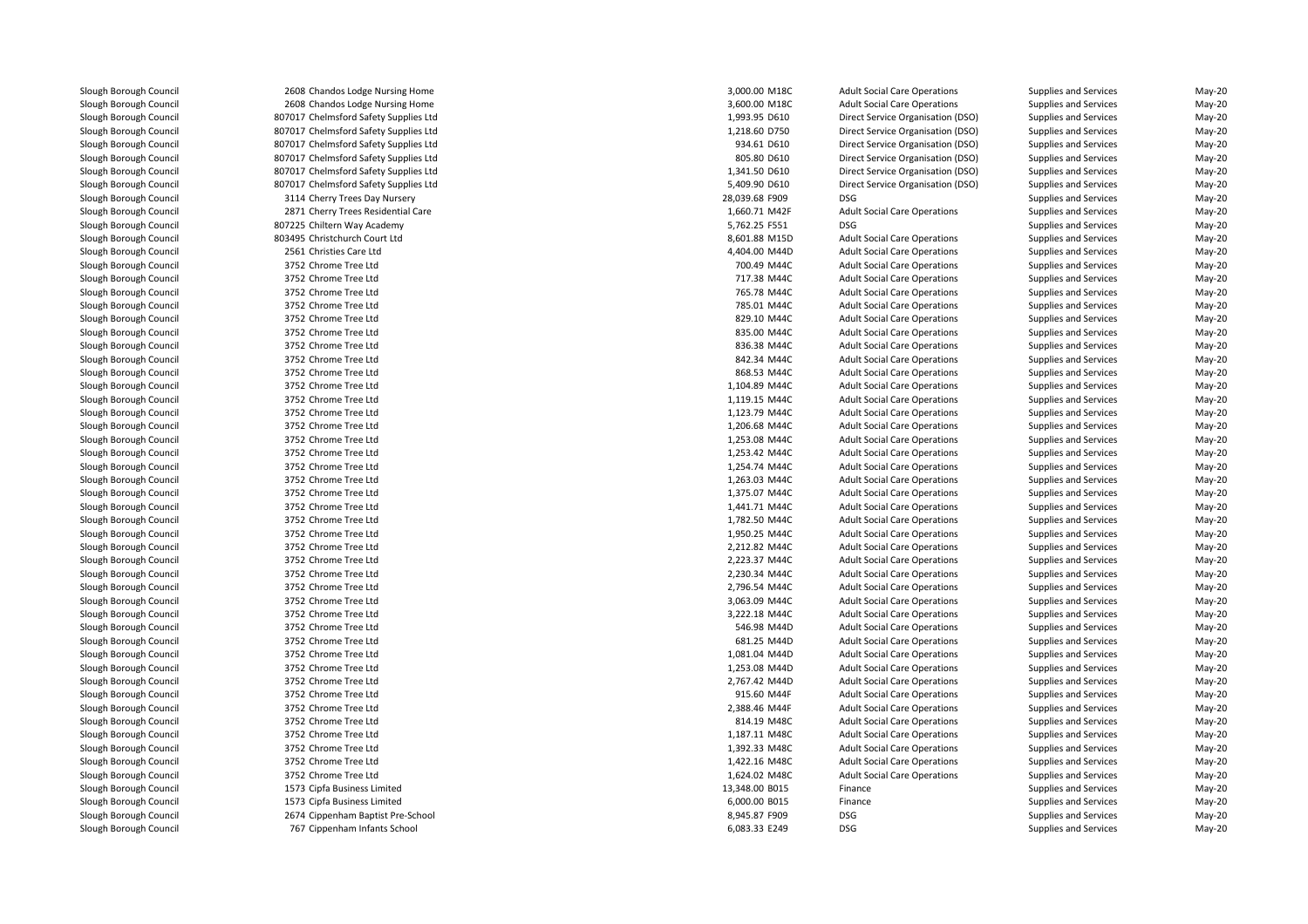631 Cippenham Primary School 8,519.38 E729 DSG 806550 City Homecare Ltdd 553.70 M44C 806550 City Homecare Ltdd 558.00 M44C 806550 City Homecare Ltdd 569.52 M44C 806550 City Homecare Ltdd 579.60 M44C 806550 City Homecare Ltdd 664.44 M44C 806550 City Homecare Ltdd 664.44 M44C 806550 City Homecare Ltd 705.60 M44C 806550 City Homecare Ltd 705.60 M44C 806550 City Homecare Ltd 775.18 M44C 806550 City Homecare Ltdd 823.20 M44C 806550 City Homecare Ltdd 885.92 M44C 806550 City Homecare Ltdd 885.92 M44C 806550 City Homecare Ltdd 940.80 M44C 806550 City Homecare Ltdd 949.20 M44C 806550 City Homecare Ltdd 996.66 M44C 806550 City Homecare Ltdd  $1,020.39$  M44C 806550 City Homecare Ltdd 1,058.40 M44C 806550 City Homecare Ltd $1,107.40$  M44C 806550 City Homecare Ltd $1,117.20$  M44C 806550 City Homecare Ltdd 1,170.68 M44C 806550 City Homecare Ltd $1,176.00 \, \text{M}$ 44C 806550 City Homecare Ltd $1,176.00 \, \text{M}$ 44C 806550 City Homecare Ltdd 1,411.20 M44C 806550 City Homecare Ltd $1,447.53$  M44C 806550 City Homecare Ltdd 1,636.65 M44C 806550 City Homecare Ltdd  $1,661.10 \text{ M}440$  806550 City Homecare Ltdd 1,764.00 M44C 806550 City Homecare Ltdd 1,771.84 M44C 806550 City Homecare Ltd 2,251.20 M44C 806550 City Homecare Ltd 588.00 M44D 806550 City Homecare Ltd 743.54 M44D 806550 City Homecare Ltd 775.18 M44D 806550 City Homecare Ltd 789.60 M44D 806550 City Homecare Ltdd 823.20 M44D 806550 City Homecare Ltdd 1,771.84 M44D 806550 City Homecare Ltdd 1,881.60 M44D 806550 City Homecare Ltd 2,214.80 M44D 806550 City Homecare Ltd 806550 City Homecare Ltd 806550 City Homecare Ltdd 664.44 M48C 806550 City Homecare Ltd 705.60 M48C 1083 Civica Uk Limited 1083 Civica Uk Limited 1083 Civica Uk Limited 1151 Claycots Primary School 774,241.61 E209 DSGl 1,133.00 F552 bSG 807188 Clewer Green CE First School 1,133.00 F552 bSG 9552 bSG 9552 bSG 9552 bSG 9552 bSG 9552 bSG 9552 bSG 9552 bSG 9552 bSG 9552 bSG 9552 bSG 9552 bSG 9552 bSG 9552 bSG 9552 bSG 9552 bSG 952 bSG 952 b 807188 Clewer Green CE First School 2,622.00 F552 DSG 3685 Coghlan Lodges Limited 3685 Coghlan Lodges Limited 3685 Coghlan Lodges Limited 3685 Coghlan Lodges Limited805823 Collaborative Care Solutions 805823 Collaborative Care Solutions 805823 Collaborative Care Solutions 805823 Collaborative Care Solutions

| 1 Cippenham Primary School                 | 8,519.38 E729                  | <b>DSG</b>                          | Supplies and Services | May-20     |
|--------------------------------------------|--------------------------------|-------------------------------------|-----------------------|------------|
| 0 City Homecare Ltd                        | 553.70 M44C                    | <b>Adult Social Care Operations</b> | Supplies and Services | May-20     |
| 0 City Homecare Ltd                        | 558.00 M44C                    | <b>Adult Social Care Operations</b> | Supplies and Services | $May-20$   |
| 0 City Homecare Ltd                        | 569.52 M44C                    | <b>Adult Social Care Operations</b> | Supplies and Services | May-20     |
| 0 City Homecare Ltd                        | 579.60 M44C                    | <b>Adult Social Care Operations</b> | Supplies and Services | $May-20$   |
| 0 City Homecare Ltd                        | 664.44 M44C                    | <b>Adult Social Care Operations</b> | Supplies and Services | $May-20$   |
| 0 City Homecare Ltd                        | 664.44 M44C                    | <b>Adult Social Care Operations</b> | Supplies and Services | May-20     |
| 0 City Homecare Ltd                        | 705.60 M44C                    | <b>Adult Social Care Operations</b> | Supplies and Services | $May-20$   |
| 0 City Homecare Ltd                        | 705.60 M44C                    | <b>Adult Social Care Operations</b> | Supplies and Services | May-20     |
| 0 City Homecare Ltd                        | 775.18 M44C                    | <b>Adult Social Care Operations</b> | Supplies and Services | May-20     |
| 0 City Homecare Ltd                        | 823.20 M44C                    | <b>Adult Social Care Operations</b> | Supplies and Services | May-20     |
| 0 City Homecare Ltd                        | 885.92 M44C                    | <b>Adult Social Care Operations</b> | Supplies and Services | $May-20$   |
| 0 City Homecare Ltd                        | 885.92 M44C                    | <b>Adult Social Care Operations</b> | Supplies and Services | May-20     |
| 0 City Homecare Ltd                        | 940.80 M44C                    | <b>Adult Social Care Operations</b> | Supplies and Services | $May-20$   |
| 0 City Homecare Ltd                        | 949.20 M44C                    | <b>Adult Social Care Operations</b> | Supplies and Services | $May-20$   |
| 0 City Homecare Ltd                        | 996.66 M44C                    | <b>Adult Social Care Operations</b> | Supplies and Services | $May-20$   |
| 0 City Homecare Ltd                        | 1,020.39 M44C                  | <b>Adult Social Care Operations</b> | Supplies and Services | $May-20$   |
| 0 City Homecare Ltd                        | 1,058.40 M44C                  | <b>Adult Social Care Operations</b> | Supplies and Services | $May-20$   |
| 0 City Homecare Ltd                        | 1,107.40 M44C                  | <b>Adult Social Care Operations</b> | Supplies and Services | $May-20$   |
| 0 City Homecare Ltd                        | 1,117.20 M44C                  | <b>Adult Social Care Operations</b> | Supplies and Services | May-20     |
| 0 City Homecare Ltd                        | 1,170.68 M44C                  | <b>Adult Social Care Operations</b> | Supplies and Services | $May-20$   |
| 0 City Homecare Ltd                        | 1,176.00 M44C                  | <b>Adult Social Care Operations</b> | Supplies and Services | May-20     |
| 0 City Homecare Ltd                        | 1,176.00 M44C                  | <b>Adult Social Care Operations</b> | Supplies and Services | $May-20$   |
| 0 City Homecare Ltd                        | 1,411.20 M44C                  | <b>Adult Social Care Operations</b> | Supplies and Services | May-20     |
| 0 City Homecare Ltd                        | 1,447.53 M44C                  | <b>Adult Social Care Operations</b> | Supplies and Services | $May-20$   |
| 0 City Homecare Ltd                        | 1,636.65 M44C                  | <b>Adult Social Care Operations</b> | Supplies and Services | May-20     |
| 0 City Homecare Ltd                        | 1,661.10 M44C                  | <b>Adult Social Care Operations</b> | Supplies and Services | $May-20$   |
|                                            | 1,764.00 M44C                  |                                     |                       | $May-20$   |
| 0 City Homecare Ltd<br>0 City Homecare Ltd |                                | <b>Adult Social Care Operations</b> | Supplies and Services | $May-20$   |
|                                            | 1,771.84 M44C<br>2,251.20 M44C | <b>Adult Social Care Operations</b> | Supplies and Services |            |
| 0 City Homecare Ltd                        |                                | <b>Adult Social Care Operations</b> | Supplies and Services | $May-20$   |
| 0 City Homecare Ltd                        | 588.00 M44D                    | <b>Adult Social Care Operations</b> | Supplies and Services | May-20     |
| 0 City Homecare Ltd                        | 743.54 M44D                    | <b>Adult Social Care Operations</b> | Supplies and Services | $May-20$   |
| 0 City Homecare Ltd                        | 775.18 M44D                    | <b>Adult Social Care Operations</b> | Supplies and Services | May-20     |
| 0 City Homecare Ltd                        | 789.60 M44D                    | <b>Adult Social Care Operations</b> | Supplies and Services | $May-20$   |
| 0 City Homecare Ltd                        | 823.20 M44D                    | <b>Adult Social Care Operations</b> | Supplies and Services | May-20     |
| 0 City Homecare Ltd                        | 1,771.84 M44D                  | <b>Adult Social Care Operations</b> | Supplies and Services | $May-20$   |
| 0 City Homecare Ltd                        | 1,881.60 M44D                  | <b>Adult Social Care Operations</b> | Supplies and Services | May-20     |
| 0 City Homecare Ltd                        | 2,214.80 M44D                  | <b>Adult Social Care Operations</b> | Supplies and Services | $May-20$   |
| 0 City Homecare Ltd                        | 759.36 M44F                    | <b>Adult Social Care Operations</b> | Supplies and Services | May-20     |
| 0 City Homecare Ltd                        | 806.40 M44F                    | <b>Adult Social Care Operations</b> | Supplies and Services | $May-20$   |
| 0 City Homecare Ltd                        | 664.44 M48C                    | <b>Adult Social Care Operations</b> | Supplies and Services | $May-20$   |
| 0 City Homecare Ltd                        | 705.60 M48C                    | <b>Adult Social Care Operations</b> | Supplies and Services | $May-20$   |
| 3 Civica Uk Limited                        | 78,092.09 B282                 | Digital and Strategic IT            | Supplies and Services | $May-20$   |
| 3 Civica Uk Limited                        | 14,877.00 B246                 | Governance                          | Supplies and Services | May-20     |
| 3 Civica Uk Limited                        | 16,310.00 B246                 | Governance                          | Supplies and Services | May-20     |
| 1 Claycots Primary School                  | 774,241.61 E209                | <b>DSG</b>                          | Supplies and Services | May-20     |
| 8 Clewer Green CE First School             | 1,133.00 F552                  | <b>DSG</b>                          | Supplies and Services | $May-20$   |
| 8 Clewer Green CE First School             | 2,622.00 F552                  | <b>DSG</b>                          | Supplies and Services | May-20     |
| 5 Coghlan Lodges Limited                   | 1,788.00 M42F                  | <b>Adult Social Care Operations</b> | Supplies and Services | $May-20$   |
| 5 Coghlan Lodges Limited                   | 2,258.00 M42F                  | <b>Adult Social Care Operations</b> | Supplies and Services | $May-20$   |
| 5 Coghlan Lodges Limited                   | 2,316.72 M42F                  | <b>Adult Social Care Operations</b> | Supplies and Services | $May-20$   |
| 5 Coghlan Lodges Limited                   | 2,116.04 M44D                  | <b>Adult Social Care Operations</b> | Supplies and Services | $May-20$   |
| 3 Collaborative Care Solutions             | 8,258.71 M42E                  | <b>Adult Social Care Operations</b> | Supplies and Services | $May-20$   |
| 3 Collaborative Care Solutions             | 8,571.42 M42E                  | <b>Adult Social Care Operations</b> | Supplies and Services | May-20     |
| 3 Collaborative Care Solutions             | 8,571.42 M42E                  | <b>Adult Social Care Operations</b> | Supplies and Services | $May-20$   |
| 2. Callabaustine Cass Calvilla             | 0.05711114125                  | Adult Capial Cass Ongooti           | متسمتك اسمم ممتلمست   | $1.1 - 20$ |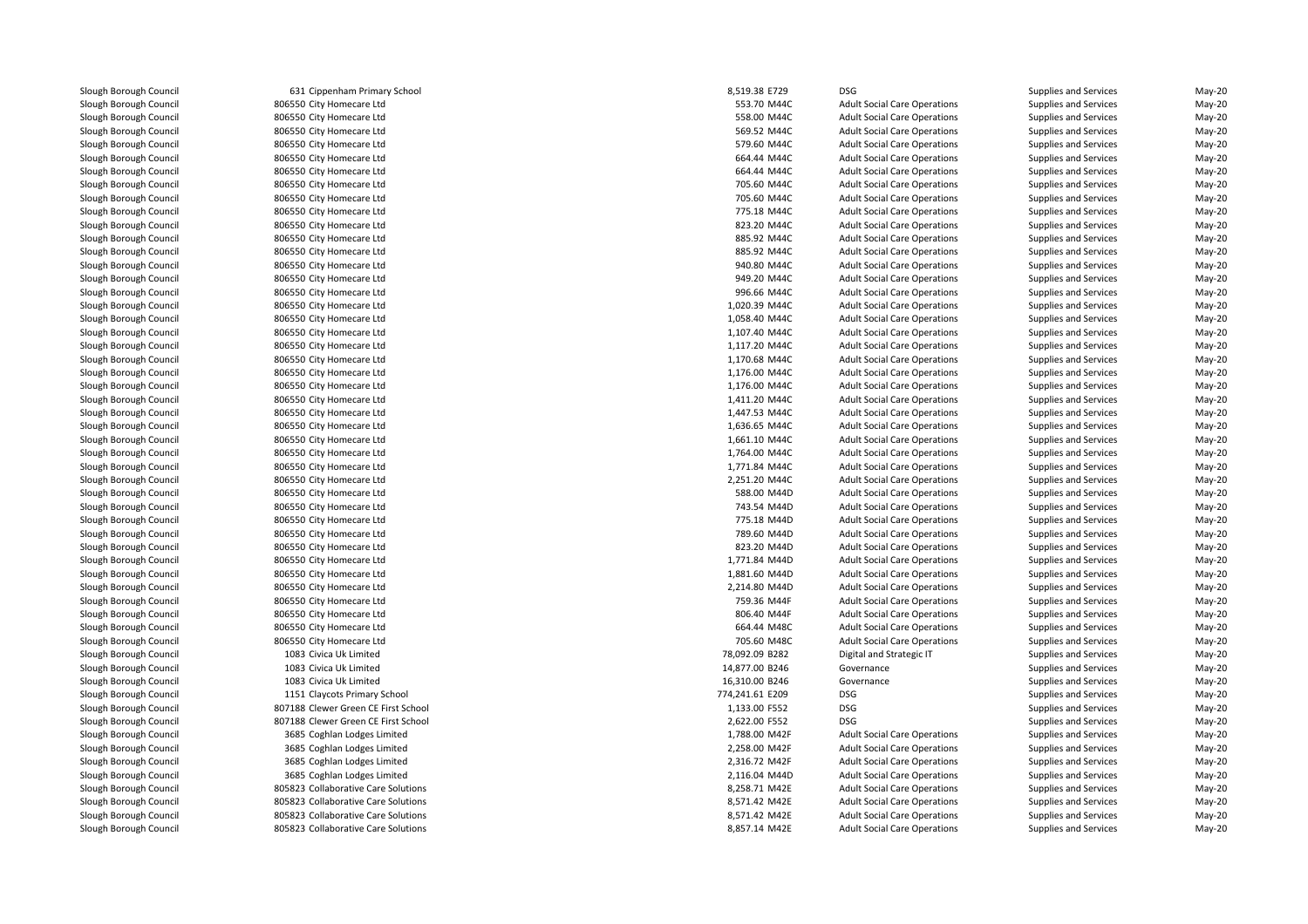805823 Collaborative Care Solutions 805823 Collaborative Care Solutions 805823 Collaborative Care Solutions 805823 Collaborative Care Solutions 805823 Collaborative Care Solutions 805823 Collaborative Care Solutions 805823 Collaborative Care Solutions 805823 Collaborative Care Solutions 805823 Collaborative Care Solutions 805823 Collaborative Care Solutions 805823 Collaborative Care Solutions 805823 Collaborative Care Solutions 805823 Collaborative Care Solutions 805823 Collaborative Care Solutions 805823 Collaborative Care Solutions 805823 Collaborative Care Solutions 805823 Collaborative Care Solutions 805823 Collaborative Care Solutions 805823 Collaborative Care Solutions 805823 Collaborative Care Solutions 805823 Collaborative Care Solutions 805823 Collaborative Care Solutions 805823 Collaborative Care Solutions 806524 Colliers International 806524 Colliers International 286 Colnbrook C Of E Primary School 15,343.33 E219 DSG2535 Comfort Care Services 2535 Comfort Care Services 2535 Comfort Care Services 2535 Comfort Care Services 2535 Comfort Care Services 2535 Comfort Care Services 2535 Comfort Care Services 2535 Comfort Care Services 2535 Comfort Care Services 2535 Comfort Care Services 2535 Comfort Care Services 2535 Comfort Care Services 2535 Comfort Care Services 2535 Comfort Care Services 2535 Comfort Care Services 2535 Comfort Care Services 2535 Comfort Care Services 2535 Comfort Care Services 2535 Comfort Care Services 2535 Comfort Care Services 2535 Comfort Care Services 2535 Comfort Care Services 2535 Comfort Care Services 2535 Comfort Care Services 2535 Comfort Care Services 2535 Comfort Care Services 2535 Comfort Care Services 2535 Comfort Care Services 2535 Comfort Care Services 2535 Comfort Care Services Comfort Care Services 2,550.00 M42F Adult Social Care Operations Supplies and Services May-20

| 3 Collaborative Care Solutions    | 8,857.14 M42E  | <b>Adult Social Care Operations</b> | Supplies and Services | May-20   |
|-----------------------------------|----------------|-------------------------------------|-----------------------|----------|
| 3 Collaborative Care Solutions    | 8,865.71 M42E  | <b>Adult Social Care Operations</b> | Supplies and Services | $May-20$ |
| 3 Collaborative Care Solutions    | 9,477.14 M42E  | <b>Adult Social Care Operations</b> | Supplies and Services | May-20   |
| 3 Collaborative Care Solutions    | 10,357.14 M42E | <b>Adult Social Care Operations</b> | Supplies and Services | $May-20$ |
| 3 Collaborative Care Solutions    | 10,714.28 M42E | <b>Adult Social Care Operations</b> | Supplies and Services | May-20   |
| 3 Collaborative Care Solutions    | 11,071.42 M42E | <b>Adult Social Care Operations</b> | Supplies and Services | May-20   |
| 3 Collaborative Care Solutions    | 15,000.00 M42E | <b>Adult Social Care Operations</b> | Supplies and Services | $May-20$ |
| 3 Collaborative Care Solutions    | 2,485.71 M42F  | <b>Adult Social Care Operations</b> | Supplies and Services | May-20   |
| 3 Collaborative Care Solutions    | 2,571.42 M42F  | <b>Adult Social Care Operations</b> | Supplies and Services | $May-20$ |
| 3 Collaborative Care Solutions    | 2,657.14 M42F  | <b>Adult Social Care Operations</b> | Supplies and Services | $May-20$ |
| 3 Collaborative Care Solutions    | 2,779.85 M42F  | <b>Adult Social Care Operations</b> | Supplies and Services | $May-20$ |
| 3 Collaborative Care Solutions    | 2,875.71 M42F  | <b>Adult Social Care Operations</b> | Supplies and Services | $May-20$ |
| 3 Collaborative Care Solutions    | 2,971.57 M42F  | <b>Adult Social Care Operations</b> | Supplies and Services | $May-20$ |
| 3 Collaborative Care Solutions    | 3,107.14 M42F  | <b>Adult Social Care Operations</b> | Supplies and Services | $May-20$ |
| 3 Collaborative Care Solutions    | 3,214.28 M42F  | <b>Adult Social Care Operations</b> | Supplies and Services | $May-20$ |
| 3 Collaborative Care Solutions    | 3,257.14 M42F  | <b>Adult Social Care Operations</b> | Supplies and Services | $May-20$ |
| 3 Collaborative Care Solutions    | 3,321.42 M42F  | <b>Adult Social Care Operations</b> | Supplies and Services | $May-20$ |
| 3 Collaborative Care Solutions    | 3,365.71 M42F  | <b>Adult Social Care Operations</b> | Supplies and Services | $May-20$ |
| 3 Collaborative Care Solutions    | 1,942.85 M44F  | <b>Adult Social Care Operations</b> | Supplies and Services | May-20   |
| 3 Collaborative Care Solutions    | 3,148.57 M44F  | <b>Adult Social Care Operations</b> | Supplies and Services | $May-20$ |
| 3 Collaborative Care Solutions    | 3,257.14 M44F  | <b>Adult Social Care Operations</b> | Supplies and Services | $May-20$ |
| 3 Collaborative Care Solutions    | 3,365.71 M44F  | <b>Adult Social Care Operations</b> | Supplies and Services | $May-20$ |
| 3 Collaborative Care Solutions    | 3,542.85 M44F  | <b>Adult Social Care Operations</b> | Supplies and Services | $May-20$ |
| 4 Colliers International          | 750.00 J006    | Housing Revenue Account             | Supplies and Services | May-20   |
| 4 Colliers International          | 3,666.67 J006  | Housing Revenue Account             | Supplies and Services | $May-20$ |
| 6 Colnbrook C Of E Primary School | 15,343.33 E219 | <b>DSG</b>                          | Supplies and Services | $May-20$ |
| 5 Comfort Care Services           | 1,681.07 M27F  | <b>Adult Social Care Operations</b> | Supplies and Services | May-20   |
| 5 Comfort Care Services           | 2,550.00 M27F  | <b>Adult Social Care Operations</b> | Supplies and Services | $May-20$ |
| 5 Comfort Care Services           | 3,362.14 M27F  | <b>Adult Social Care Operations</b> | Supplies and Services | $May-20$ |
| 5 Comfort Care Services           | 675.00 M42E    | <b>Adult Social Care Operations</b> | Supplies and Services | May-20   |
| 5 Comfort Care Services           | 690.86 M42E    | <b>Adult Social Care Operations</b> | Supplies and Services | $May-20$ |
| 5 Comfort Care Services           | 750.00 M42E    | <b>Adult Social Care Operations</b> | Supplies and Services | $May-20$ |
| 5 Comfort Care Services           | 750.00 M42E    | <b>Adult Social Care Operations</b> | Supplies and Services | May-20   |
| 5 Comfort Care Services           | 937.50 M42E    | <b>Adult Social Care Operations</b> | Supplies and Services | $May-20$ |
| 5 Comfort Care Services           | 1,508.57 M42E  | <b>Adult Social Care Operations</b> | Supplies and Services | $May-20$ |
| 5 Comfort Care Services           | 2,250.00 M42E  | <b>Adult Social Care Operations</b> | Supplies and Services | $May-20$ |
| 5 Comfort Care Services           | 3,089.06 M42E  | <b>Adult Social Care Operations</b> | Supplies and Services | $May-20$ |
| 5 Comfort Care Services           | 812.14 M42F    | <b>Adult Social Care Operations</b> | Supplies and Services | May-20   |
| 5 Comfort Care Services           | 812.14 M42F    | <b>Adult Social Care Operations</b> | Supplies and Services | $May-20$ |
| 5 Comfort Care Services           | 812.14 M42F    | <b>Adult Social Care Operations</b> | Supplies and Services | May-20   |
| 5 Comfort Care Services           | 812.14 M42F    | <b>Adult Social Care Operations</b> | Supplies and Services | May-20   |
| 5 Comfort Care Services           | 812.14 M42F    | <b>Adult Social Care Operations</b> | Supplies and Services | $May-20$ |
| 5 Comfort Care Services           | 974.57 M42F    | <b>Adult Social Care Operations</b> | Supplies and Services | $May-20$ |
| 5 Comfort Care Services           | 1,258.84 M42F  | <b>Adult Social Care Operations</b> | Supplies and Services | May-20   |
| 5 Comfort Care Services           | 1,258.84 M42F  | <b>Adult Social Care Operations</b> | Supplies and Services | $May-20$ |
| 5 Comfort Care Services           | 1,258.84 M42F  | <b>Adult Social Care Operations</b> | Supplies and Services | $May-20$ |
| 5 Comfort Care Services           | 1,258.84 M42F  | <b>Adult Social Care Operations</b> | Supplies and Services | $May-20$ |
| 5 Comfort Care Services           | 1,275.00 M42F  | <b>Adult Social Care Operations</b> | Supplies and Services | May-20   |
| 5 Comfort Care Services           | 1,275.00 M42F  | <b>Adult Social Care Operations</b> | Supplies and Services | $May-20$ |
| 5 Comfort Care Services           | 1,421.23 M42F  | <b>Adult Social Care Operations</b> | Supplies and Services | $May-20$ |
| 5 Comfort Care Services           | 1,430.31 M42F  | <b>Adult Social Care Operations</b> | Supplies and Services | May-20   |
| 5 Comfort Care Services           | 1,692.86 M42F  | <b>Adult Social Care Operations</b> | Supplies and Services | $May-20$ |
| 5 Comfort Care Services           | 2,008.84 M42F  | <b>Adult Social Care Operations</b> | Supplies and Services | $May-20$ |
| 5 Comfort Care Services           | 2,517.64 M42F  | <b>Adult Social Care Operations</b> | Supplies and Services | May-20   |
| 5 Comfort Care Services           | 2,550.00 M42F  | <b>Adult Social Care Operations</b> | Supplies and Services | $May-20$ |
|                                   |                |                                     |                       |          |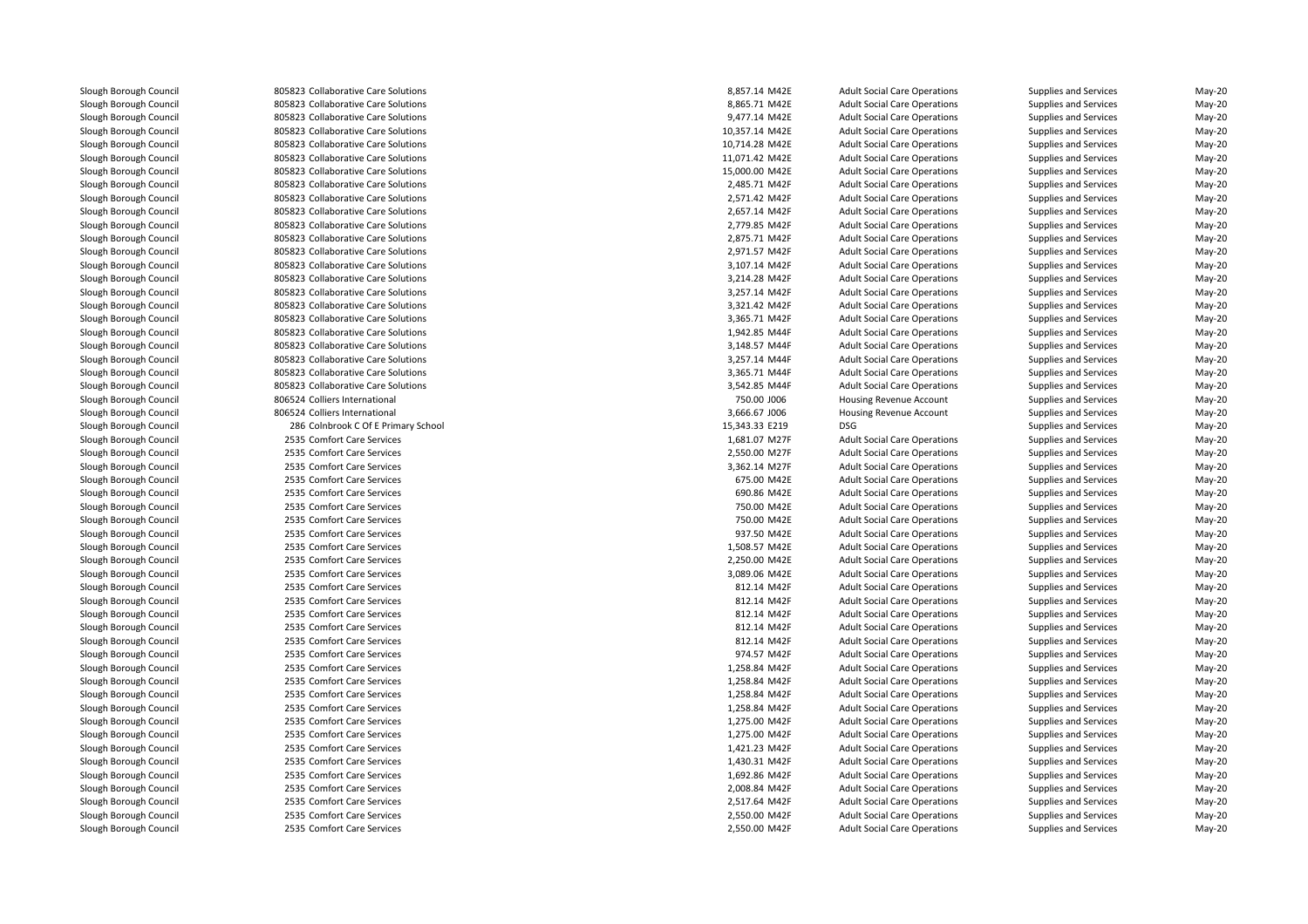2535 Comfort Care Services Comfort Care Services 2,550.00 M42F Adult Social Care Operations Supplies and Services May-20 2535 Comfort Care Services 2535 Comfort Care Services 2535 Comfort Care Services 2535 Comfort Care Services 2535 Comfort Care Services 2535 Comfort Care Services 1,705.50 M44C2535 Comfort Care Services 2535 Comfort Care Services 2535 Comfort Care Services 2535 Comfort Care Services 2535 Comfort Care Services 2535 Comfort Care Services 2535 Comfort Care Services 2535 Comfort Care Services 2535 Comfort Care Services 2535 Comfort Care Services 2535 Comfort Care Services 2,550.00 M81D 804912 CommuniKate Ltd 534.90 M22D 804912 CommuniKate Ltd 534.90 M22D1772 Computershare Voucher Services 805278 Countrystyle Recycling Ltd 805278 Countrystyle Recycling Ltd 806542 Cripps LLP t/a Cripps Pemberton Greenish 806983 Critiqom 806983 Critiqom 806983 Critiqom 806983 Critiqom 806983 Critiqom 806063 Cruise Minibuses Ltd 3806 Crystalpharm Health Ltdd 652.00 A04C 806900 CYXTERA TECHNOLOGY UK LIMITED 806900 CYXTERA TECHNOLOGY UK LIMITED 806900 CYXTERA TECHNOLOGY UK LIMITED 807288 David Allwood 1840 Davitt Jones Bould Limited 1840 Davitt Jones Bould Limited 804903 Dennis Eagle Limited 804903 Dennis Eagle Limited 804903 Dennis Eagle Limited 804903 Dennis Eagle Limited 804903 Dennis Eagle Limited 804903 Dennis Eagle Limited 806652 Desborough College Academy Trust 24,000.00 F558 DSG 3554 Dimensions (Uk) Ltd 3554 Dimensions (Uk) Ltd 3554 Dimensions (Uk) Ltd 3554 Dimensions (Uk) Ltd 3554 Dimensions (Uk) Ltd 3554 Dimensions (Uk) Ltd 3554 Dimensions (Uk) Ltd 3554 Dimensions (Uk) Ltd 3554 Dimensions (Uk) Ltd 3554 Dimensions (Uk) Ltd3554 Dimensions (Uk) Ltd

| 550.00 M42F | Adu          |
|-------------|--------------|
| 550.00 M42F | Adu          |
| 550.00 M42F | Adu          |
| 550.00 M42F | Adu          |
| 689.07 M42F | Adu          |
| 768.21 M42F | Adu          |
| 705.50 M44C | Adu          |
| 371.64 M44E | Adu          |
| 550.00 M44E | Adu          |
| 714.06 M44E | Adu          |
| 317.64 M44E | Adu          |
| 275.00 M44F | Adu          |
| 275.00 M44F | Adu          |
| 275.00 M44F | Adu          |
| 262.43 M44F | Adu          |
| 550.00 M44F | Adu          |
| 362.14 M44F | Adu          |
| 550.00 M81D | Adu          |
| 534.90 M22D | Adu          |
| 534.90 M22D | Adu          |
| 677.25 B348 | Peo          |
| 840.00 D342 | Envi         |
| 680.00 D342 | Envi         |
| 716.00 B480 | Reg          |
| 091.41 H015 | Cust         |
| 509.53 H015 | Cust         |
| 657.21 H015 | Cust         |
| 125.28 H015 | Cust         |
| 334.99 H015 | Cust         |
| 395.00 F123 | Chil         |
| 652.00 A04C | Adu          |
| 655.00 B282 | Digi         |
| 655.00 B282 | Digi         |
| 655.00 B282 | Digi         |
| 752.50 C322 | Con          |
| 849.30 P156 | Cap          |
| 922.20 P156 | Cap          |
| 281.28 D610 | Dire         |
| 281.28 D610 |              |
| 441.30 D630 | Dire<br>Dire |
| 441.30 D630 |              |
|             | Dire         |
| 545.31 D610 | Dire         |
| 503.97 D610 | Dire         |
| 000.00 F558 | <b>DSG</b>   |
| 552.06 M42E | Adu          |
| 407.96 M42E | Adu          |
| 227.29 M42E | Adu          |
| 401.53 M42E | Adu          |
| 465.19 M42E | Adu          |
| 497.16 M42E | Adu          |
| 497.16 M42E | Adu          |
| 647.36 M42E | Adu          |
| 792.83 M42E | Adu          |
| 985.92 M42E | Adu          |
| 268.00 M42E | Adu          |

 Comfort Care Services 2,550.00 M42F Adult Social Care Operations Supplies and Services May-20 Comfort Care Services 2,550.00 M42F Adult Social Care Operations Supplies and Services May-20 Comfort Care Services 2,550.00 M42F Adult Social Care Operations Supplies and Services May-20 Comfort Care Services 2,689.07 M42F Adult Social Care Operations Supplies and Services May-20 S Comfort Care Services 3,768.21 M42F Adult Social Care Operations Supplies and Services May-20 alt Social Care Operations **Supplies and Services** May-20<br>At Social Care Operations Supplies and Services May-20 Comfort Care Services 1,371.64 M44E Adult Social Care Operations Supplies and Services May-20 Comfort Care Services 2,550.00 M44E Adult Social Care Operations Supplies and Services May-20 Comfort Care Services 2,714.06 M44E Adult Social Care Operations Supplies and Services May-20 5 Comfort Care Services **1988 May-20** 4,317.64 M44E Adult Social Care Operations Supplies and Services May-20 Comfort Care Services 1,275.00 M44F Adult Social Care Operations Supplies and Services May-20 Comfort Care Services 1,275.00 M44F Adult Social Care Operations Supplies and Services May-20 Comfort Care Services 1,275.00 M44F Adult Social Care Operations Supplies and Services May-20 Comfort Care Services 2,262.43 M44F Adult Social Care Operations Supplies and Services May-20 Comfort Care Services 2,550.00 M44F Adult Social Care Operations Supplies and Services May-20 Comfort Care Services 3,362.14 M44F Adult Social Care Operations Supplies and Services May-20 alt Social Care Operations **Supplies and Services** May-20<br>At Social Care Operations Supplies and Services May-20 alt Social Care Operations **Supplies and Services** May-20<br>At Social Care Operations Supplies and Services May-20 alt Social Care Operations **Supplies and Services** May-20<br>Adv-20 Supplies and Services May-20 2 Computershare Voucher Services **6,677.25 B348** People People Supplies and Services May-20 1,840.00 D342 Environmental Services Supplies and Services May-20 3,680.00 D342 Environmental Services Supplies and Services May-20 h 1,716.00 B480 Regeneration Development Supplies and Services May-20 n and Communications Customer and Communications Supplies and Services May-20<br>May-20 509.53 HO15 Customer and Communications Supplies and Services May-20<br>Services May-20 for the content of the content of the content of the content of the content of the content of the content of the content of the content of the content of the content of the content of the content of the content of the cont m and Communications of the Customer and Communications Supplies and Services May-20<br>May-20 Supplies and Services May-20 Supplies and Services May-20 Supplies and Services May-20 Supplies and Ser m and Communications Cast Customer and Communications Supplies and Services May-20<br>Customer and Services May-20<br>Customer May-20 d entity and School Formula Children, Learning and Skills Supplies and Services May-20 alt Social Care Commissioning Supplies and Services and Services May-20<br>
ital and Strategic IT Supplies and Services May-20 20,655.00 B282 Digital and Strategic IT Supplies and Services May-20 20,655.00 B282 Digital and Strategic IT Supplies and Services May-20 20,655.00 B282 Digital and Strategic IT Capital Charges May-20 d extending to the state of 1,752.50 C322 communities and Lesiure Supplies and Services May-20 communities and Lesiure d extending the state of the S49.30 P156 Capital Capital Capital Charges Capital Charges May-20 d extending the state of the S22.20 P156 Capital Capital Capital Charges Capital Charges May-20 15,281.28 D610 Direct Service Organisation (DSO) Supplies and Services May-20 May-20<br>15,281.28 D610 Direct Service Organisation (DSO) Supplies and Services May-20 15,281.28 D610 Direct Service Organisation (DSO) Supplies and Services May-20 1,441.30 D630 Direct Service Organisation (DSO) Supplies and Services May-20 1,441.30 D630 Direct Service Organisation (DSO) Supplies and Services May-20 545.31 D610 Direct Service Organisation (DSO) Supplies and Services May-20 1,503.97 D610 Direct Service Organisation (DSO) Supplies and Services May-20 Supplies and Services May-20<br>Interview Supplies and Services May-20<br>May-20 May-20 d extending the Lagrange of Adult Social Care Operations Supplies and Services May-20 d extending the C2,407.96 M42E Adult Social Care Operations Supplies and Services May-20 d Share Coreal Care Cover Lagrange State Coreal Care Adult Social Care Operations Supplies and Services May-20 d Shang and Samuel Care Cover and Services Supplies and Services May-20 and Services May-20 and Services May-20 d Shanghalt Shang Care Cover Adult Social Care Operations Supplies and Services May-20 5,497.16 M42E Adult Social Care Operations Supplies and Services May-20 5,497.16 M42E Adult Social Care Operations Supplies and Services May-20 5,647.36 M42E Adult Social Care Operations Supplies and Services May-20 d Shang and Samples and Services State Care Constants Adult Social Care Operations Supplies and Services May-20 d Shang and Shang Shang Shang Adult Social Care Operations Supplies and Services May-20 d extending the S,268.00 M42E Adult Social Care Operations Supplies and Services May-20 d extending the S,380.14 M42E Adult Social Care Operations Supplies and Services May-20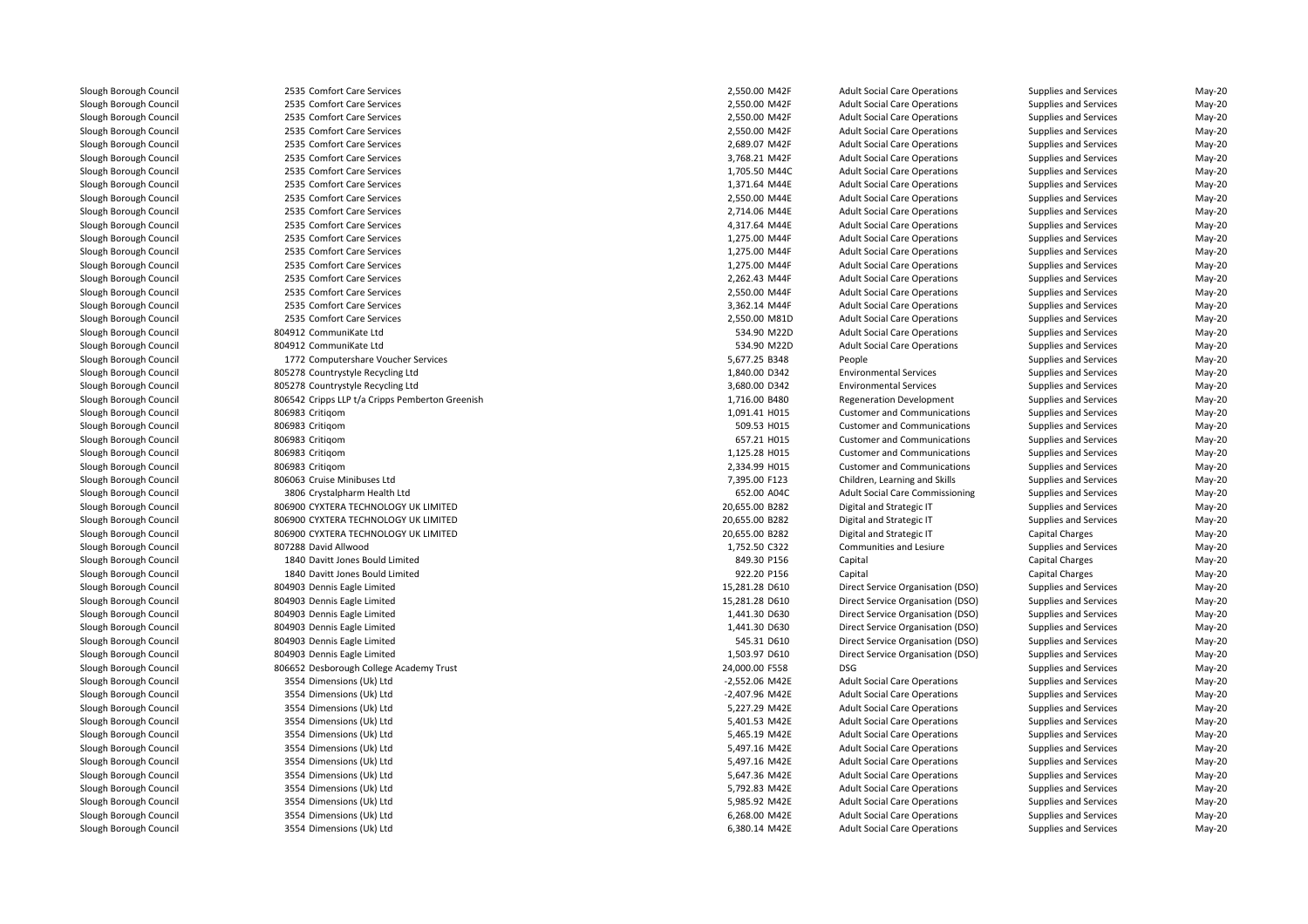3554 Dimensions (Uk) Ltdd extending the S516.09 M42E Adult Social Care Operations Supplies and Services May-20 3554 Dimensions (Uk) Ltd 3554 Dimensions (Uk) Ltd 3554 Dimensions (Uk) Ltd 3554 Dimensions (Uk) Ltd 3554 Dimensions (Uk) Ltd 3554 Dimensions (Uk) Ltd 3554 Dimensions (Uk) Ltd 3554 Dimensions (Uk) Ltd 3554 Dimensions (Uk) Ltd 805483 Direct Tyre Managenent Ltd 805483 Direct Tyre Managenent Ltdl 1993 - 1993 - 1994 - 1998 - 1998 - 1999 - 1999 - 1998 - 1999 - 1999 - 1999 - 1999 - 1999 - 1999 - 1999 - 199 l 1992 - Booston Park Academy 1993 - Andreas Company of the Superior Company of the Superior Company of the Superior Company of the Superior Company of the Superior Company of the Superior Company of the Superior Company o 803306 Ditton Park Academy Ditton Park Academy 12,250.00 E269 DSG803306 Ditton Park Academy Ditton Park Academy 59,166.93 P095 Capital Capital Charges May-20 1457 Dr Norman Gordon 804938 Dr Umarjit Singh Bedi 2,160.00 A02A854 Dravton Fencing A Drayton Fencing Termises and Lesiure 1,330.00 Communities and Lesiure Premises Premises Premises May-20 854 Drayton Fencing 4 Drayton Fencing 2,780.00 Communities and Lesiure Supplies and Services May-20 l and the steps of the SS23177 Early Steps Preschool **6,308.22 F909** DSG energy and the SS26 F909 DSG energy and the SS26 F909 DSG energy and the SS26 F909 DSG energy and the SS26 F909 DSG energy and the SS26 F909 DSG ener 806539 Eclipse Digital Media Ltd 804924 Econ Engineering Limited806719 FCUS Ltd. ECUS Ltd. 1,270.00 P213 Capital Capital Charges May-20 803301 Eden Girls School Eden Girls School 1,833.33 E279 DSG1299 Edf Energy Edf Energy 59,612.24 K526 Building Management Premises May-20 1299 Edf Energy Edf Energy 24,892.68 D413 Major Infrastructure Projects Supplies and Services May-20 807001 Elegant Care Services Ltd 807001 Elegant Care Services Ltd806605 Elmbridge Borough Council Elmbridge Borough Council 502.50 D012 Major Infrastructure Projects Supplies and Services May-20 806605 Elmbridge Borough Council Elmbridge Borough Council 2,380.00 D012 Major Infrastructure Projects Supplies and Services May-20 806605 Elmbridge Borough Council Elmbridge Borough Council 3,187.50 D012 Major Infrastructure Projects Supplies and Services May-20 806355 Elysium Healthcare Elysium Healthcare 9,085.80 M26E Adult Social Care Operations Supplies and Services May-20 806355 Elysium Healthcare 5 Elysium Healthcare **19,388.66 M26E** Adult Social Care Operations Supplies and Services May-20 806355 Elysium Healthcare Elysium Healthcare 10,478.70 M26E Adult Social Care Operations Supplies and Services May-20 806355 Elvsium Healthcare Elysium Healthcare 10,827.99 M26E Adult Social Care Operations Supplies and Services May-20 806988 Engineering Support Solutions UK Ltd805423 Enriched Care Enriched Care 2,879.90 M44F Adult Social Care Operations Supplies and Services May-20 805423 Enriched Care Enriched Care 1,647.34 M80F Adult Social Care Operations Supplies and Services May-20 805423 Enriched Care Enriched Care 1,758.01 M80F Adult Social Care Operations Supplies and Services May-20 805423 Enriched Care Enriched Care 2,048.17 M80F Adult Social Care Operations Supplies and Services May-20 807310 Enterprise Rent-A-Car UK Limited trading as Enterprise Flex-E-Rent 30,991.64 D910 Direct Service Organisation (DSO) Transport May-20 807039 Epaton Ltd 806501 Excellent Healthcare Services Ltd 805225 Falcon Surfacing Ltd 805225 Falcon Surfacing Ltd 805225 Falcon Surfacing Ltd 805225 Falcon Surfacing Ltd 805225 Falcon Surfacing Ltd 805225 Falcon Surfacing Ltd 805225 Falcon Surfacing Ltd 805225 Falcon Surfacing Ltd 805225 Falcon Surfacing Ltd 805225 Falcon Surfacing Ltd805225 Falcon Surfacing Ltd

d extending the Gold Gold Gast Care Constants Care Constants Constants Constants Constants Constants Constants Constants Constants Constants Constants Constants Constants Constants Constants Constants Constants Constants C d extending the G,692.83 M42E Adult Social Care Operations Supplies and Services May-20 6,733.29 M42E Adult Social Care Operations Supplies and Services May-20<br>6,904.63 M42E Adult Social Care Operations Supplies and Services May-20 d extending the S,904.63 M42E Adult Social Care Operations Supplies and Services May-20 d extending the Space of Adult Social Care Operations Supplies and Services May-20 6,953.79 M42E Adult Social Care Operations Supplies and Services May-20<br>1.005.51 M42E Adult Social Care Operations Supplies and Services May-20 d and the T<sub>7</sub>,005.51 M42E Adult Social Care Operations Supplies and Services May-20 d and the State of The State Care Cover and Services May-20 and Services May-20 and Services May-20 and Services May-20 and Services May-20 and Services May-20 and Services May-20 and Services State Operations and Services d and the Care Care Care Adult Social Care Operations Supplies and Services May-20 and Services May-20 1,577.09 D610 Direct Service Organisation (DSO) Transport Cases and May-20 May-20<br>1946.51 D620 Direct Service Organisation (DSO) Transport Cases May-20 546.51 D620 Direct Service Organisation (DSO) Transport Cass of May-20 May-20<br>600.00 F417 DSG DSG Supplies and Services May-20 Supplies and Services May-20<br>
Supplies and Services May-20<br>
May-20 Supplies and Services May-20 DSG DESCONSILIES Supplies and Services May-20 May-20<br>
Capital Charges Capital Charges May-20 n and the state of the state of the state of the state of the state of the state of the state of the state of the state of the state of the state of the state of the state of the state of the state of the state of the stat 2,160.00 A02A 
Adult Social Care Operations
201 
2.160.00 A02A

Adult Social Care Operations
20
201

2.330.00 C001

Communities and Lesiure
20

2.330.00

2.330.00

2.330.00

2.330.00

2.330.00

2.330.00

2.330.00

2.330.00 DSG DSG May-20<br>Building Management Supplies and Services May-20 d S28.38 B175 Building Management Supplies and Services May-20 6,946.48 D880 Direct Service Organisation (DSO) Transport May-20 DSG Supplies and Services May-20<br>
Building Management Christianus Premises May-20<br>
Premises Premises May-20 d Samples and Services May-20 and Services Supplies and Services May-20 and Services May-20 and Services May-20 d San Samman and the State of Adult Social Care Operations Supplies and Services May-20 and Services May-20 and Services May-20 and Services State of May-20 and Services State of May-20 and Services State of May-20 and Ser 1,465.38 H253 Neighbourhood Services Supplies and Services May-20 d Charlotter Charlotter and Strategic IT All the Supplies and Services May-20 and Services May-20 and Services May-20 and Services May-20 and Services Strategic IT All the Supplies and Services May-20 and Services May-20 a 793.00 M44F Adult Social Care Operations Supplies and Services May-20<br>1970.00 D750 Direct Service Organisation (DSO) Supplies and Services May-20 2,970.00 D750 Direct Service Organisation (DSO) Supplies and Services May-20 614.40 D880 Direct Service Organisation (DSO) Supplies and Services May-20 680.00 D880 Direct Service Organisation (DSO) Supplies and Services May-20 May-20<br>23.80 D880 Direct Service Organisation (DSO) Supplies and Services May-20 723.80 D880 Direct Service Organisation (DSO) Supplies and Services May-20 840.00 D880 Direct Service Organisation (DSO) Supplies and Services May-20 May-20<br>910.40 D880 Direct Service Organisation (DSO) Supplies and Services May-20 910.40 D880 Direct Service Organisation (DSO) Supplies and Services May-20 May-20<br>1,106.99 D880 Direct Service Organisation (DSO) Supplies and Services May-20 1,106.99 D880 Direct Service Organisation (DSO) Supplies and Services May-20 May-20<br>1,360.00 D880 Direct Service Organisation (DSO) Supplies and Services May-20 1,360.00 D880 Direct Service Organisation (DSO) Supplies and Services May-20 May-20<br>1,365.11 D880 Direct Service Organisation (DSO) Supplies and Services May-20 1,365.11 D880 Direct Service Organisation (DSO) Supplies and Services May-20 May-20<br>1,470.00 D880 Direct Service Organisation (DSO) Supplies and Services May-20 1,470.00 D880 Direct Service Organisation (DSO) Supplies and Services May-20<br>1,665.44 D880 Direct Service Organisation (DSO) Supplies and Services May-20 1,665.44 D880 Direct Service Organisation (DSO) Supplies and Services May-20 May-20<br>1,944.84 D880 Direct Service Organisation (DSO) Supplies and Services May-20 1,944.84 D880 Direct Service Organisation (DSO) Supplies and Services May-20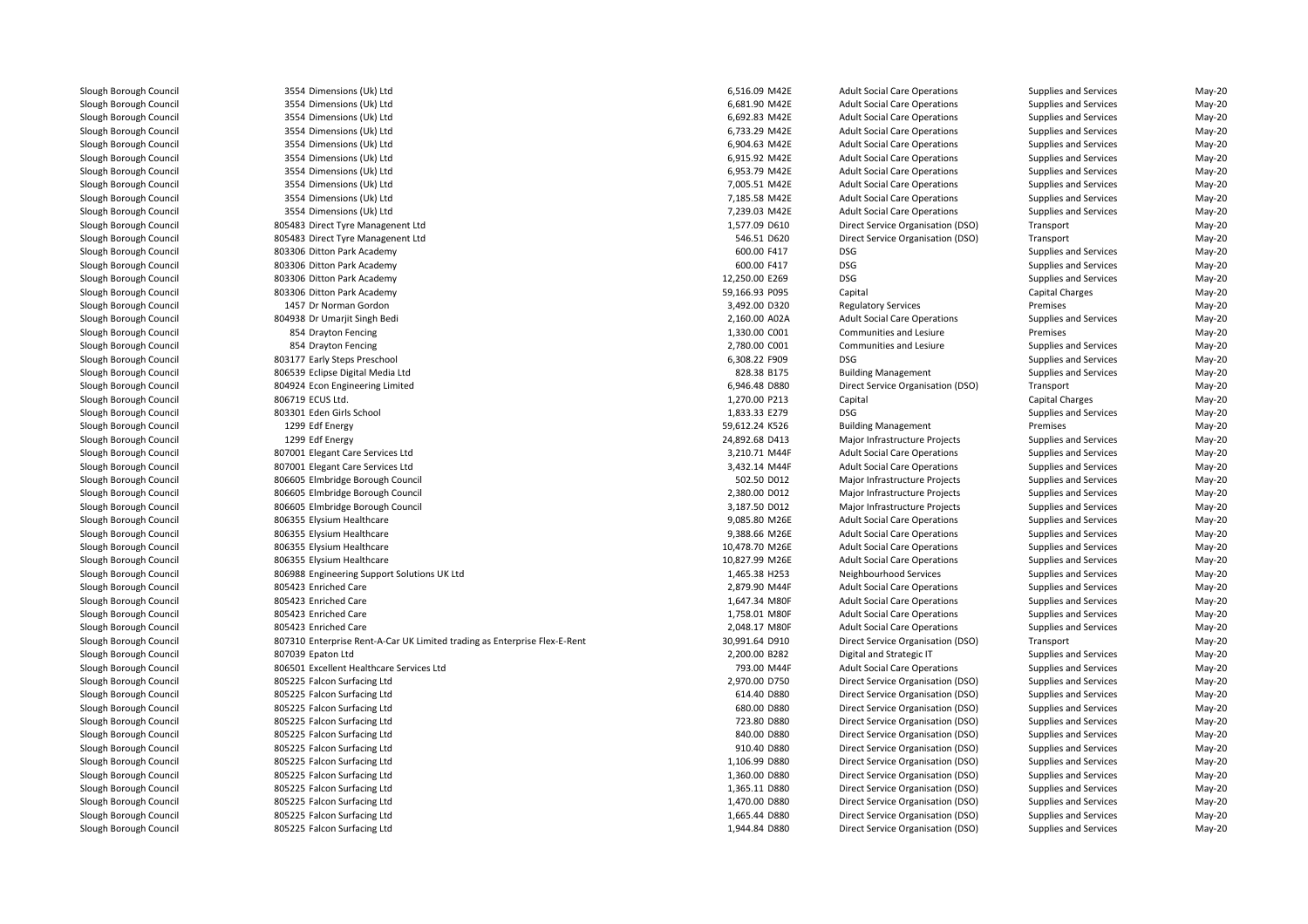| 805225 Falcon Surfacing Ltd                         | 2,079.83 D880  | Direct Service Organisation (DSO)               | Supplies and Services                          | May-20           |
|-----------------------------------------------------|----------------|-------------------------------------------------|------------------------------------------------|------------------|
| 805225 Falcon Surfacing Ltd                         | 3,105.00 D880  | Direct Service Organisation (DSO)               | Supplies and Services                          | May-20           |
| 805225 Falcon Surfacing Ltd                         | 3,931.94 D880  | Direct Service Organisation (DSO)               | Supplies and Services                          | May-20           |
| 805225 Falcon Surfacing Ltd                         | 4,311.33 D880  | Direct Service Organisation (DSO)               | Supplies and Services                          | $May-20$         |
| 805225 Falcon Surfacing Ltd                         | 4,367.81 D880  | Direct Service Organisation (DSO)               | Supplies and Services                          | May-20           |
| 805225 Falcon Surfacing Ltd                         | 6,394.00 D880  | Direct Service Organisation (DSO)               | Supplies and Services                          | May-20           |
| 805225 Falcon Surfacing Ltd                         | 6,526.50 D880  | Direct Service Organisation (DSO)               | Supplies and Services                          | $May-20$         |
| 805225 Falcon Surfacing Ltd                         | 8,237.84 D880  | Direct Service Organisation (DSO)               | Supplies and Services                          | May-20           |
| 805225 Falcon Surfacing Ltd                         | 10,980.00 D880 | Direct Service Organisation (DSO)               | Supplies and Services                          | $May-20$         |
| 805225 Falcon Surfacing Ltd                         | 23,475.26 D880 | Direct Service Organisation (DSO)               | Supplies and Services                          | May-20           |
| 805225 Falcon Surfacing Ltd                         | 27,455.00 D880 | Direct Service Organisation (DSO)               | Supplies and Services                          | $May-20$         |
| 4031 Family Support Practise Limited                | 1,350.00 B277  | Digital and Strategic IT                        | Supplies and Services                          | May-20           |
| 4031 Family Support Practise Limited                | 1,665.00 B277  | Digital and Strategic IT                        | Supplies and Services                          | May-20           |
| 4031 Family Support Practise Limited                | 1,665.00 B277  | Digital and Strategic IT                        | Supplies and Services                          | May-20           |
| 4031 Family Support Practise Limited                | 1,665.00 B277  | Digital and Strategic IT                        | Supplies and Services                          | $May-20$         |
| 475 Farnham Road Surgery                            | 14,203.66 A04C | <b>Adult Social Care Commissioning</b>          | Supplies and Services                          | May-20           |
| 3187 Federation Of Burial And Cremation Authorities | 500.00 D320    | <b>Regulatory Services</b>                      | Supplies and Services                          | $May-20$         |
| 1414 Firmstep                                       | 20,500.00 B342 | Digital and Strategic IT                        | Supplies and Services                          | May-20           |
| 754 First Steps Day Nursery                         | 11,190.70 F909 | <b>DSG</b>                                      | Supplies and Services                          | $May-20$         |
| 1626 Five Star Radio Cars Limited                   | 504.00 F123    | Children, Learning and Skills                   | Supplies and Services                          | $May-20$         |
| 2519 Fleet Tutors                                   | 1,510.00 F416  | <b>DSG</b>                                      | Supplies and Services                          | May-20           |
| 3826 Forever Homecare Ltd                           | 525.78 M44C    | <b>Adult Social Care Operations</b>             | Supplies and Services                          | $May-20$         |
| 3826 Forever Homecare Ltd                           | 536.00 M44C    | <b>Adult Social Care Operations</b>             | Supplies and Services                          | $May-20$         |
| 3826 Forever Homecare Ltd                           | 737.00 M44C    | <b>Adult Social Care Operations</b>             | Supplies and Services                          | $May-20$         |
| 3826 Forever Homecare Ltd                           | 804.00 M44C    | <b>Adult Social Care Operations</b>             | Supplies and Services                          | $May-20$         |
| 3826 Forever Homecare Ltd                           | 820.75 M44C    | <b>Adult Social Care Operations</b>             | Supplies and Services                          | $May-20$         |
| 3826 Forever Homecare Ltd                           | 938.00 M44C    | <b>Adult Social Care Operations</b>             | Supplies and Services                          | $May-20$         |
| 3826 Forever Homecare Ltd                           | 1,005.00 M44C  | <b>Adult Social Care Operations</b>             | Supplies and Services                          | $May-20$         |
| 3826 Forever Homecare Ltd                           | 1,959.75 M44C  | <b>Adult Social Care Operations</b>             | Supplies and Services                          | May-20           |
| 3826 Forever Homecare Ltd                           | 1,993.25 M44C  | <b>Adult Social Care Operations</b>             | Supplies and Services                          | $May-20$         |
| 3826 Forever Homecare Ltd                           | 2,077.01 M44C  | <b>Adult Social Care Operations</b>             | Supplies and Services                          | May-20           |
| 3826 Forever Homecare Ltd                           | 670.00 M44D    | <b>Adult Social Care Operations</b>             | Supplies and Services                          | $May-20$         |
| 3826 Forever Homecare Ltd                           | 1,273.00 M44D  | <b>Adult Social Care Operations</b>             | Supplies and Services                          | May-20           |
| 3826 Forever Homecare Ltd                           | 2,361.75 M44D  | <b>Adult Social Care Operations</b>             | Supplies and Services                          | May-20           |
| 3826 Forever Homecare Ltd                           | 1,072.00 M44E  | <b>Adult Social Care Operations</b>             | Supplies and Services                          | $May-20$         |
| 3826 Forever Homecare Ltd                           | 737.00 M44F    | <b>Adult Social Care Operations</b>             | Supplies and Services                          | May-20           |
| 3826 Forever Homecare Ltd                           | 1,909.50 M48C  | <b>Adult Social Care Operations</b>             | Supplies and Services                          | $May-20$         |
| 1204 Forget Me Not                                  | 5,754.30 A05C  | <b>Adult Social Care Commissioning</b>          | Supplies and Services                          | $May-20$         |
| 1204 Forget Me Not                                  | 3,000.00 M25C  | <b>Adult Social Care Operations</b>             | Supplies and Services                          | $May-20$         |
| 1204 Forget Me Not                                  | 3,000.00 M27C  | <b>Adult Social Care Operations</b>             | Supplies and Services                          | $May-20$         |
| 1204 Forget Me Not                                  | 3,400.00 M27C  | <b>Adult Social Care Operations</b>             | Supplies and Services                          | May-20           |
| 807250 Forthmeadow Limited                          | 2,328.00 M25C  | <b>Adult Social Care Operations</b>             | Supplies and Services                          | May-20           |
| 647 Foxborough Primary School                       | 6,106.67 E229  | <b>DSG</b>                                      | Supplies and Services                          | May-20           |
| 806480 Frontier NX Limited                          | 779.85 A04C    | <b>Adult Social Care Commissioning</b>          | Supplies and Services                          | May-20           |
| 806480 Frontier NX Limited                          | 2,445.00 A04C  | <b>Adult Social Care Commissioning</b>          | Supplies and Services                          | $May-20$         |
| 807125 Futures For Shared Lives                     | 3,325.90 M36E  | <b>Adult Social Care Operations</b>             | Supplies and Services                          | $May-20$         |
| 807125 Futures For Shared Lives                     | 3,436.35 M36E  | <b>Adult Social Care Operations</b>             | Supplies and Services                          | $May-20$         |
| 806700 G3 Comms Limited                             | 1,835.82 A106  | <b>Customer and Communications</b>              | Supplies and Services                          | $May-20$         |
| 806700 G3 Comms Limited                             | 2,115.96 A106  | <b>Customer and Communications</b>              | Supplies and Services                          | $May-20$         |
| 1555 Gallagher Bassett                              | 13,223.79 B018 | Finance                                         | Supplies and Services                          | May-20           |
| 804911 GAP Group Limited                            | 924.00 D620    | Direct Service Organisation (DSO)               | Supplies and Services                          | May-20           |
| 804911 GAP Group Limited                            | 900.40 D880    | Direct Service Organisation (DSO)               | Supplies and Services                          | $May-20$         |
| 804911 GAP Group Limited                            | 1,639.23 D880  |                                                 |                                                |                  |
| 806026 GARIMA AGRAWAL                               | 1,155.00 F446  | Direct Service Organisation (DSO)<br><b>DSG</b> | Supplies and Services<br>Supplies and Services | May-20           |
| 806026 GARIMA AGRAWAL                               | 840.00 F558    | <b>DSG</b>                                      | Supplies and Services                          | May-20<br>May-20 |
|                                                     | E 000.00 B417  | Economic Dovelopment                            | Cupplies and Convice                           | $M_{21}$ , 20    |
|                                                     |                |                                                 |                                                |                  |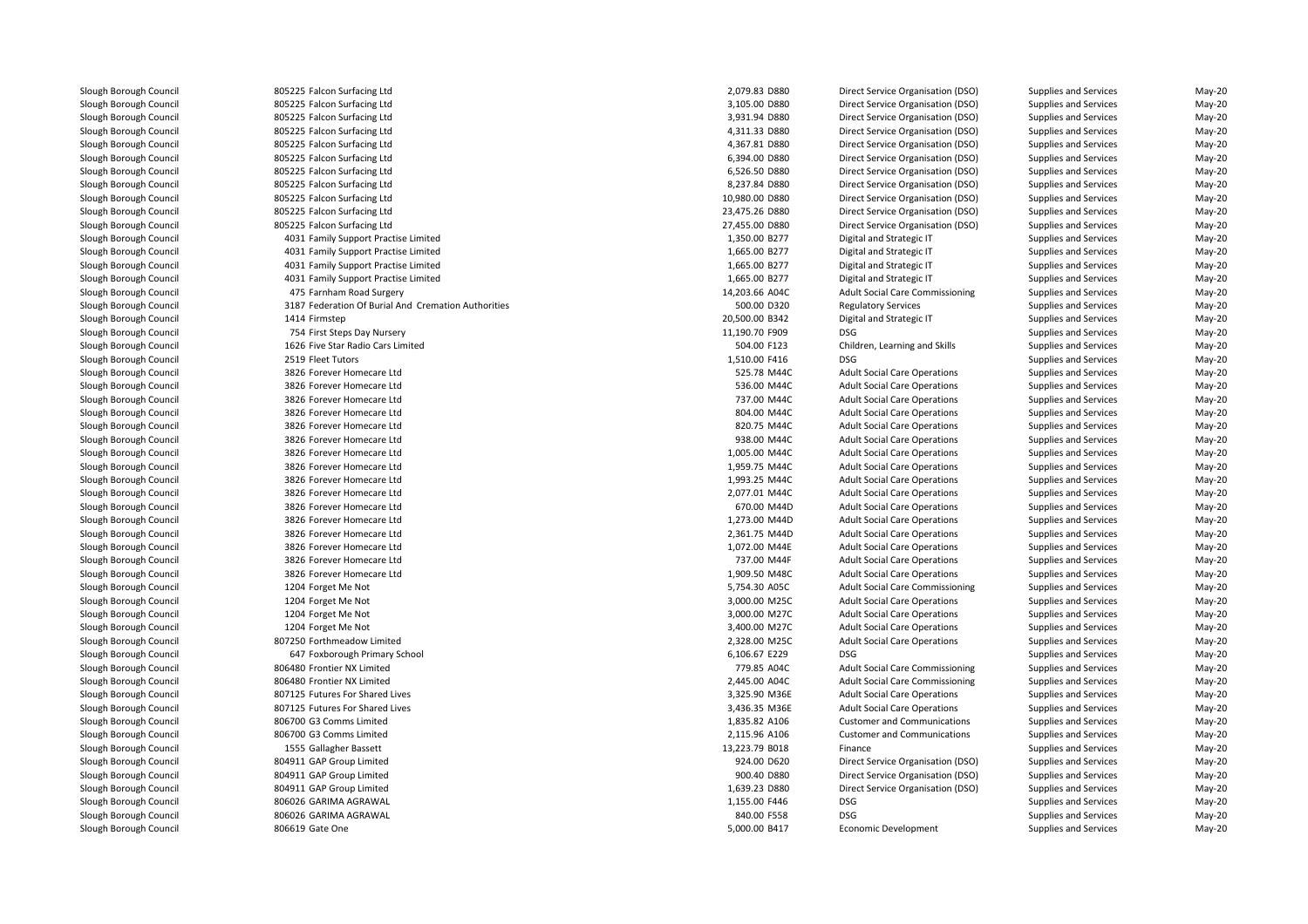803332 Get Berkshire Active 806300 Glasscubes Limited805667 Glenside Glenside 8,370.00 M25D 652 Godolphin Infant School 9,918.04 E289 DSG 2830 Golden Rose Comm Care Ltdd 665.00 M44C 2830 Golden Rose Comm Care Ltdd 907.25 M44C 2830 Golden Rose Comm Care Ltdd 931.00 M44C 2830 Golden Rose Comm Care Ltdd 1,064.00 M44C 2830 Golden Rose Comm Care Ltd $1,244.50$  M44C 2830 Golden Rose Comm Care Ltd 1,539.00 M44C 2830 Golden Rose Comm Care Ltd 1,862.00 M44C 2830 Golden Rose Comm Care Ltd 2,128.00 M44C 2830 Golden Rose Comm Care Ltd 2,128.00 M44C 2830 Golden Rose Comm Care Ltd 2,128.00 M44C 2830 Golden Rose Comm Care Ltd 2,128.00 M44C 2830 Golden Rose Comm Care Ltd 2,260.90 M44C 2830 Golden Rose Comm Care Ltd 2,394.00 M44C 2830 Golden Rose Comm Care Ltd 2,394.00 M44C 2830 Golden Rose Comm Care Ltd 2,394.00 M44C 2830 Golden Rose Comm Care Ltd 2,460.50 M44C 2830 Golden Rose Comm Care Ltd 2,698.00 M44C 2830 Golden Rose Comm Care Ltdd 684.00 M44D 2830 Golden Rose Comm Care Ltdd 969.00 M44D 2830 Golden Rose Comm Care Ltdd 1,349.00 M44D 2830 Golden Rose Comm Care Ltd 2,251.50 M44D 2830 Golden Rose Comm Care Ltd 2,379.75 M44D 2830 Golden Rose Comm Care Ltd 2,394.00 M44D 2830 Golden Rose Comm Care Ltd 2,812.00 M44D 2830 Golden Rose Comm Care Ltd 2830 Golden Rose Comm Care Ltd 513.00 M45C 2830 Golden Rose Comm Care Ltd 627.00 M45C 2830 Golden Rose Comm Care Ltd 1,558.00 M45C 2830 Golden Rose Comm Care Ltd 2,394.00 M48C 2830 Golden Rose Comm Care Ltd 2,736.00 M48C 2830 Golden Rose Comm Care Ltd 10,900.00 A06C 805693 Gowrings Mobility Group LTD806485 GPF Lewis Plc 848 Graham Peters Ltd 805191 Graphiti Art Ltd1571 Grc Bailiffs 804577 Green Monarch ZC2016 c/o Savills(UK) Limited 804577 Green Monarch ZC2016 c/o Savills(UK) Limited 804577 Green Monarch ZC2016 c/o Savills(UK) Limited 804577 Green Monarch ZC2016 c/o Savills(UK) Limited 804978 Ground Solutions (UK) Limited 804978 Ground Solutions (UK) Limited 804978 Ground Solutions (UK) Limited 804978 Ground Solutions (UK) Limited 804978 Ground Solutions (UK) Limited 804978 Ground Solutions (UK) Limited 804978 Ground Solutions (UK) Limited 804978 Ground Solutions (UK) Limited805069 Grove Academy Grove Academy 237,047.67 E299 DSG 804447 Grundon Waste Management Limited 804447 Grundon Waste Management Limited3228 H Plus Care Ltd

| 2 Get Berkshire Active                         | 1,004.65 B211                  | <b>Strategy and Performance</b>        | <b>Supplies and Services</b> | May-20   |
|------------------------------------------------|--------------------------------|----------------------------------------|------------------------------|----------|
| 0 Glasscubes Limited                           | 1,056.00 B342                  | Digital and Strategic IT               | Supplies and Services        | May-20   |
| 7 Glenside                                     | 8,370.00 M25D                  | <b>Adult Social Care Operations</b>    | Supplies and Services        | May-20   |
| 2 Godolphin Infant School                      | 9,918.04 E289                  | <b>DSG</b>                             | Supplies and Services        | May-20   |
| 0 Golden Rose Comm Care Ltd                    | 665.00 M44C                    | <b>Adult Social Care Operations</b>    | Supplies and Services        | $May-20$ |
| 0 Golden Rose Comm Care Ltd                    | 907.25 M44C                    | <b>Adult Social Care Operations</b>    | Supplies and Services        | May-20   |
| 0 Golden Rose Comm Care Ltd                    | 931.00 M44C                    | <b>Adult Social Care Operations</b>    | Supplies and Services        | May-20   |
| 0 Golden Rose Comm Care Ltd                    | 1,064.00 M44C                  | <b>Adult Social Care Operations</b>    | Supplies and Services        | $May-20$ |
| 0 Golden Rose Comm Care Ltd                    | 1,244.50 M44C                  | <b>Adult Social Care Operations</b>    | Supplies and Services        | May-20   |
| 0 Golden Rose Comm Care Ltd                    | 1,539.00 M44C                  | <b>Adult Social Care Operations</b>    | <b>Supplies and Services</b> | May-20   |
| 0 Golden Rose Comm Care Ltd                    | 1,862.00 M44C                  | <b>Adult Social Care Operations</b>    | Supplies and Services        | $May-20$ |
| 0 Golden Rose Comm Care Ltd                    | 2,128.00 M44C                  | <b>Adult Social Care Operations</b>    | Supplies and Services        | May-20   |
| 0 Golden Rose Comm Care Ltd                    | 2,128.00 M44C                  | <b>Adult Social Care Operations</b>    | Supplies and Services        | $May-20$ |
| 0 Golden Rose Comm Care Ltd                    | 2,128.00 M44C                  | <b>Adult Social Care Operations</b>    | Supplies and Services        | $May-20$ |
| 0 Golden Rose Comm Care Ltd                    | 2,128.00 M44C                  | <b>Adult Social Care Operations</b>    | Supplies and Services        | May-20   |
| 0 Golden Rose Comm Care Ltd                    | 2,260.90 M44C                  | <b>Adult Social Care Operations</b>    | Supplies and Services        | $May-20$ |
| 0 Golden Rose Comm Care Ltd                    | 2,394.00 M44C                  | <b>Adult Social Care Operations</b>    | Supplies and Services        | $May-20$ |
| 0 Golden Rose Comm Care Ltd                    | 2,394.00 M44C                  | <b>Adult Social Care Operations</b>    | Supplies and Services        | May-20   |
| 0 Golden Rose Comm Care Ltd                    | 2,394.00 M44C                  | <b>Adult Social Care Operations</b>    | Supplies and Services        | $May-20$ |
| 0 Golden Rose Comm Care Ltd                    | 2,460.50 M44C                  | <b>Adult Social Care Operations</b>    | Supplies and Services        | May-20   |
| 0 Golden Rose Comm Care Ltd                    | 2,698.00 M44C                  | <b>Adult Social Care Operations</b>    | Supplies and Services        | May-20   |
| 0 Golden Rose Comm Care Ltd                    | 684.00 M44D                    | <b>Adult Social Care Operations</b>    | Supplies and Services        | $May-20$ |
| 0 Golden Rose Comm Care Ltd                    | 969.00 M44D                    | <b>Adult Social Care Operations</b>    | Supplies and Services        | May-20   |
| 0 Golden Rose Comm Care Ltd                    | 1,349.00 M44D                  | <b>Adult Social Care Operations</b>    | <b>Supplies and Services</b> | $May-20$ |
| 0 Golden Rose Comm Care Ltd                    | 2,251.50 M44D                  | <b>Adult Social Care Operations</b>    | Supplies and Services        | $May-20$ |
| 0 Golden Rose Comm Care Ltd                    | 2,379.75 M44D                  | <b>Adult Social Care Operations</b>    | Supplies and Services        | May-20   |
| 0 Golden Rose Comm Care Ltd                    | 2,394.00 M44D                  | <b>Adult Social Care Operations</b>    | Supplies and Services        | $May-20$ |
| 0 Golden Rose Comm Care Ltd                    | 2,812.00 M44D                  | <b>Adult Social Care Operations</b>    | Supplies and Services        | $May-20$ |
| 0 Golden Rose Comm Care Ltd                    | 2,128.00 M44F                  | <b>Adult Social Care Operations</b>    | Supplies and Services        | May-20   |
| 0 Golden Rose Comm Care Ltd                    | 513.00 M45C                    | <b>Adult Social Care Operations</b>    | Supplies and Services        | $May-20$ |
| 0 Golden Rose Comm Care Ltd                    | 627.00 M45C                    | <b>Adult Social Care Operations</b>    | Supplies and Services        | $May-20$ |
| 0 Golden Rose Comm Care Ltd                    | 1,558.00 M45C                  | <b>Adult Social Care Operations</b>    | Supplies and Services        | May-20   |
| 0 Golden Rose Comm Care Ltd                    | 2,394.00 M48C                  | <b>Adult Social Care Operations</b>    | Supplies and Services        | $May-20$ |
| 0 Golden Rose Comm Care Ltd                    | 2,736.00 M48C                  | <b>Adult Social Care Operations</b>    | Supplies and Services        | May-20   |
| 0 Golden Rose Comm Care Ltd                    | 10,900.00 A06C                 | <b>Adult Social Care Commissioning</b> | <b>Supplies and Services</b> | May-20   |
| 3 Gowrings Mobility Group LTD                  | 855.00 M50A                    | Major Infrastructure Projects          | Transport                    | $May-20$ |
| 5 GPF Lewis Plc                                | 75,933.01 P101                 | Capital                                | Capital Charges              | May-20   |
| 8 Graham Peters Ltd                            | 500.00 P006                    | Capital                                | <b>Capital Charges</b>       | May-20   |
| 1 Graphiti Art Ltd                             | 1,290.00 D880                  | Direct Service Organisation (DSO)      | Supplies and Services        | $May-20$ |
| 1 Grc Bailiffs                                 | 2,895.00 C001                  | Communities and Lesiure                | Premises                     | May-20   |
| 7 Green Monarch ZC2016 c/o Savills(UK) Limited | 1,666.67 B417                  | Economic Development                   | Premises                     | $May-20$ |
| 7 Green Monarch ZC2016 c/o Savills(UK) Limited | 3,583.33 H205                  | <b>Strategic Housing Services</b>      | Premises                     | $May-20$ |
|                                                |                                |                                        |                              |          |
| 7 Green Monarch ZC2016 c/o Savills(UK) Limited | 3,583.33 H205<br>3,583.33 H205 | <b>Strategic Housing Services</b>      | Premises<br>Premises         | May-20   |
| 7 Green Monarch ZC2016 c/o Savills(UK) Limited |                                | <b>Strategic Housing Services</b>      |                              | $May-20$ |
| 8 Ground Solutions (UK) Limited                | 582.02 J015                    | Housing Revenue Account                | Premises                     | $May-20$ |
| 8 Ground Solutions (UK) Limited                | 582.02 J015                    | Housing Revenue Account                | Premises                     | May-20   |
| 8 Ground Solutions (UK) Limited                | 582.02 J015                    | Housing Revenue Account                | Premises                     | $May-20$ |
| 8 Ground Solutions (UK) Limited                | 582.02 J015                    | <b>Housing Revenue Account</b>         | Premises                     | $May-20$ |
| 8 Ground Solutions (UK) Limited                | 582.02 J015                    | Housing Revenue Account                | Premises                     | $May-20$ |
| 8 Ground Solutions (UK) Limited                | 582.02 J015                    | Housing Revenue Account                | Premises                     | $May-20$ |
| 8 Ground Solutions (UK) Limited                | 583.57 J015                    | Housing Revenue Account                | Premises                     | $May-20$ |
| 8 Ground Solutions (UK) Limited                | 583.57 J015                    | <b>Housing Revenue Account</b>         | Premises                     | $May-20$ |
| 9 Grove Academy                                | 237,047.67 E299                | <b>DSG</b>                             | Supplies and Services        | May-20   |
| 7 Grundon Waste Management Limited             | 1,193.00 D342                  | <b>Environmental Services</b>          | Supplies and Services        | May-20   |
| 7 Grundon Waste Management Limited             | 434,802.81 D342                | <b>Environmental Services</b>          | Supplies and Services        | $May-20$ |
| 8 H Plus Care Ltd                              | 4,180.57 M15F                  | <b>Adult Social Care Operations</b>    | Supplies and Services        | $May-20$ |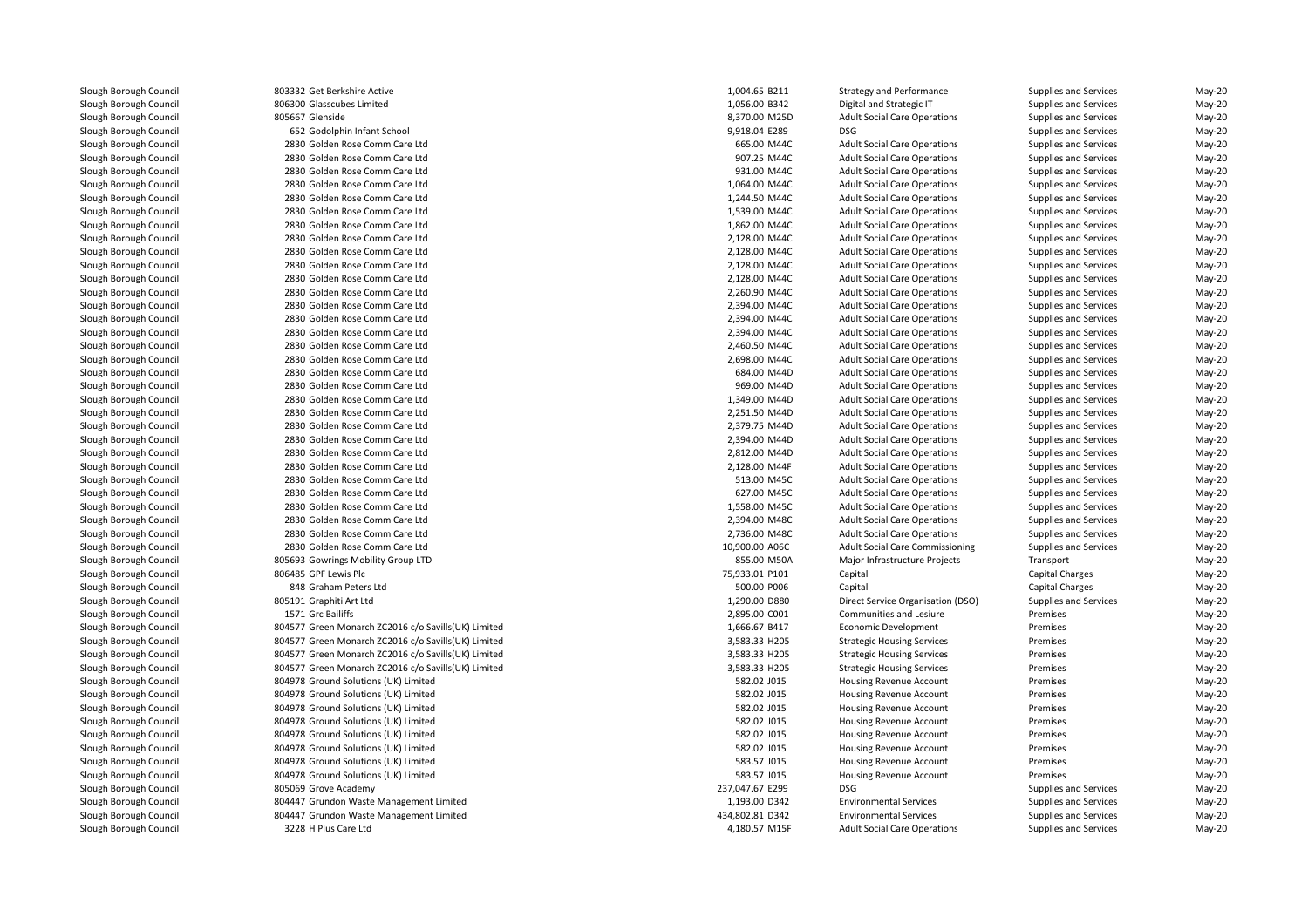3228 H Plus Care Ltdd 4,180.57 M17C 3228 H Plus Care Ltdd 4,180.57 M17C 3228 H Plus Care Ltd 2,685.71 M18C 3228 H Plus Care Ltd 3228 H Plus Care Ltd 806681 Hako Machines Ltd744 Hampshire County Council 806899 Hampton Hill Nursery School 900.00 F417 DSG 805540 harrison.evans LTD 1465 HAS Technology Limited 1465 HAS Technology Limited 1465 HAS Technology Limitedd 842.67 A07R 804986 Havencare Ltd1381 Haybrook College 1 Haybrook College 173,886.38 E809 3784 Haybrook College Pru 1313 Haymarket Media Group 1313 Haymarket Media Group**1** and 2,825.43 M15D and 803753 Healthcare Homes 2,825.43 M15D and 2,825.43 M15D and 2,825.43 M15D and 2,825.43 M15D and 2,825.43 M15D and 2,825.43 M15D and 2,825.43 M15D and 2,825.43 M15D and 2,825.43 M15D and 2,825.43 M **1** 803753 Healthcare Homes 3,321.43 M18C 803753 Healthcare Homes 3,100.00 M27C 2090 Healthwatch Slough Cic 21,500.00 A02Cl 17,445.67 F462 DSG 1888 Heathermount School 17,445.67 F462 DSG 17,445.67 F462 DSG 17,445.67 F462 DSG 17,445.67 F462 DSG 17,445.67 F462 DSG 17,445.67 F462 DSG 17,1445.67 PM 17,445.67 F462 DSG 17,1445.67 PM 17,445.67 PM 17 1686 Herald Chase 803447 Herewards House Residential Home 2,785.71 M27C 803447 Herewards House Residential Home 2,878.57 M27Cl 1,482.90 E309 BSG 1387 Herschel Grammar School 1,482.90 E309 BSG 1,482.90 E309 BSG 1,482.90 E309 BSG 1,482.90 E309 BSG 1,482.90 E309 BSG 1,482.90 E309 BSG 1,482.90 E309 BSG 1,482.90 E309 BSG 1,482.90 E309 BSG 1,482.90 E3 3280 Hillcrest Childrens Services Ltd 3250 Hodge Hill Grange H C One Ltd 850 Holy Family Catholic Primary School 209,301.33 E259 DSG803249 Holyport College 9 Holyport College -10,000.00 F462 DSG 803249 Holvport College Holyport College 10,000.00 F462 DSG803249 Holyport College Holyport College 10,000.00 F462 DSG2113 Housing Partners 1914 Huntcliff Limited 3570 Independent Supported Living And Disabilities Ltd 3570 Independent Supported Living And Disabilities Ltd 3570 Independent Supported Living And Disabilities Ltd 3570 Independent Supported Living And Disabilities Ltd 3570 Independent Supported Living And Disabilities Ltd 3570 Independent Supported Living And Disabilities Ltd 3570 Independent Supported Living And Disabilities Ltd 3570 Independent Supported Living And Disabilities Ltd 3570 Independent Supported Living And Disabilities Ltd 3570 Independent Supported Living And Disabilities Ltd 3570 Independent Supported Living And Disabilities Ltd 3570 Independent Supported Living And Disabilities Ltd 3570 Independent Supported Living And Disabilities Ltd 3570 Independent Supported Living And Disabilities Ltd 3570 Independent Supported Living And Disabilities Ltd 806710 Intercity Managed Services Limited 806710 Intercity Managed Services Limited 3500 Iqra Slough Islamic Primary School 109,050.57 E489 DSG 998 Iron Mountain Uk Ltd 2919 Islamic Shakhsiyah Foundation753 Jack In The Box Day Nursery 9,492.83 F909 DSG

 4,180.57 M18C 1,938.42 M44C 54,200.00 E809 DSGd 4,457.14 F462 DSG 2,380.00 M15D<br>209.301.33 E259 3,641.38 A05C 880.00 M44D 880.00 M44D 3,044.16 M44D 3,044.16 M44D 9,275.38 F909 DSG733 James Elliman School 28,681.67 E319 DSG

 Adult Social Care Operations Supplies and Services May-20 4,180.57 M17C 4dult Social Care Operations 5 Supplies and Services 6 May-20<br>2,685.71 M18C 4dult Social Care Operations 5 Supplies and Services 6 May-20 Adult Social Care Operations Supplies and Services May-20<br>Adult Social Care Operations Supplies and Services May-20 Adult Social Care Operations Supplies and Services May-20<br>Adult Social Care Operations Supplies and Services May-20 d extending the state of the 13,108.57 M26E Adult Social Care Operations Supplies and Services May-20 597.42 D620 Direct Service Organisation (DSO) Supplies and Services May-20<br>2,202.91 D012 Major Infrastructure Projects Supplies and Services May-20 4 Hampshire County Council 2,202.91 DO12 May-20 May-20 May-20 May-20 May-20 May-20 May-20 May-20 May-20 May-20 DSG Supplies and Services May-20<br>
HRA Housing Development Supplies and Services May-20 14,000.00 J020 HRA Housing Development Supplies and Services May-20 Adult Social Care Operations Supplies and Services May-20<br>Adult Social Care Commissioning Supplies and Services May-20 567.15 A02F Adult Social Care Commissioning Supplies and Services May-20 May-20<br>1972 Adult Social Care Operations Supplies and Services May-20 Adult Social Care Operations Supplies and Services May-20 d extending the S,118.00 M26E Adult Social Care Operations Supplies and Services May-20 Supplies and Services May-20 DSG Supplies and Services May-20<br>
Planning and Transport Supplies and Services May-20 2,040.00 D224 Planning and Transport Supplies and Services May-20 2,750.00 D224 Planning and Transport Supplies and Services May-20 2,825.43 M15D Adult Social Care Operations Supplies and Services May-20<br>3.321.43 M18C Adult Social Care Operations Supplies and Services May-20 Adult Social Care Operations Supplies and Services May-20 Adult Social Care Operations Supplies and Services May-20 21,500.00 AO2C Adult Social Care Commissioning Supplies and Services May-20 May-20<br>17,445.67 F462 DSG Supplies and Services May-20 DSG Supplies and Services May-20<br>
Customer and Communications Supplies and Services May-20 6 Herald Chase **19,302.70 B213** Customer and Communications Supplies and Services May-20 Adult Social Care Operations Supplies and Services May-20 2,878.57 M27C Adult Social Care Operations Supplies and Services May-20<br>1.482.90 F309 DSG DSG Supplies and Services May-20 DSG DES DES Supplies and Services May-20<br>
DSG DES Supplies and Services May-20 Supplies and Services<br>
Supplies and Services<br>
May-20 Adult Social Care Operations Supplies and Services May-20<br>DSG Supplies and Services May-20 DSG DES DES Supplies and Services May-20 May-20<br>Conservative Supplies and Services May-20 DSG DES DES Supplies and Services May-20<br>
DSG DES Supplies and Services May-20 DSG DES DES Supplies and Services May-20 May-20<br>Conservative Supplies and Services May-20 DSG Supplies and Services May-20<br>Strategic Housing Services Supplies and Services May-20 3 Housing Partners examples the May-20 Strategic Housing Services Supplies and Services Supplies and Services May-20 d extending the state of 1,389.24 J028 Housing Revenue Account Supplies and Services May-20 Adult Social Care Commissioning Supplies and Services May-20<br>Adult Social Care Operations Supplies and Services May-20 3,000.00 M42E Adult Social Care Operations Supplies and Services May-20<br>3.000.00 M42F Adult Social Care Operations Supplies and Services May-20 3,000.00 M42E Adult Social Care Operations Supplies and Services May-20 Adult Social Care Operations Supplies and Services May-20<br>Adult Social Care Operations Supplies and Services May-20 Adult Social Care Operations Supplies and Services May-20<br>Adult Social Care Operations Supplies and Services May-20 Adult Social Care Operations Supplies and Services May-20<br>Adult Social Care Operations Supplies and Services May-20 Adult Social Care Operations Supplies and Services May-20<br>Adult Social Care Operations Supplies and Services May-20 1,050.00 M44E Adult Social Care Operations Supplies and Services May-20<br>1,050.00 M44E Adult Social Care Operations Supplies and Services May-20 1,050.00 M44E Adult Social Care Operations Supplies and Services May-20<br>1,440.00 M44E Adult Social Care Operations Supplies and Services May-20 1,440.00 M44E Adult Social Care Operations Supplies and Services May-20<br>1.440.00 M44F Adult Social Care Operations Supplies and Services May-20 1,440.00 M44E Adult Social Care Operations Supplies and Services May-20 3,570.00 M44E Adult Social Care Operations Supplies and Services May-20<br>3,570.00 M44E Adult Social Care Operations Supplies and Services May-20 3,570.00 M44E Adult Social Care Operations Supplies and Services May-20<br>3.12.00 M44E Adult Social Care Operations Supplies and Services May-20 4,212.00 M44E Adult Social Care Operations Supplies and Services May-20<br>4,212.00 M44E Adult Social Care Operations Supplies and Services May-20 4,212.00 M44E Adult Social Care Operations Supplies and Services May-20<br>1942 5,505.44 B342 Digital and Strategic IT Supplies and Services May-20 5,505.44 B342 Digital and Strategic IT Supplies and Services May-20 6,583.00 P193 Capital Capital Charges May-20 DSG Supplies and Services May-20<br>
Digital and Strategic IT Supplies and Services May-20 2,236.99 B282 Digital and Strategic IT Supplies and Services May-20 Supplies and Services May-20 Supplies and Services May-20 Supplies and Services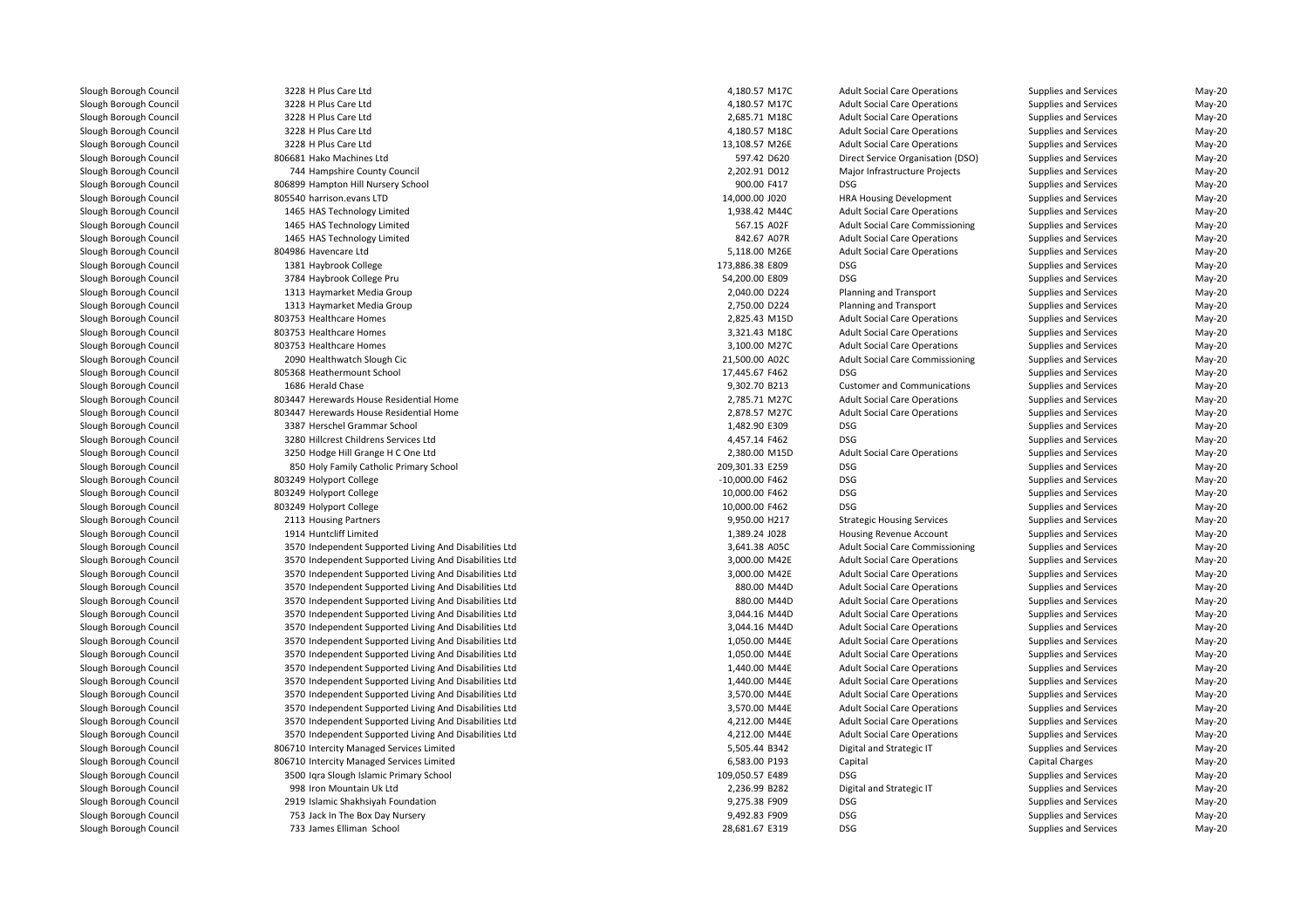1970 James Elliman Academy James Elliman Academy 600.00 B187 Building Management Premises May-20 1970 James Elliman Academy James Elliman Academy 2,227.20 B187 Building Management Premises May-20 1970 James Elliman Academy James Elliman Academy 987.80 B187 Building Management Premises May-20 1970 James Elliman Academy 0 James Elliman Academy 1,993.20 B187 Building Management Premises Premises Premises May-20 807315 Jascrest Ltd 805226 JD Surfacing & Civil Engineering Limited 805226 JD Surfacing & Civil Engineering Limited 805226 JD Surfacing & Civil Engineering Limited 805226 JD Surfacing & Civil Engineering Limited 805226 JD Surfacing & Civil Engineering Limited 805226 JD Surfacing & Civil Engineering Limited 805226 JD Surfacing & Civil Engineering Limited 805226 JD Surfacing & Civil Engineering Limited 805226 JD Surfacing & Civil Engineering Limited 806767 JLA Limited 806767 JLA Limited 1835 Jlt Speciality Limited 1835 Jlt Speciality Limited 1835 Jlt Speciality Limited 1835 Jlt Speciality Limited 1835 Jlt Speciality Limited 956 John Murphy & Company Ltd 956 John Murphy & Company Ltd 956 John Murphy & Company Ltd803815 Kathys Childcare S Kathys Childcare 2,326.39 F909 DSG 2620 Kcare Nursing Agency Ltdd 672.00 M44C 2620 Kcare Nursing Agency Ltd 2620 Kcare Nursing Agency Ltd 2620 Kcare Nursing Agency Ltd 2620 Kcare Nursing Agency Ltd 2620 Kcare Nursing Agency Ltd 2620 Kcare Nursing Agency Ltd 744.00 M44D 2620 Kcare Nursing Agency Ltdd 1,264.00 M44D 2620 Kcare Nursing Agency Ltdd 664.00 M48C 2620 Kcare Nursing Agency Ltd 2,016.00 M48C 2620 Kcare Nursing Agency Ltd 2620 Kcare Nursing Agency Ltd 2,912.00 M48C 804887 KCare Nursing Agency Ltd Supported House Living 2,926.00 M42F Adult Social Care Operations Supplies and Services May-20 804799 Key Management System Ltd803916 Kharis Solutions 6 Kharis Solutions 6,760.00 A05C 803916 Kharis Solutions 6 Kharis Solutions **998.25 M44C** 803916 Kharis Solutions 6 Kharis Solutions **1,848.00 M44C** 803916 Kharis Solutions 6 Kharis Solutions **1,848.00 M44C** 803916 Kharis Solutions Kharis Solutions 2,079.00 M44C803916 Kharis Solutions Kharis Solutions 2,079.00 M44C803916 Kharis Solutions Kharis Solutions 2,079.00 M44C803916 Kharis Solutions Kharis Solutions 2,079.00 M44C803916 Kharis Solutions 6 Kharis Solutions 2,211.00 M44C 803916 Kharis Solutions 6 Kharis Solutions 2007.75 M44D المستخدم المستخدم المستخدم المستخدم المستخدم المستخدم المستخدم المستخدم المستخدم المستخدم المستخدم المستخدم المستخدم المستخدم المستخدم المستخدم المستخدم المستخدم المستخدم المستخدم المستخدم ا 803916 Kharis Solutions 6 Kharis Solutions **693.00 M45C** 803916 Kharis Solutions 6 Kharis Solutions **1,848.00 M48C** 803916 Kharis Solutions Kharis Solutions 2,079.00 M48C 806890 Kompan 806890 Kompan804546 Korn Ferry Korn Ferry 616.00 B252 Customer and Communications Supplies and Services May-20 664Langley Grammar School 833.33 E329 DSG

 1,040.00 M44C 2,016.00 M44C 2,016.00 M44C 2,016.00 M44C 2,240.00 M44C2,480.00 M48C

 20,000.00 H015 Customer and Communications Supplies and Services May-20 728.00 D880 Direct Service Organisation (DSO) Supplies and Services May-20 May-20<br>2,091.00 D880 Direct Service Organisation (DSO) Supplies and Services May-20 2,091.00 D880 Direct Service Organisation (DSO) Supplies and Services May-20 May-20<br>2.285.00 D880 Direct Service Organisation (DSO) Supplies and Services May-20 2,285.00 D880 Direct Service Organisation (DSO) Supplies and Services May-20<br>2,856.25 D880 Direct Service Organisation (DSO) Supplies and Services May-20 2,856.25 D880 Direct Service Organisation (DSO) Supplies and Services May-20 May-20<br>2.898.25 D880 Direct Service Organisation (DSO) Supplies and Services May-20 3,898.25 D880 Direct Service Organisation (DSO) Supplies and Services May-20 May-20<br>3,937.65 D880 Direct Service Organisation (DSO) Supplies and Services May-20 3,937.65 D880 Direct Service Organisation (DSO) Supplies and Services May-20 May-20<br>4,000.00 D880 Direct Service Organisation (DSO) Supplies and Services May-20 4,000.00 D880 Direct Service Organisation (DSO) Supplies and Services May-20<br>4,035.50 D880 Direct Service Organisation (DSO) Supplies and Services May-20 4,035.50 D880 Direct Service Organisation (DSO) Supplies and Services May-20<br>10.450.00 DR80 Direct Service Organisation (DSO) Supplies and Services May-20 10,450.00 D880 Direct Service Organisation (DSO) Supplies and Services May-20 636.91 H212 Strategic Housing Services Supplies and Services May-20 636.91 H212 Strategic Housing Services Supplies and Services May-20 d extending the state of the S4.73 B018 Finance Supplies and Services Supplies and Services Supplies and Services Supplies and Services Supplies and Services Supplies and Services Supplies and Services Supplies and Service d Supplies and Services May-20 **Service** Supplies and Services May-20 **Supplies and Services** May-20 d Supplies and Services May-20 **Supplies and Services** May-20 **Supplies and Services** May-20 d supplies and Services May-20 Extending the May-20 Supplies and Services May-20 Supplies and Services May-20 d Supplies and Services May-20 Controller and Services May-20 Controller and Services May-20 Controller and Services May-20 Controller and Services May-20 Controller and Services May-20 Controller and Services May-20 Contr d entity and the strategic Housing Services of Premises May-20 May-20 May-20 Strategic Housing Services of Premises d Capital Charges Communication Capital Capital Capital Capital Capital Charges Capital Charges Communication Capital Charges Communication Capital Charges Communication Communication Communication Communication Communicat d Capital Charges Communication of the Capital Capital Capital Charges Capital Charges Capital Charges Communication of the Capital Charges Communication of the Charges Communication of the Charges Communication of the Cha DSG Supplies and Services May-20<br>Adult Social Care Operations Supplies and Services May-20 Adult Social Care Operations Supplies and Services May-20 Adult Social Care Operations Supplies and Services May-20<br>Adult Social Care Operations Supplies and Services May-20 Adult Social Care Operations Supplies and Services May-20<br>Adult Social Care Operations Supplies and Services May-20 Adult Social Care Operations Supplies and Services May-20<br>Adult Social Care Operations Supplies and Services May-20 Adult Social Care Operations Supplies and Services May-20<br>Adult Social Care Operations Supplies and Services May-20 Adult Social Care Operations Supplies and Services May-20<br>Adult Social Care Operations Supplies and Services May-20 744.00 M44D Adult Social Care Operations Supplies and Services May-20<br>1,264.00 M44D Adult Social Care Operations Supplies and Services May-20 A CALC MULT Social Care Operations Adult Social Care Operations Complies and Services May-20<br>CALC MAG Adult Social Care Operations Complies and Services May-20 Adult Social Care Operations Supplies and Services May-20 Adult Social Care Operations Supplies and Services May-20<br>Adult Social Care Operations Supplies and Services May-20 Adult Social Care Operations Supplies and Services May-20<br>Adult Social Care Operations Supplies and Services May-20 Adult Social Care Operations Supplies and Services May-20 6,060.49 J015 Housing Revenue Account Premises May-20 6,760.00 ADSC Adult Social Care Commissioning Supplies and Services May-20<br>Adult Social Care Operations Supplies and Services May-20 998.25 M44C Adult Social Care Operations Supplies and Services May-20<br>1.848.00 M44C Adult Social Care Operations Supplies and Services May-20 1,848.00 M44C Adult Social Care Operations Supplies and Services May-20<br>1,848.00 M44C Adult Social Care Operations Supplies and Services May-20 Adult Social Care Operations Supplies and Services May-20 2,079.00 M44C Adult Social Care Operations Supplies and Services May-20<br>2.079.00 M44C Adult Social Care Operations Supplies and Services May-20 2,079.00 M44C Adult Social Care Operations Supplies and Services May-20<br>2,079.00 M44C Adult Social Care Operations Supplies and Services May-20 2,079.00 M44C Adult Social Care Operations Supplies and Services May-20<br>2,079.00 M44C Adult Social Care Operations Supplies and Services May-20 2,079.00 M44C Adult Social Care Operations Supplies and Services May-20<br>2.211.00 M44C Adult Social Care Operations Supplies and Services May-20 2,211.00 M44C Adult Social Care Operations Supplies and Services May-20<br>2,037.75 M44D Adult Social Care Operations Supplies and Services May-20 2,037.75 M44D Adult Social Care Operations Supplies and Services May-20<br>1693.00 M45C Adult Social Care Operations Supplies and Services May-20 Adult Social Care Operations Supplies and Services May-20 Adult Social Care Operations Supplies and Services May-20 Adult Social Care Operations Supplies and Services May-20 55,513.18 P871 Capital Capital Charges May-20 66,214.25 P871 Capital Capital Charges May-20 Supplies and Services May-20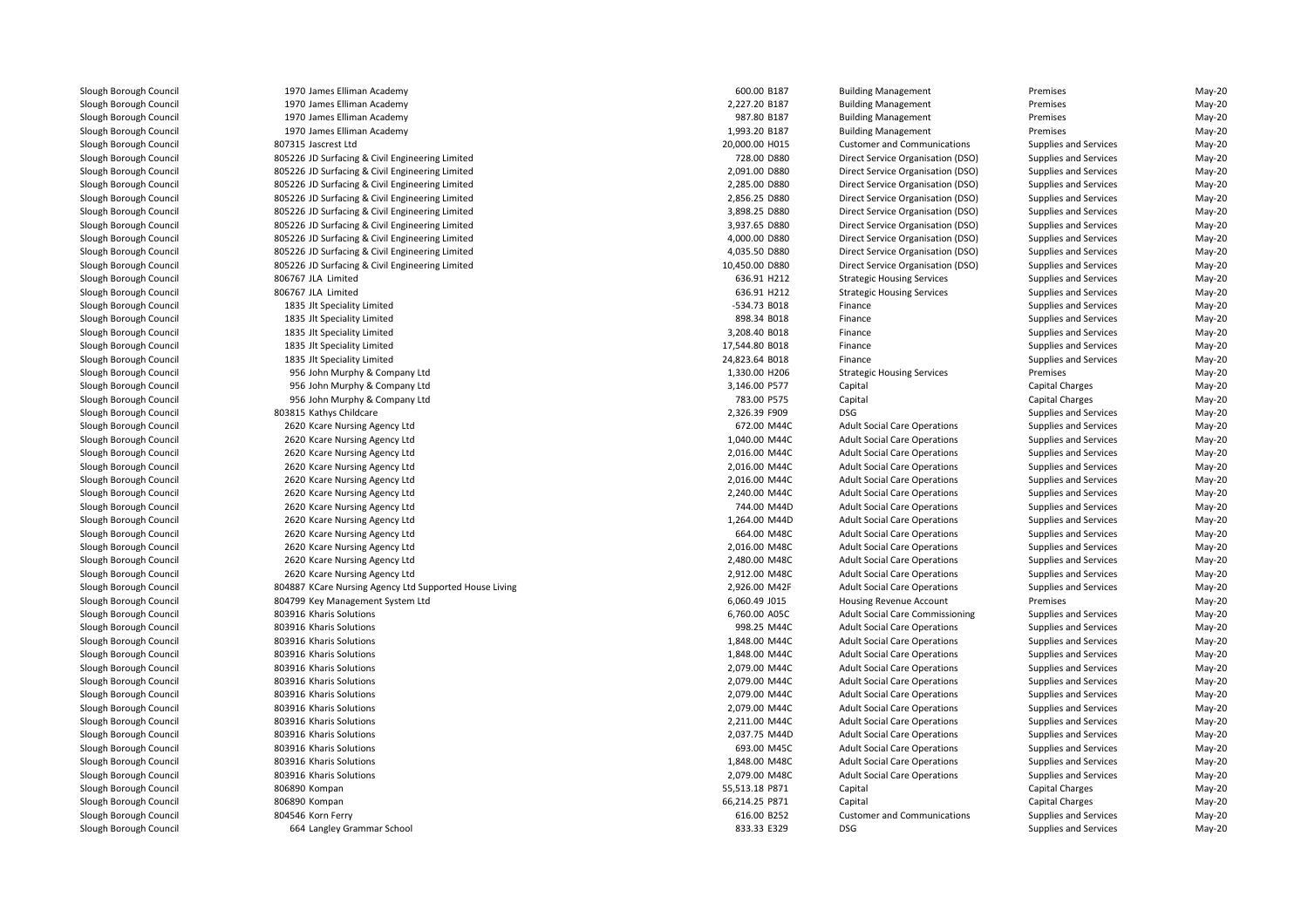1699 Langley Hall Primary Academy 2,833.33 E739 DSG 3001 Langley Haven Care Homes Ltd 3,365.71 M25C 3001 Langley Haven Care Homes Ltd 3,542.86 M25C 3001 Langley Haven Care Homes Ltd 3001 Langley Haven Care Homes Ltd 3001 Langley Haven Care Homes Ltd 3001 Langley Haven Care Homes Ltd 3,365.71 M27C 3001 Langley Haven Care Homes Ltd 3,365.71 M27C 3001 Langley Haven Care Homes Ltd 3001 Langley Haven Care Homes Ltd 3001 Langley Haven Care Homes Ltd 3001 Langley Haven Care Homes Ltd 3,365.71 M28Cl 19,666.17 F909 DSG Bascelles Park Nursery 19,666.17 F909 DSG Bascelles Park Nursery 19,666.17 F909 DSG Bascelles Park Nursery 19,666.17 F909 DSG Bascelles Park Nursery 19,666.17 F909 DSG Bascelles Park Nursery 19,666.17 807132 Lee Snashfold Crematoria Management & Consultancy Ltd 807132 Lee Snashfold Crematoria Management & Consultancy Ltd 807132 Lee Snashfold Crematoria Management & Consultancy Ltd 3482 Leonard Cheshire Disability 880.00 A05C 807007 Liam Russell Architects Ltd 807007 Liam Russell Architects Ltd 807007 Liam Russell Architects Ltd 301 Liberata Uk Limited 301 Liberata Uk Limited 804692 Little Diamonds Pre School 15,460.26 F909 DSG 3791 Littledown Pruu a a a 17,100.00 E807 DSG 667 Littledown School Littledown School 77,350.67 E807 DSG 804544 London Borough of Harrow1282 Long Close School 2008 Control 1282 Long Close School 20,332.18 F909 DSG 804585 Longlea Ltdd 3,985.71 M18C 3910 Lookahead Care & Support 0 Lookahead Care & Support 2,166.94 H216 Strategic Housing Services Supplies and Services May-20 804919 Louise Seddon (Louise's Little Peeps) 672.53 F909 DSG 1195 Lynch Hill (Foundation Primary) School 29,064.99 E749 DSG1771 Lynch Hill Academy Lynch Hill Academy 6,208.33 E359 DSG 290 Lyreco Uk Limited 290 Lyreco Uk Limited 290 Lyreco Uk Limited 290 Lyreco Uk Limited3424 M D Homes 4 M D Homes 4,871.43 M15F Adult Social Care Operations Supplies and Services May-20 807217 Macadamia Support Limited 807217 Macadamia Support Limited 807217 Macadamia Support Limited 807217 Macadamia Support Limited 807217 Macadamia Support Limited 807217 Macadamia Support Limited 807217 Macadamia Support Limited 807217 Macadamia Support Limited 807217 Macadamia Support Limited 1941 Manor Green School 182,868.00 F551 DSG 4001 Manpower Direct Uk Limited 4001 Manpower Direct Uk Limited 4001 Manpower Direct Uk Limited 4001 Manpower Direct Uk Limited 4001 Manpower Direct Uk Limited3768 Marish Academy Trust 8 Marish Academy Trust 1,927.07 B191 Building Management Premises Premises Premises May-20 3768 Marish Academy Trust 8 Marish Academy Trust 1,465.13 B191 Building Management Premises Premises May-20 529 Marish Primary School 66,408.85 E759 DSG2751 Martin Conway

| 33.33 E739  | DSG        |
|-------------|------------|
| 65.71 M25C  | Adu        |
| 42.86 M25C  | Adu        |
| 00.00 M26E  | Adu        |
| 20.00 M26E  | Adu        |
| 20.00 M26E  | Adu        |
| 65.71 M27C  | Adu        |
| 65.71 M27C  | Adu        |
| 60.00 M27F  | Adu        |
| 65.71 M27F  | Adu        |
| 85.71 M27F  | Adu        |
| 65.71 M28C  | Adu        |
| 66.17 F909  | <b>DSC</b> |
| 20.10 D320  | Reg        |
| 26.80 D320  | Reg        |
| 33.50 D320  | Reg        |
| 80.00 A05C  | Adu        |
| 66.68 P208  | Cap        |
| 66.68 P208  | Cap        |
| 00.00 P432  | Cap        |
| 00.00 B048  | Cus        |
| 73.26 B048  | Cus        |
| 60.26 F909  | <b>DSC</b> |
| 00.00 E807  | <b>DSC</b> |
| 50.67 E807  | DSC        |
| 97.56 B096  | Gov        |
| 32.18 F909  | <b>DSC</b> |
| 85.71 M18C  | Adu        |
| 66.94 H216  | Stra       |
| 72.53 F909  | <b>DSC</b> |
| 64.99 E749  | <b>DSC</b> |
| 08.33 E359  | <b>DSC</b> |
| 15.46 B064  | Buil       |
| 80.00 B064  | Buil       |
| 52.88 C010  | Con        |
|             |            |
| 52.88 C010  | Con<br>Adu |
| 71.43 M15F  |            |
| 379.89 M42E | Adu        |
| 97.28 M42E  | Adu        |
| 97.28 M42E  | Adu        |
| 97.28 M42E  | Adu        |
| 97.28 M42E  | Adu        |
| 97.89 M42E  | Adu        |
| 97.89 M42E  | Adu        |
| 97.89 M42E  | Adu        |
| 38.50 M42E  | Adu        |
| 68.00 F551  | <b>DSG</b> |
| 73.86 B175  | Buil       |
| 85.72 B177  | Buil       |
| 09.92 B159  | Buil       |
| 17.04 P422  | Cap        |
| 21.93 P422  | Cap        |
| 27.07 B191  | Buil       |
| 65.13 B191  | Buil       |
| 08.85 E759  | <b>DSG</b> |
| 76.62 M28E  | Adu        |

Supplies and Services<br>
Supplies and Services<br>
May-20 alt Social Care Operations and Services and Services and Services and Services May-20<br>Advisorial Care Operations and Services and Services and Services and Services and Services and Services and Se alt Social Care Operations **Supplies and Services** May-20<br>At Social Care Operations Supplies and Services May-20 d extending the state of the S,600.00 M26E Adult Social Care Operations Supplies and Services May-20 d extending the state of the S,720.00 M26E Adult Social Care Operations Supplies and Services May-20 d extending the state of the S,720.00 M26E Adult Social Care Operations Supplies and Services May-20 alt Social Care Operations **Supplies and Services** May-20<br>At Social Care Operations Supplies and Services May-20 alt Social Care Operations **Supplies and Services** May-20<br>At Social Care Operations Supplies and Services May-20 1,860.00 M27F Adult Social Care Operations Supplies and Services May-20 d extending the S,365.71 M27F Adult Social Care Operations Supplies and Services May-20 d Sanglet Care Constant Care Constant Care Constant Care Constant Care Constant Care Constant Care Constant Care Constant Care Constant Care Constant Care Constant Care Constant Care Constant Care Constant Care Constant Ca alt Social Care Operations **Supplies and Services** May-20<br>3 Supplies and Services May-20 Supplies and Services May-20<br>Supplies and Services May-20<br>Supplies and Services May-20 d 1,220.10 D320 Regulatory Services Supplies and Services May-20 1,626.80 D320 Regulatory Services Supplies and Services May-20 2,033.50 D320 Regulatory Services Supplies and Services May-20 alt Social Care Commissioning Supplies and Services and Services May-20<br>19-20 Capital Charges May-20 d entity of the state of the 19,166.68 P208 Capital Capital Capital Charges Capital Charges May-20 d Capital Charges Constants Constants Capital Constants Capital Charges Capital Charges Constants Constants Constants Constants Constants Constants Constants Constants Constants Constants Constants Constants Constants Cons 20,000.00 P432 Capital Capital Charges May-20 9,500.00 B048 Customer and Communications Supplies and Services May-20 5,573.26 B048 Customer and Communications Supplies and Services May-20 Supplies and Services<br>
Supplies and Services<br>
May-20 Supplies and Services<br>
Supplies and Services<br>
May-20 Supplies and Services May-20 (Supplies and Services May-20<br>Supplies and Services May-20 (May-20 (May-20 (May-20 ) 72,697.56 B096 Governance Indirect Employee Expenses May-20 Supplies and Services<br>
Supplies and Services<br>
May-20 alt Social Care Operations **Supplies and Services** May-20<br>Adult Social Care of the Supplies and Services May-20 Supplies and Services<br>
Supplies and Services<br>
May-20 Supplies and Services<br>
Supplies and Services<br>
May-20 Supplies and Services May-20<br>19-Young May-20 Supplies and Services May-20<br>19-Young May-20 Supplies and Services d S15.46 B064 Building Management Supplies and Services May-20 d entity and the solution Book Building Management Supplies and Services May-20 d extending the state of the SS2.88 CO10 communities and Lesiure Supplies and Services May-20 communities and Lesiure d extending the SS2.88 CO10 communities and Lesiure Supplies and Services May-20 d S79.89 M42E Adult Social Care Operations Supplies and Services May-20 d Services Contains and Care Constants Adult Social Care Operations Supplies and Services May-20 d Services Contains and Care Constants Adult Social Care Operations Supplies and Services May-20 d Services Contains and Care Constants Adult Social Care Operations Supplies and Services May-20 d Services Contains and Care Constants Adult Social Care Operations Supplies and Services May-20 May-20 d Services Contains and Care Constants Adult Social Care Operations Supplies and Services May-20 d Services Contains and Care Constants Adult Social Care Operations Supplies and Services May-20 d Services Contains and Care Constants Adult Social Care Operations Supplies and Services May-20 d and the social Care Cover of Adult Social Care Operations Supplies and Services May-20 Supplies and Services and Services May-20<br>
Iding Management **May-20** Premises Premises d and the control of the control of the control of the control of the control of the control of the control of the control of the control of the control of the control of the control of the control of the control of the co 6,285.72 B177 Building Management Premises May-20 8,209.92 B159 Building Management Supplies and Services May-20 17,117.04 P422 Capital Capital Charges May-20 17,121.93 P422 Capital Capital Charges May-20 Supplies and Services May-20<br>19-20 Int Social Care Operations May-20 1 Martin Conway 20 11 Martin Conway 676.62 M28E Adult Social Care Operations Supplies and Services May-20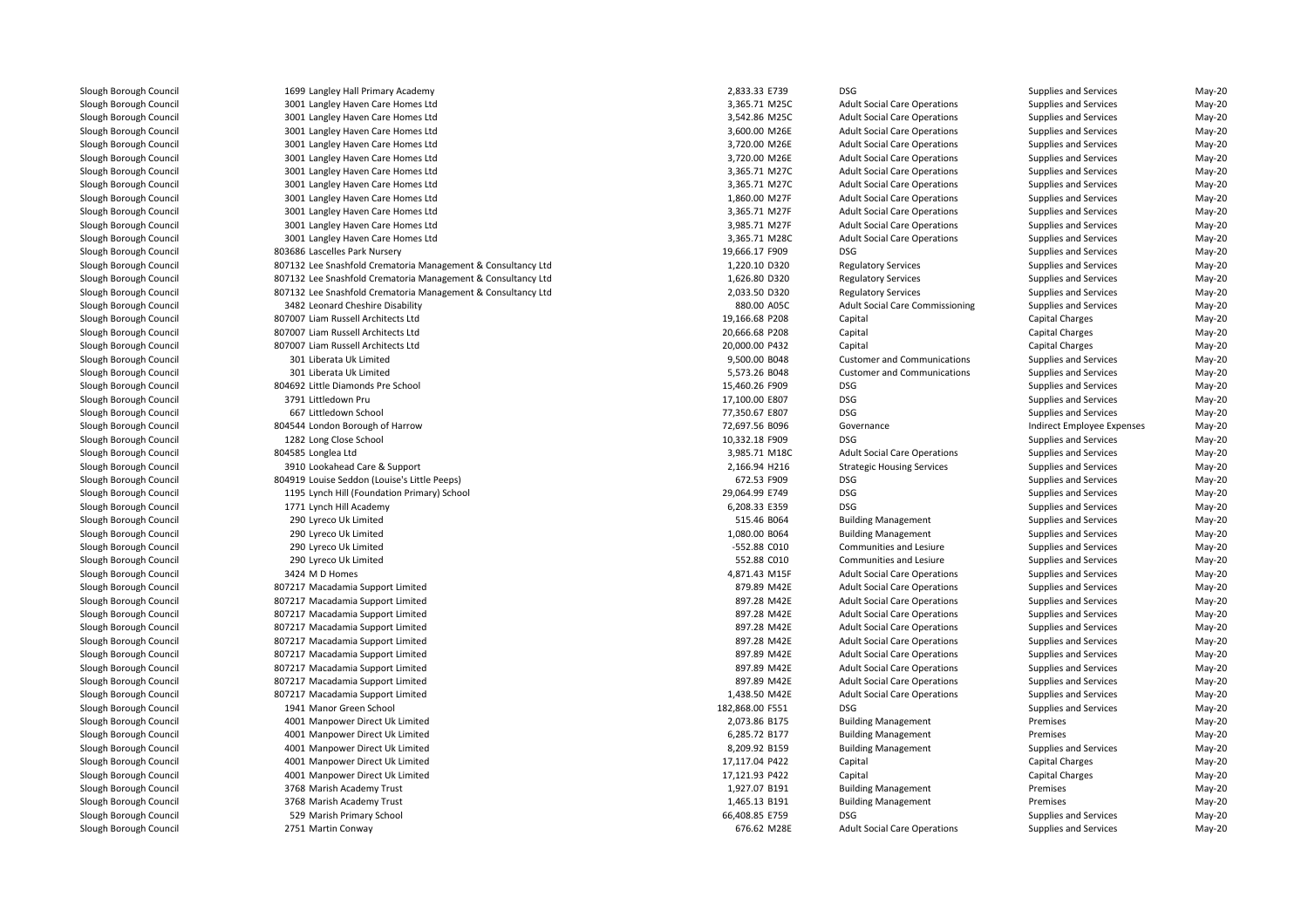2751 Martin Conway 2751 Martin Conway 2751 Martin Conway 2751 Martin Conway 2751 Martin Conway 2751 Martin Conway 2751 Martin Conway 2751 Martin Conway 2751 Martin Conway 1886 Matrix Scm 1886 Matrix Scm 1886 Matrix Scm 1886 Matrix Scm 1886 Matrix Scm 807009 Medigold Health Consultancy Ltd 805218 Merit Thornton Planning and Community Consultants Ltd 1496 Mighty Acorns Day Nursery Ltd 806737 Mishcon de Reya LLP 805121 MMCG (2) Limitedd 28,810.00 A05C 805121 MMCG (2) Limited 3,107.14 M15D 805121 MMCG (2) Limited 3,214.29 M15D 805121 MMCG (2) Limited 3,214.29 M15D 805121 MMCG (2) Limited 3,321.43 M15D 805121 MMCG (2) Limited $3,214.29$  M17C 805121 MMCG (2) Limited $3,214.29$  M17C 805121 MMCG (2) Limited $3,642.86$  M17C 805121 MMCG (2) Limitedd 36,107.15 M17C 805121 MMCG (2) Limited -40,071.44 M18C 805121 MMCG (2) Limited -750.00 M18C 805121 MMCG (2) Limitedd 1,714.29 M18C 805121 MMCG (2) Limitedd  $3,214.29$  M18C 805121 MMCG (2) Limitedd  $3,214.29$  M18C 805121 MMCG (2) Limitedd  $3,214.29$  M18C 805121 MMCG (2) Limitedd  $3,214.29$  M18C 805121 MMCG (2) Limitedd  $3,214.29$  M18C 805121 MMCG (2) Limitedd 3,214.29 M18C 805121 MMCG (2) Limitedd 3,964.29 M18C 805121 MMCG (2) Limitedd 3,964.29 M18C 805121 MMCG (2) Limitedd 4,096.43 M18C 805121 MMCG (2) Limitedd  $3,214.29$  M25C 805121 MMCG (2) Limitedd  $3,214.29$  M25C 805121 MMCG (2) Limited $3,214.29$  M25C 805121 MMCG (2) Limited -535.72 M27C 805121 MMCG (2) Limitedd  $2,250.00 \text{ M}$  805121 MMCG (2) Limited 2,892.86 M27C 805121 MMCG (2) Limited $3,214.29$  M27C 805121 MMCG (2) Limited $3,214.29$  M27C 805121 MMCG (2) Limited $3,214.29$  M27C 805121 MMCG (2) Limited $3,214.29$  M27C 805121 MMCG (2) Limitedd  $3,321.43$  M27C 805121 MMCG (2) Limitedd 1,500.00 M28C 805121 MMCG (2) Limited 3,107.14 M28C 805121 MMCG (2) Limitedd  $3,214.29$  M28C 805121 MMCG (2) Limitedd  $3,214.29$  M28C 805121 MMCG (2) Limitedd  $3,321.43$  M28C 805121 MMCG (2) Limitedd  $3,321.43$  M28C

| 1 Martin Conway                                         | 676.62 M28E                    | <b>Adult Social Care Operations</b>    | Supplies and Services        | May-20           |
|---------------------------------------------------------|--------------------------------|----------------------------------------|------------------------------|------------------|
| 1 Martin Conway                                         | 676.62 M28E                    | <b>Adult Social Care Operations</b>    | Supplies and Services        | May-20           |
| 1 Martin Conway                                         | 840.00 M28E                    | <b>Adult Social Care Operations</b>    | <b>Supplies and Services</b> | May-20           |
| 1 Martin Conway                                         | 618.40 M80F                    | <b>Adult Social Care Operations</b>    | Supplies and Services        | May-20           |
| 1 Martin Conway                                         | 618.40 M80F                    | <b>Adult Social Care Operations</b>    | Supplies and Services        | May-20           |
| 1 Martin Conway                                         | 618.40 M80F                    | <b>Adult Social Care Operations</b>    | Supplies and Services        | May-20           |
| 1 Martin Conway                                         | 735.00 M80F                    | <b>Adult Social Care Operations</b>    | Supplies and Services        | May-20           |
| 1 Martin Conway                                         | 735.00 M80F                    | <b>Adult Social Care Operations</b>    | Supplies and Services        | May-20           |
| 1 Martin Conway                                         | 735.00 M80F                    | <b>Adult Social Care Operations</b>    | Supplies and Services        | May-20           |
| 6 Matrix Scm                                            | 250,318.74 B023                | Finance                                | <b>Agency Staff</b>          | May-20           |
| 6 Matrix Scm                                            | 251,171.54 B023                | Finance                                | <b>Agency Staff</b>          | May-20           |
| 6 Matrix Scm                                            | 253,070.15 B023                | Finance                                | <b>Agency Staff</b>          | May-20           |
| 6 Matrix Scm                                            | 287,647.92 B023                | Finance                                | <b>Agency Staff</b>          | May-20           |
| 6 Matrix Scm                                            | 295,461.91 B023                | Finance                                | <b>Agency Staff</b>          | May-20           |
| 9 Medigold Health Consultancy Ltd                       | 6,998.25 B349                  | People                                 | Supplies and Services        | May-20           |
| 8 Merit Thornton Planning and Community Consultants Ltd | 1,700.00 D012                  | Major Infrastructure Projects          | Supplies and Services        | May-20           |
| 6 Mighty Acorns Day Nursery Ltd                         | 16,488.69 F909                 | <b>DSG</b>                             | Supplies and Services        | May-20           |
| 7 Mishcon de Reya LLP                                   | 8,687.84 P405                  | Capital                                | Capital Charges              | May-20           |
| 1 MMCG (2) Limited                                      | 28,810.00 A05C                 | <b>Adult Social Care Commissioning</b> | <b>Supplies and Services</b> | May-20           |
| 1 MMCG (2) Limited                                      | 3,107.14 M15D                  | <b>Adult Social Care Operations</b>    | Supplies and Services        | May-20           |
| 1 MMCG (2) Limited                                      | 3,214.29 M15D                  | <b>Adult Social Care Operations</b>    | Supplies and Services        | May-20           |
| 1 MMCG (2) Limited                                      | 3,214.29 M15D                  | <b>Adult Social Care Operations</b>    | Supplies and Services        | May-20           |
| 1 MMCG (2) Limited                                      | 3,321.43 M15D                  | <b>Adult Social Care Operations</b>    | Supplies and Services        | May-20           |
| 1 MMCG (2) Limited                                      | 3,214.29 M17C                  | <b>Adult Social Care Operations</b>    | Supplies and Services        | May-20           |
| 1 MMCG (2) Limited                                      | 3,214.29 M17C                  | <b>Adult Social Care Operations</b>    | Supplies and Services        | May-20           |
| 1 MMCG (2) Limited                                      | 3,642.86 M17C                  | <b>Adult Social Care Operations</b>    | Supplies and Services        | May-20           |
| 1 MMCG (2) Limited                                      | 36,107.15 M17C                 | <b>Adult Social Care Operations</b>    | Supplies and Services        | May-20           |
| 1 MMCG (2) Limited                                      | -40,071.44 M18C                | <b>Adult Social Care Operations</b>    | Supplies and Services        | May-20           |
| 1 MMCG (2) Limited                                      | -750.00 M18C                   | <b>Adult Social Care Operations</b>    | Supplies and Services        | May-20           |
| 1 MMCG (2) Limited                                      | 1,714.29 M18C                  | <b>Adult Social Care Operations</b>    | Supplies and Services        | May-20           |
| 1 MMCG (2) Limited                                      | 3,214.29 M18C                  | <b>Adult Social Care Operations</b>    | Supplies and Services        | May-20           |
| 1 MMCG (2) Limited                                      | 3,214.29 M18C                  | <b>Adult Social Care Operations</b>    | Supplies and Services        |                  |
| 1 MMCG (2) Limited                                      | 3,214.29 M18C                  | <b>Adult Social Care Operations</b>    |                              | May-20<br>May-20 |
|                                                         |                                |                                        | Supplies and Services        |                  |
| 1 MMCG (2) Limited                                      | 3,214.29 M18C<br>3,214.29 M18C | <b>Adult Social Care Operations</b>    | Supplies and Services        | May-20           |
| 1 MMCG (2) Limited                                      |                                | <b>Adult Social Care Operations</b>    | Supplies and Services        | May-20           |
| 1 MMCG (2) Limited                                      | 3,214.29 M18C                  | <b>Adult Social Care Operations</b>    | Supplies and Services        | May-20           |
| 1 MMCG (2) Limited                                      | 3,964.29 M18C                  | <b>Adult Social Care Operations</b>    | Supplies and Services        | May-20           |
| 1 MMCG (2) Limited                                      | 3,964.29 M18C                  | <b>Adult Social Care Operations</b>    | Supplies and Services        | $May-20$         |
| 1 MMCG (2) Limited                                      | 4,096.43 M18C                  | <b>Adult Social Care Operations</b>    | Supplies and Services        | May-20           |
| 1 MMCG (2) Limited                                      | 3,214.29 M25C                  | <b>Adult Social Care Operations</b>    | Supplies and Services        | May-20           |
| 1 MMCG (2) Limited                                      | 3,214.29 M25C                  | <b>Adult Social Care Operations</b>    | Supplies and Services        | May-20           |
| 1 MMCG (2) Limited                                      | 3,214.29 M25C                  | <b>Adult Social Care Operations</b>    | Supplies and Services        | May-20           |
| 1 MMCG (2) Limited                                      | -535.72 M27C                   | <b>Adult Social Care Operations</b>    | Supplies and Services        | May-20           |
| 1 MMCG (2) Limited                                      | 2,250.00 M27C                  | <b>Adult Social Care Operations</b>    | Supplies and Services        | May-20           |
| 1 MMCG (2) Limited                                      | 2,892.86 M27C                  | <b>Adult Social Care Operations</b>    | Supplies and Services        | May-20           |
| 1 MMCG (2) Limited                                      | 3,214.29 M27C                  | <b>Adult Social Care Operations</b>    | Supplies and Services        | May-20           |
| 1 MMCG (2) Limited                                      | 3,214.29 M27C                  | <b>Adult Social Care Operations</b>    | Supplies and Services        | May-20           |
| 1 MMCG (2) Limited                                      | 3,214.29 M27C                  | <b>Adult Social Care Operations</b>    | Supplies and Services        | May-20           |
| 1 MMCG (2) Limited                                      | 3,214.29 M27C                  | <b>Adult Social Care Operations</b>    | Supplies and Services        | May-20           |
| 1 MMCG (2) Limited                                      | 3,321.43 M27C                  | <b>Adult Social Care Operations</b>    | Supplies and Services        | May-20           |
| 1 MMCG (2) Limited                                      | 1,500.00 M28C                  | <b>Adult Social Care Operations</b>    | Supplies and Services        | May-20           |
| 1 MMCG (2) Limited                                      | 3,107.14 M28C                  | <b>Adult Social Care Operations</b>    | Supplies and Services        | May-20           |
| 1 MMCG (2) Limited                                      | 3,214.29 M28C                  | <b>Adult Social Care Operations</b>    | Supplies and Services        | May-20           |
| 1 MMCG (2) Limited                                      | 3,214.29 M28C                  | <b>Adult Social Care Operations</b>    | Supplies and Services        | May-20           |
| 1 MMCG (2) Limited                                      | 3,321.43 M28C                  | <b>Adult Social Care Operations</b>    | Supplies and Services        | May-20           |
| 1 MMCG (2) Limited                                      | 3.321.43 M28C                  | <b>Adult Social Care Operations</b>    | Supplies and Services        | Mav-20           |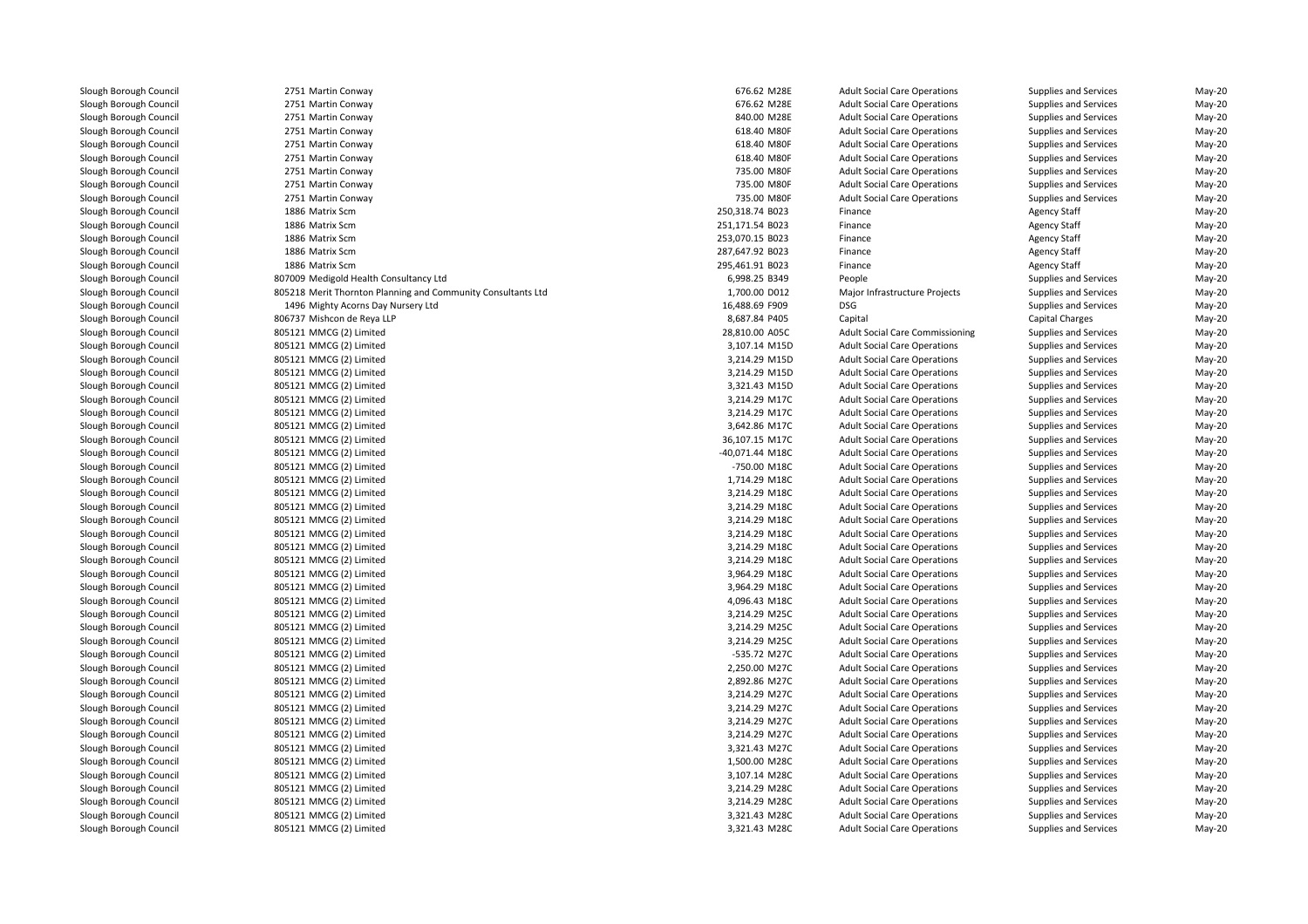805121 MMCG (2) Limited 805121 MMCG (2) Limited 3,321.43 M28C 2645 Modus Care Ltd 2115 Montagu Evans Llp 2115 Montagu Evans Llp 2166 Montague Swift Recruitment Ltd 3302 Montem Primary School 23,488.33 E339 DSG 807160 Moot Hill Limited 805486 Mulalley & Company Limited 805486 Mulalley & Company Limited 805369 NAS Services Limited 805369 NAS Services Limited 805369 NAS Services Limited 805369 NAS Services Limited 805369 NAS Services Limited 805369 NAS Services Limited 672 Ncc Services Ltd 805932 NHS East Berkshire CCG 805932 NHS East Berkshire CCG 959 Nick Georgiou 6,221.70 A04A 805330 Norden Farm Centre Trust Limited 805330 Norden Farm Centre Trust Limited 1391 Northgate Public Services (Uk) Ltd1343 Novacroft 1343 Novacroft **803238 Oasis Care and Training Agency 636.03 M42C** 636.03 M42C 636.03 M42C 636.03 M42C **803238 Oasis Care and Training Agency** 524.29 M44C **524.29 M44C** 803238 Oasis Care and Training Agency 580.16 M44C State 380.16 M44C State 380.16 M44C State 380.16 M44C 803238 Oasis Care and Training Agency **601.64 M44C** 601.64 M44C 601.64 M44C 803238 Oasis Care and Training Agency 928.28 M44C 803238 Oasis Care and Training Agency 945.44 M44C 803238 Oasis Care and Training Agency 1,031.40 M44C 803238 Oasis Care and Training Agency 1,082.96 M44C 803238 Oasis Care and Training Agency 1,082.96 M44C 803238 Oasis Care and Training Agency 1,082.96 M44C 803238 Oasis Care and Training Agency 2,165.96 M44C 803238 Oasis Care and Training Agency 2,376.53 M44C 803238 Oasis Care and Training Agency 2,544.12 M44C 803238 Oasis Care and Training Agency 2,655.87 M44C 803238 Oasis Care and Training Agency 3,369.24 M44C 803238 Oasis Care and Training Agency 842.32 M44D 803238 Oasis Care and Training Agency 979.84 M44D 803238 Oasis Care and Training Agency 1,091.58 M44D 803238 Oasis Care and Training Agency 1,375.20 M44D 803238 Oasis Care and Training Agency 2,165.96 M44D 803238 Oasis Care and Training Agency 8,882.96 M44D 803238 Oasis Care and Training Agency 1,203.32 M48C 803238 Oasis Care and Training Agency 2,406.60 M48C282 Ocn Contract Services 1767 Olive Tree Montessori Ltd 804687 Optalis Limited 804687 Optalis Limited 804687 Optalis Limited 803490 Optimum Specialised Home Limited805804 OPTIONS AUTISM SERVICES LIMITED

| d                         | 3,321.43 M28C  | <b>Adult Social</b> |
|---------------------------|----------------|---------------------|
| d                         | 3,321.43 M28C  | <b>Adult Social</b> |
|                           | 10,804.39 M26E | <b>Adult Social</b> |
| Iр                        | 10,050.00 P172 | Capital             |
| lр                        | 15,000.00 P172 | Capital             |
| Recruitment Ltd           | 7,250.00 F640  | Children, Le        |
| School                    | 23,488.33 E339 | <b>DSG</b>          |
|                           | 2,187.50 B096  | Governance          |
| any Limited               | 7,531.49 P153  | Capital             |
| any Limited               | 7,531.49 P153  | Capital             |
| ited                      | 13,358.00 F462 | <b>DSG</b>          |
| ited                      | 13,358.00 F462 | DSG                 |
| ited                      | 14,560.00 F462 | <b>DSG</b>          |
| ited                      | 15,288.00 F462 | <b>DSG</b>          |
| ited                      | 21,147.52 F462 | <b>DSG</b>          |
| ited                      | 21,147.52 F462 | <b>DSG</b>          |
| gand Work Institute       | 6,695.00 B211  | Strategy and        |
|                           | 630.00 H015    | Customer ar         |
| re CCG                    | 57,545.66 P395 | Capital             |
| re CCG                    | 10,254.62 A04C | <b>Adult Social</b> |
|                           | 6,221.70 A04A  | Adult Social        |
| <b>Itre Trust Limited</b> | 1,480.00 B175  | <b>Building Ma</b>  |
| itre Trust Limited        | 1,480.00 B175  | <b>Building Ma</b>  |
| Services (Uk) Ltd         | 95,621.58 P216 | Capital             |
|                           | 1,072.68 D512  | Major Infras        |
|                           | 2,700.00 D512  | Major Infras        |
| aining Agency             | 636.03 M42C    | <b>Adult Social</b> |
| aining Agency             | 524.29 M44C    | <b>Adult Social</b> |
| aining Agency             | 580.16 M44C    | <b>Adult Social</b> |
| aining Agency             | 601.64 M44C    | <b>Adult Social</b> |
| aining Agency             | 928.28 M44C    | <b>Adult Social</b> |
| aining Agency             | 945.44 M44C    | <b>Adult Social</b> |
| aining Agency             | 1,031.40 M44C  | <b>Adult Social</b> |
| aining Agency             | 1,082.96 M44C  | <b>Adult Social</b> |
| aining Agency             | 1,082.96 M44C  | <b>Adult Social</b> |
| aining Agency             | 1,082.96 M44C  | <b>Adult Social</b> |
| aining Agency             | 2,165.96 M44C  | <b>Adult Social</b> |
| aining Agency             | 2,376.53 M44C  | <b>Adult Social</b> |
| aining Agency             | 2,544.12 M44C  | Adult Social        |
| aining Agency             | 2,655.87 M44C  | <b>Adult Social</b> |
| aining Agency             | 3,369.24 M44C  | <b>Adult Social</b> |
| aining Agency             | 842.32 M44D    | Adult Social        |
| aining Agency             | 979.84 M44D    | <b>Adult Social</b> |
| aining Agency             | 1,091.58 M44D  | <b>Adult Social</b> |
| aining Agency             | 1,375.20 M44D  | <b>Adult Social</b> |
| aining Agency             | 2,165.96 M44D  | <b>Adult Social</b> |
| aining Agency             | 8,882.96 M44D  | <b>Adult Social</b> |
| aining Agency             | 1,203.32 M48C  | <b>Adult Social</b> |
| aining Agency             | 2,406.60 M48C  | <b>Adult Social</b> |
| vices                     | 3,342.00 H205  | Strategic Ho        |
| ssori Ltd                 | 18,236.94 F909 | <b>DSG</b>          |
|                           | 5,642.13 M26E  | <b>Adult Social</b> |
|                           | 4,807.26 M42E  | <b>Adult Social</b> |
|                           | 4,807.26 M42E  | <b>Adult Social</b> |
| ised Home Limited         | 8,400.00 M26E  | <b>Adult Social</b> |
| <b>I SERVICES LIMITED</b> |                | <b>DSG</b>          |
|                           | 2,544.00 F462  |                     |

A Care Operations Supplies and Services and Services May-20<br>1 Care Operations Supplies and Services May-20 Care Operations Supplies and Services and Services May-20<br>Care Operations Supplies and Services May-20 d extending the state of 10,804.39 M26E Adult Social Care Operations Supplies and Services May-20 10,050.00 P172 Capital Capital Charges May-20 15,000.00 P172 Capital Capital Charges May-20 d entity and the Children, Learning and Skills Agency Staff May-20 May-20 Supplies and Services<br>
Supplies and Services<br>
May-20 d extending the state of  $2,187.50$  B096 Governance Governance Supplies and Services May-20 7,531.49 P153 Capital Capital Charges May-20 7,531.49 P153 Capital Capital Charges May-20 Supplies and Services<br>
Supplies and Services<br>
May-20 Supplies and Services<br>
Supplies and Services<br>
May-20 Supplies and Services<br>
Supplies and Services<br>
May-20 Supplies and Services<br>
Supplies and Services<br>
May-20 Supplies and Services<br>
Supplies and Services<br>
May-20 Supplies and Services May-20<br>d Performance Supplies and Services May-20 803114 National Learning and Work Institute 6,695.00 B211 Strategy and Performance Supplies and Services May-20 630.00 H015 Customer and Communications Supplies and Services May-20 57,545.66 P395 Capital Capital Charges May-20 10,254.62 A04C Adult Social Care Commissioning Supplies and Services May-20 Care Operations **Care Supplies and Services** May-20<br>Adv-20 External Receipts May-20 1,480.00 B175 Building Management External Receipts May-20 1,480.00 B175 Building Management External Receipts May-20 95,621.58 P216 Capital Capital Charges May-20 Novacroft 1,072.68 D512 Major Infrastructure Projects Supplies and Services May-20 Novacroft 2,700.00 D512 Major Infrastructure Projects Supplies and Services May-20 Care Operations Supplies and Services May-20<br>
Care Operations Supplies and Services May-20 Care Operations Supplies and Services May-20<br>
Care Operations Supplies and Services May-20 Care Operations Supplies and Services May-20<br>
Care Operations Supplies and Services May-20 Care Operations Supplies and Services May-20<br>
Care Operations Supplies and Services May-20 Care Operations Supplies and Services May-20<br>
Care Operations Supplies and Services May-20 Care Operations Supplies and Services May-20<br>
Care Operations Supplies and Services May-20 Care Operations Supplies and Services May-20<br>Care Operations Supplies and Services May-20 Care Operations Supplies and Services May-20<br>
Care Operations Supplies and Services May-20 A Care Operations Care Supplies and Services Care Operations May-20<br>
Supplies and Services May-20 May-20 Care Operations Supplies and Services May-20<br>19 Care Operations Supplies and Services May-20 Care Operations Supplies and Services May-20<br>
Supplies and Services May-20<br>
May-20 Care Operations Supplies and Services May-20<br>
Care Operations Supplies and Services May-20 Care Operations Supplies and Services and Services May-20<br>Care Operations Supplies and Services May-20 Care Operations Supplies and Services May-20<br>
Care Operations Supplies and Services May-20 A Care Operations Care Supplies and Services Care Operations May-20<br>Care Operations Care Supplies and Services May-20 Care Operations Supplies and Services May-20<br>
Care Operations Supplies and Services May-20 Care Operations Supplies and Services May-20<br>
Supplies and Services May-20<br>
May-20 Care Operations Supplies and Services May-20<br>19 Care Operations Supplies and Services May-20 Care Operations Supplies and Services May-20<br>
Supplies and Services May-20<br>
May-20 Care Operations Supplies and Services May-20<br>
Care Operations Supplies and Services May-20 Care Operations Supplies and Services and Services May-20<br>Care Operations Supplies and Services May-20 Care Operations Supplies and Services and Services May-20<br>Care Operations Supplies and Services May-20 Care Operations **Adult Social Care Constructs** Care Operations May-20<br>
Supplies and Services May-20 2 Ocn Contract Services 3,342.00 H205 Strategic Housing Services Supplies and Services May-20 Supplies and Services May-20<br>Care Operations Supplies and Services May-20 d extending the S,642.13 M26E Adult Social Care Operations Supplies and Services May-20 d extending the A,807.26 M42E Adult Social Care Operations Supplies and Services May-20 d extending the A,807.26 M42E Adult Social Care Operations Supplies and Services May-20 8,400.00 M26E Adult Social Care Operations Supplies and Services May-20 Supplies and Services May-20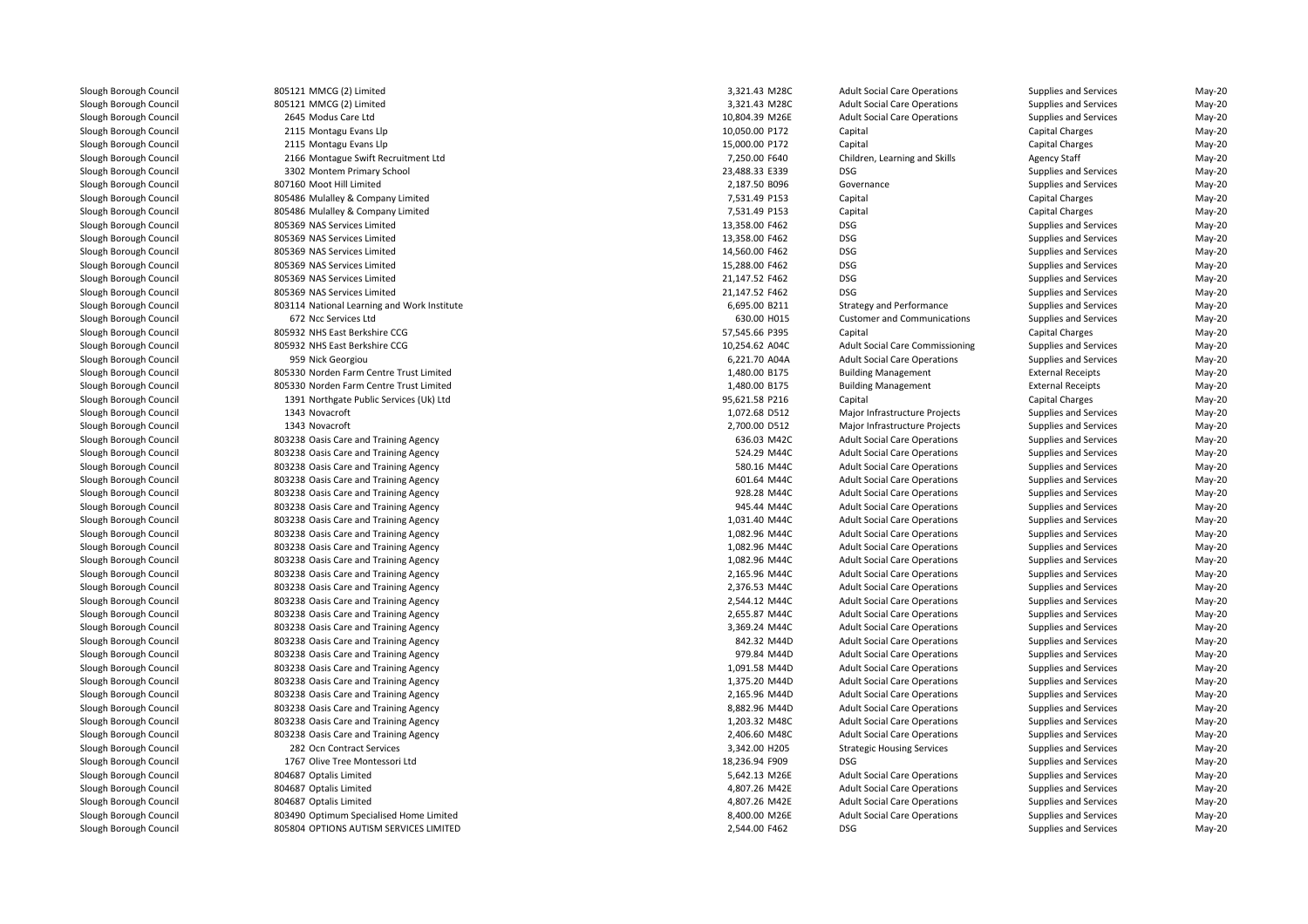805804 OPTIONS AUTISM SERVICES LIMITED 805804 OPTIONS AUTISM SERVICES LIMITED 805804 OPTIONS AUTISM SERVICES LIMITED 805804 OPTIONS AUTISM SERVICES LIMITED 805804 OPTIONS AUTISM SERVICES LIMITED 805804 OPTIONS AUTISM SERVICES LIMITED 805804 OPTIONS AUTISM SERVICES LIMITED 805804 OPTIONS AUTISM SERVICES LIMITED 805804 OPTIONS AUTISM SERVICES LIMITED 805804 OPTIONS AUTISM SERVICES LIMITED 805804 OPTIONS AUTISM SERVICES LIMITED 805804 OPTIONS AUTISM SERVICES LIMITED 805804 OPTIONS AUTISM SERVICES LIMITED 805804 OPTIONS AUTISM SERVICES LIMITED 805804 OPTIONS AUTISM SERVICES LIMITED 805804 OPTIONS AUTISM SERVICES LIMITED 805804 OPTIONS AUTISM SERVICES LIMITED 805804 OPTIONS AUTISM SERVICES LIMITED 805804 OPTIONS AUTISM SERVICES LIMITED 805804 OPTIONS AUTISM SERVICES LIMITED 805804 OPTIONS AUTISM SERVICES LIMITED 1629 Opus Energy Limited 1629 Opus Energy Limitedl 14,049.37 F558 DSG و 803960 Orchard Hill College 14,049.37 F558 DSG و 90.11 AM AM ALL And All College 14,049.37 F558 DSG و 90.11 AM AM ALL And All College 14,049.37 F558 DSG و 90.11 AM AM AM AM AM AM AM AM AM AM AM AM AM 803960 Orchard Hill College O Orchard Hill College 16,499.20 F558 DSG 803960 Orchard Hill College O Orchard Hill College 16,739.20 F558 DSG 803960 Orchard Hill College O Orchard Hill College 16,019.20 F558 DSG l 17,339.20 F558 DSG Dochard Hill College 17,339.20 F558 DSG DSG 2011 At 2012 The 17,339.20 F558 DSG DSG 2012 T 803960 Orchard Hill College O Orchard Hill College 17,459.20 F558 DSG 805011 Osborne Property Services Limited 805011 Osborne Property Services Limited 805011 Osborne Property Services Limited 805011 Osborne Property Services Limited 805011 Osborne Property Services Limited 805011 Osborne Property Services Limited 805011 Osborne Property Services Limited 805011 Osborne Property Services Limited 805011 Osborne Property Services Limited 805011 Osborne Property Services Limited 805011 Osborne Property Services Limited 805011 Osborne Property Services Limited 805011 Osborne Property Services Limited 805011 Osborne Property Services Limited 805011 Osborne Property Services Limited 805011 Osborne Property Services Limited1 3371 Our Lady Of Peace Catholic Primary and Nursery School 31 2012 11 2349 Assembly 2014 **680** Oxford House Community Care 510.40 M44C CARE 510.40 M44C **1** 680 Oxford House Community Care 528.00 M44C 680 Oxford House Community Care 528.00 M44C 528.00 M44C 528.00 M44C **680** Oxford House Community Care 616.00 M44C Care 616.00 M44C Care 616.00 M44C 616.00 M44C **1** 680 Oxford House Community Care 730.40 M44C **1** 680 Oxford House Community Care 739.20 M44C **1** 680 Oxford House Community Care 739.20 M44C **1** 680 Oxford House Community Care 739.20 M44C 680 Oxford House Community Care 756.80 M44C**680** Oxford House Community Care 774.40 M44C **774.40** M44C **680** Oxford House Community Care 897.60 M44C **897.60** M44C

| ERVICES LIMITED                     | 3,180.00 F462                    | DSG                                 | Supplies and Services              | May-20   |
|-------------------------------------|----------------------------------|-------------------------------------|------------------------------------|----------|
| ERVICES LIMITED                     | 1,218.00 F558                    | <b>DSG</b>                          | Supplies and Services              | $May-20$ |
| <b>ERVICES LIMITED</b>              | 1,560.00 F558                    | <b>DSG</b>                          | Supplies and Services              | May-20   |
| ERVICES LIMITED                     | 1,566.00 F558                    | <b>DSG</b>                          | Supplies and Services              | $May-20$ |
| ERVICES LIMITED                     | 1,566.00 F558                    | <b>DSG</b>                          | Supplies and Services              | May-20   |
| <b>ERVICES LIMITED</b>              | 1,696.00 F558                    | <b>DSG</b>                          | <b>Supplies and Services</b>       | $May-20$ |
| ERVICES LIMITED                     | 1,908.00 F558                    | <b>DSG</b>                          | Supplies and Services              | $May-20$ |
| ERVICES LIMITED                     | 2,088.00 F558                    | <b>DSG</b>                          | Supplies and Services              | May-20   |
| ERVICES LIMITED                     | 2,544.00 F558                    | <b>DSG</b>                          | <b>Supplies and Services</b>       | $May-20$ |
| ERVICES LIMITED                     | 2,544.00 F558                    | <b>DSG</b>                          | Supplies and Services              | $May-20$ |
| <b>ERVICES LIMITED</b>              | 2,544.00 F558                    | <b>DSG</b>                          | <b>Supplies and Services</b>       | $May-20$ |
| ERVICES LIMITED                     | 2,544.00 F558                    | <b>DSG</b>                          | Supplies and Services              | $May-20$ |
| ERVICES LIMITED                     | 2,544.00 F558                    | <b>DSG</b>                          | Supplies and Services              | May-20   |
| <b>ERVICES LIMITED</b>              | 2,610.00 F558                    | <b>DSG</b>                          | <b>Supplies and Services</b>       | May-20   |
| ERVICES LIMITED                     | 2,756.00 F558                    | <b>DSG</b>                          | Supplies and Services              | May-20   |
| <b>ERVICES LIMITED</b>              | 3,180.00 F558                    | <b>DSG</b>                          | Supplies and Services              | $May-20$ |
| <b>ERVICES LIMITED</b>              | 3,180.00 F558                    | <b>DSG</b>                          | Supplies and Services              | May-20   |
| ERVICES LIMITED                     | 3,180.00 F558                    | <b>DSG</b>                          | Supplies and Services              | May-20   |
| <b>ERVICES LIMITED</b>              | 3,180.00 F558                    | <b>DSG</b>                          | <b>Supplies and Services</b>       | $May-20$ |
| <b>ERVICES LIMITED</b>              | 3,180.00 F558                    | <b>DSG</b>                          | Supplies and Services              | May-20   |
| <b>ERVICES LIMITED</b>              | 5,142.96 F558                    | <b>DSG</b>                          | Supplies and Services              | $May-20$ |
| d                                   | 9,294.26 K526                    | <b>Building Management</b>          | Premises                           | May-20   |
| d                                   | 19,050.73 K526                   | <b>Building Management</b>          | Premises                           | $May-20$ |
|                                     | 14,049.37 F558                   | <b>DSG</b>                          | Supplies and Services              | $May-20$ |
|                                     | 16,499.20 F558                   | <b>DSG</b>                          | Supplies and Services              | May-20   |
|                                     | 16,739.20 F558                   | <b>DSG</b>                          | Supplies and Services              | $May-20$ |
|                                     | 16,919.20 F558                   | <b>DSG</b>                          | Supplies and Services              | May-20   |
|                                     | 17,339.20 F558                   | <b>DSG</b>                          | Supplies and Services              | $May-20$ |
|                                     | 17,459.20 F558                   | <b>DSG</b>                          | Supplies and Services              | $May-20$ |
| ervices Limited                     | 32,346.06 J015                   | Housing Revenue Account             | Premises                           | May-20   |
| ervices Limited                     | 11,523.67 J606                   | Housing Revenue Account             | Premises                           | $May-20$ |
| ervices Limited                     | 1,819.84 J607                    | Housing Revenue Account             | Premises                           | $May-20$ |
| ervices Limited                     | 30,961.22 P408                   | Capital                             | Capital Charges                    | $May-20$ |
| ervices Limited                     | 4,527.82 P409                    | Capital                             | Capital Charges                    | $May-20$ |
| ervices Limited                     | 179,361.67 P409                  | Capital                             | Capital Charges                    | May-20   |
| ervices Limited                     | 20,920.08 P419                   | Capital                             | Capital Charges                    | $May-20$ |
|                                     |                                  |                                     |                                    | $May-20$ |
| ervices Limited<br>ervices Limited  | 50,000.00 P419<br>50,000.00 P419 | Capital<br>Capital                  | Capital Charges<br>Capital Charges | $May-20$ |
|                                     |                                  |                                     |                                    |          |
| ervices Limited                     | 64,507.71 P419                   | Capital                             | Capital Charges                    | $May-20$ |
| ervices Limited                     | 58,309.96 P422                   | Capital                             | Capital Charges                    | May-20   |
| ervices Limited                     | 4,805.26 P433                    | Capital                             | Capital Charges                    | $May-20$ |
| ervices Limited                     | 45,000.00 P432                   | Capital                             | Capital Charges                    | $May-20$ |
| ervices Limited                     | 48,000.00 P432                   | Capital                             | Capital Charges                    | $May-20$ |
| ervices Limited                     | 3,347.01 P432                    | Capital                             | Capital Charges                    | $May-20$ |
| ervices Limited                     | 48,504.24 P432                   | Capital                             | Capital Charges                    | $May-20$ |
| Catholic Primary and Nursery School | 74,185.11 E349                   | <b>DSG</b>                          | Supplies and Services              | May-20   |
| nunity Care                         | 510.40 M44C                      | <b>Adult Social Care Operations</b> | Supplies and Services              | May-20   |
| nunity Care                         | 528.00 M44C                      | <b>Adult Social Care Operations</b> | Supplies and Services              | $May-20$ |
| nunity Care                         | 616.00 M44C                      | <b>Adult Social Care Operations</b> | Supplies and Services              | May-20   |
| munity Care                         | 730.40 M44C                      | <b>Adult Social Care Operations</b> | Supplies and Services              | $May-20$ |
| nunity Care                         | 739.20 M44C                      | <b>Adult Social Care Operations</b> | Supplies and Services              | $May-20$ |
| nunity Care                         | 739.20 M44C                      | <b>Adult Social Care Operations</b> | Supplies and Services              | May-20   |
| munity Care                         | 739.20 M44C                      | <b>Adult Social Care Operations</b> | Supplies and Services              | $May-20$ |
| nunity Care                         | 756.80 M44C                      | <b>Adult Social Care Operations</b> | Supplies and Services              | May-20   |
| munity Care                         | 774.40 M44C                      | <b>Adult Social Care Operations</b> | Supplies and Services              | May-20   |
| munity Care                         | 897.60 M44C                      | <b>Adult Social Care Operations</b> | Supplies and Services              | $May-20$ |
|                                     |                                  |                                     |                                    |          |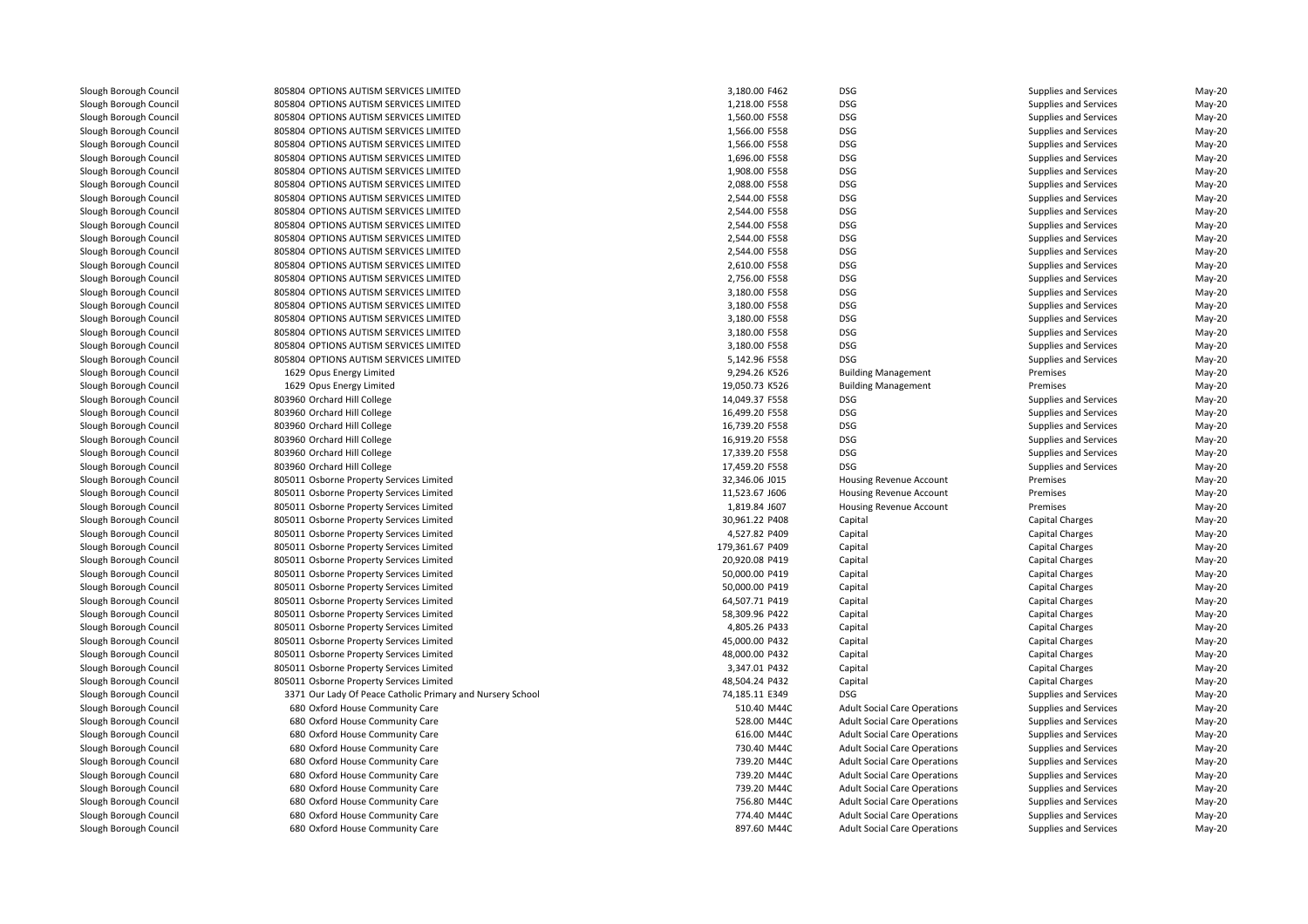**1** 680 Oxford House Community Care 906.40 M44C **1** 680 Oxford House Community Care 924.00 M44C 680 Oxford House Community Care 976.80 M44C**1** 680 Oxford House Community Care 985.60 M44C 680 Oxford House Community Care 996.45 M44C 680 Oxford House Community Care 1,042.80 M44C 680 Oxford House Community Care 1,108.80 M44C 680 Oxford House Community Care 1,108.80 M44C**680** Oxford House Community Care 1,126.40 M44C and the 1,126.40 M44C and the 1,126.40 M44C and the 1,126.40 M44C **680** Oxford House Community Care 1,144.00 M44C 1,144.00 M44C **680** Oxford House Community Care 1,144.00 M44C 1,144.00 M44C 680 Oxford House Community Care 1,284.80 M44C 680 Oxford House Community Care 1,427.96 M44C 680 Oxford House Community Care 2,050.40 M44Cof the Community Care and the Community Care and the Community Care and the Community Care and the Community Care and the Community Care and the Community Care and the Community Care and the Community Care and the Communit 680 Oxford House Community Care 2,213.20 M44C 680 Oxford House Community Care 2,217.60 M44C 680 Oxford House Community Care 2,217.60 M44C 680 Oxford House Community Care 2,217.60 M44C 680 Oxford House Community Care 2,305.60 M44C 680 Oxford House Community Care 2,490.40 M44C**1** 680 Oxford House Community Care 519.20 M44D 519.20 M44D **680** Oxford House Community Care 607.20 M44D **607.20 M44D 1** 680 Oxford House Community Care 638.00 M44D 638.00 M44D 638.00 M44D **1** 680 Oxford House Community Care 1,108.80 M44D and 1,108.80 M44D and 1,108.80 M44D 680 Oxford House Community Care 680 Oxford House Community Care **1** 680 Oxford House Community Care 660.00 M47D 660.00 M47D 660.00 M47D 660.00 M47D 660.00 M47D 660.00 M47D 660.00 M47D 660.00 M47D 660.00 M47D 660.00 M47D 660.00 M47D 660.00 M47D 660.00 M47D 660.00 M47D 660.00 M47D 660.00 **1** 680 Oxford House Community Care 880.00 M48C 880.00 M48C 880.00 M48C 880.00 M48C 880.00 M48C **1** 680 Oxford House Community Care 1,038.40 M48C **680** Oxford House Community Care 1,104.40 M48C 1,104.40 M48C 1,104.40 M48C 1,104.40 M48C 1,104.40 M48C 1,104.40 M48C **1** S18 Oxford House Nursing Home **5,012.00 A05C** S<sub>5</sub>,012.00 A05C S<sub>5</sub>,012.00 A05C S<sub>5</sub>,012.00 A05C S<sub>5</sub>,012.00 A05C S5,012.00 A05C S5,012.00 A05C S5,012.00 A05C S5,012.00 A05C S5,012.00 A05C S5,012.00 A05C S5,012.00 A05C 518 Oxford House Nursing Home -12,020.48 M18C 518 Oxford House Nursing Home 36,061.44 M18C 2520 Paradigm Housing Group Ltd 3271 Partnership In Care Ltd 3271 Partnership In Care Ltd2509 Parvaaz Project 9 Parvaaz Project 2008 and 2008 and 2008 and 2008 and 2008 and 2008 and 2008 and 2008 and 2008 and 2008 and 20 2509 Parvaaz Project 9 Parvaaz Project 2008 and 2008 and 2008 and 2008 and 2008 and 2008 and 2008 and 2008 and 2008 and 2008 and 20 2509 Parvaaz Project 2509 Parvaaz Project 2509 Parvaaz Project 2509 Parvaaz Project 2509 Parvaaz Project 2509 Parvaaz Project 2509 Parvaaz Project 824 Penn Wood Primary and Nursery School 283,315.80 E459 DSG 806857 PENNA PLC3359 Pippins School Pippins School 33,102.93 E379 DSG 904 Pitney Bowes Finance Plc 3644 Poppy Cottage 3644 Poppy Cottage 1045 Posturite Uk Ltd803487 Power Data Associates 803188 Pre Paid Financial Services Ltd2537 Pre School Stars Pre School Stars 7,609.70 F909 DSG

600.00 A01D

 Adult Social Care Operations Supplies and Services May-20 Adult Social Care Operations Supplies and Services May-20 976.80 M44C Adult Social Care Operations Supplies and Services May-20<br>1985.60 M44C Adult Social Care Operations Supplies and Services May-20 Adult Social Care Operations Supplies and Services May-20 996.45 M44C Adult Social Care Operations Supplies and Services May-20<br>1,042.80 M44C Adult Social Care Operations Supplies and Services May-20 Adult Social Care Operations Supplies and Services May-20 1,108.80 M44C Adult Social Care Operations Supplies and Services May-20<br>1.108.80 M44C Adult Social Care Operations Supplies and Services May-20 1,108.80 M44C Adult Social Care Operations Supplies and Services May-20<br>1,126.40 M44C Adult Social Care Operations Supplies and Services May-20 1,126.40 M44C Adult Social Care Operations Supplies and Services May-20<br>1.144.00 M44C Adult Social Care Operations Supplies and Services May-20 1,144.00 M44C Adult Social Care Operations Supplies and Services May-20<br>1,144.00 M44C Adult Social Care Operations Supplies and Services May-20 1,144.00 M44C Adult Social Care Operations Supplies and Services May-20<br>1,284.80 M44C Adult Social Care Operations Supplies and Services May-20 Adult Social Care Operations Supplies and Services May-20 Adult Social Care Operations Supplies and Services May-20 2,050.40 M44C Adult Social Care Operations Supplies and Services May-20<br>2.060.67 M44C Adult Social Care Operations Supplies and Services May-20 Adult Social Care Operations Supplies and Services May-20<br>Adult Social Care Operations Supplies and Services May-20 2,213.20 M44C Adult Social Care Operations Supplies and Services May-20<br>2,217.60 M44C Adult Social Care Operations Supplies and Services May-20 2,217.60 M44C Adult Social Care Operations Supplies and Services May-20 May-20<br>2.217.60 M44C Adult Social Care Operations Supplies and Services May-20 Adult Social Care Operations Supplies and Services May-20 2,217.60 M44C Adult Social Care Operations Supplies and Services May-20<br>2,305.60 M44C Adult Social Care Operations Supplies and Services May-20 2,305.60 M44C Adult Social Care Operations Supplies and Services May-20<br>2.490.40 M44C Adult Social Care Operations Supplies and Services May-20 Adult Social Care Operations Supplies and Services May-20 519.20 M44D Adult Social Care Operations Supplies and Services May-20 May-20<br>607.20 M44D Adult Social Care Operations Supplies and Services May-20 Adult Social Care Operations Supplies and Services May-20 638.00 M44D Adult Social Care Operations Supplies and Services May-20<br>1.108.80 M44D Adult Social Care Operations Supplies and Services May-20 Adult Social Care Operations 5upplies and Services May-20<br>1997.60 M44E Adult Social Care Operations Supplies and Services May-20 Oxford House Community Care 897.60 M44E Adult Social Care Operations Supplies and Services May-20 Oxford House Community Care 743.60 M44F Adult Social Care Operations Supplies and Services May-20 Adult Social Care Operations Supplies and Services May-20 880.00 M48C Adult Social Care Operations Supplies and Services May-20<br>1,038.40 M48C Adult Social Care Operations Supplies and Services May-20 Adult Social Care Operations Supplies and Services May-20 1,104.40 M48C 10.4 Adult Social Care Operations 5.012.00 Adult Social Care Commissioning 5.012.00 ADV-20 Adult Social Care Commissioning Supplies and Services May-20 Adult Social Care Operations Supplies and Services May-20 Adult Social Care Operations Supplies and Services May-20 d and the strategic Housing Services Strategic Housing Services of Premises Premises May-20 d S.751.50 M27F Adult Social Care Operations Supplies and Services May-20 3,876.55 M27F Adult Social Care Operations Supplies and Services May-20 Particular May-20 Adult Social Care Operations Supplies and Services May-20<br>Adult Social Care Operations Supplies and Services May-20 Adult Social Care Operations Supplies and Services May-20 Parvaaz Project 540.00 M44E Adult Social Care Operations Supplies and Services May-20 Parvaaz Project 900.00 M44E Adult Social Care Operations Supplies and Services May-20 Parvaaz Project 1,080.00 M44E Adult Social Care Operations Supplies and Services May-20 Parvaaz Project 1,440.00 M44E Adult Social Care Operations Supplies and Services May-20 Parvaaz Project 1,650.00 M44E Adult Social Care Operations Supplies and Services May-20 Parvaaz Project 2,340.00 M44E Adult Social Care Operations Supplies and Services May-20 Parvaaz Project 2,944.00 M50E Adult Social Care Operations Supplies and Services May-20 Supplies and Services May-20 C Server 20 and the U.S. and the U.S. 2003 Server 2015 Finance 2016 Server 2016 Agency Staff May-20 and May-20 DSG Supplies and Services May-20<br>
Building Management Supplies and Services May-20 4 Pitney Bowes Finance Plc 20,985.86 K077 Building Management Supplies and Services May-20 A Poppy Cottage **6,159.00 M42E** Adult Social Care Operations Supplies and Services May-20 A Poppy Cottage **6,159.00 M42E** Adult Social Care Operations Supplies and Services May-20 504.42 H219 Neighbourhood Services Supplies and Services May-20 Power Data Associates 4,200.00 D413 Major Infrastructure Projects Supplies and Services May-20 600.00 A01D Adult Social Care Operations Supplies and Services May-20<br>1999 T,609.70 F909 DSG Supplies and Services May-20 Supplies and Services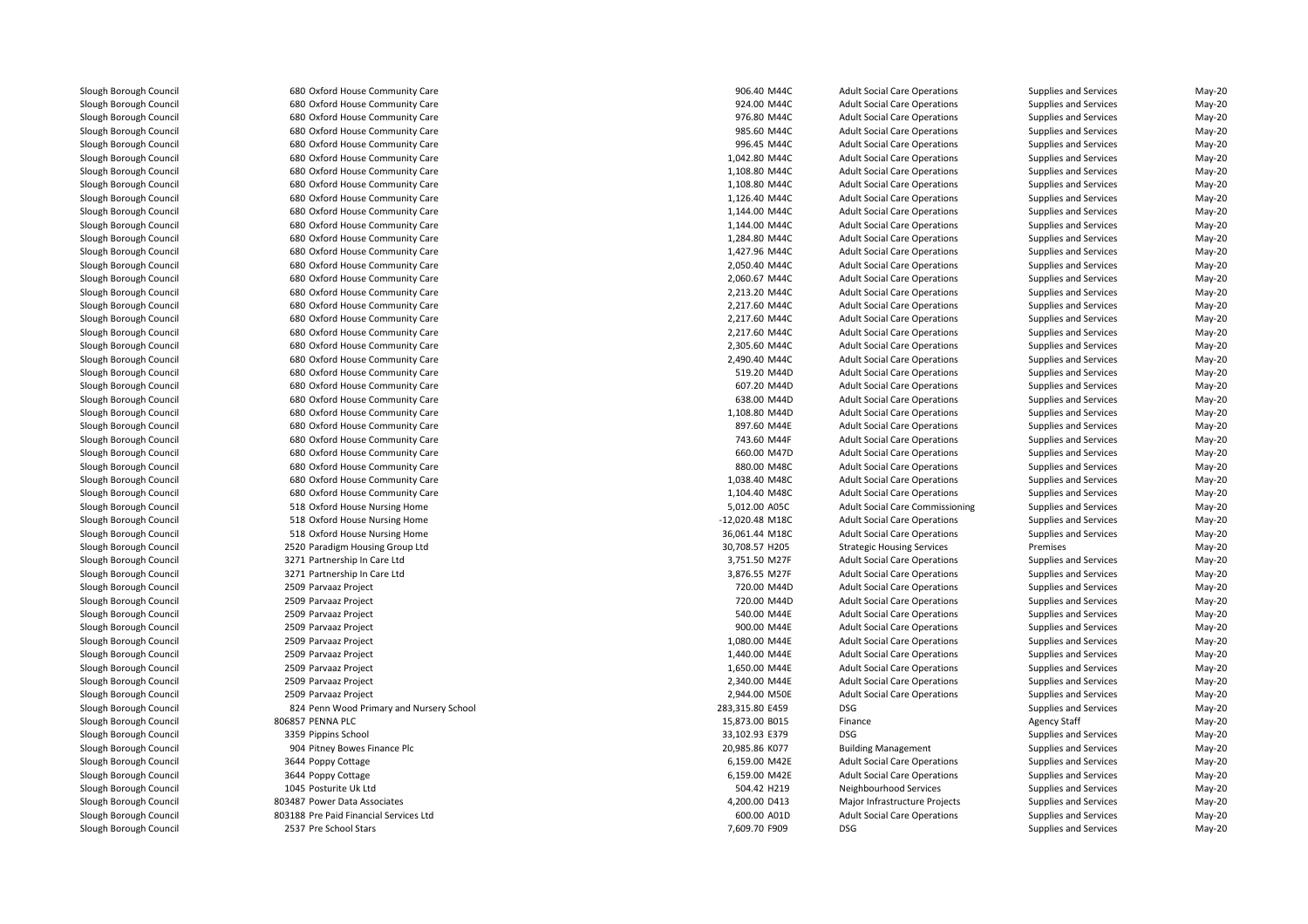803391 Premier People Solutions LTS 2693 Pressbeau Ltd 2,250.00 M28C 2693 Pressbeau Ltd 4,500.00 M28C 2693 Pressbeau Ltd 4,650.00 M28C 849 Priory Primary School 457,799.40 E389 DSG 807130 Prism Power Limited 806931 Proclus Mediation Limited 805949 Promedica24 UK Limited 3,321.43 M44D 805949 Promedica24 UK Limitedd 1,700.00 M48C 1138 Qed Slough Ltd 1138 Qed Slough Ltd 805746 Qfree (Bristol) UK Ltd 805746 Qfree (Bristol) UK Ltd 2376 Quality Care Homes Uk Ltd 2376 Quality Care Homes Uk Ltd 3006 Quench.Me.Uk Limited 3006 Quench.Me.Uk Limited 1942 Quickson (South & West) Ltd 1979 R Bensons Property Maintenance Ltd 2685 R.E.A.C.H 2685 R.E.A.C.H 2685 R.E.A.C.H 2685 R.E.A.C.H 2685 R.E.A.C.H 2685 R.E.A.C.H 2685 R.E.A.C.H 2685 R.E.A.C.H 2685 R.E.A.C.H 2685 R.E.A.C.H 2685 R.E.A.C.H 2685 R.E.A.C.H 1305 Rackspace Limited 1305 Rackspace Limited 805444 Reading Transport Ltd 805444 Reading Transport Ltd 806766 Red Brick Care Ltdd 954.00 A05C 806766 Red Brick Care Ltdd  $1,323.00 \text{ M}44\text{C}$  806766 Red Brick Care Ltdd 1,764.00 M44C 806371 Red Snapper Managed Services 805053 Redacted 806484 Redacted 807233 Redacted 759.20 F909 DSG 804359 Redacted 805267 Redacted 795.26 F909 DSG 806541 Redactedd 10,016.14 F909 DSG 2010 DSG 2010 DSG 2010 DSG 2010 DSG 2010 DSG 2010 DSG 2010 DSG 2010 DSG 2010 DSG 2010 DSG 803807 Redactedd 1,210.28 F909 DSG 2007 DSG 2007 DSG 2007 DSG 2007 DSG 2007 DSG 2007 DSG 2007 DSG 2007 DSG 2007 DSG 2007 DSG 2007 D 804763 Redacted 659.43 F909 DSG 805403 Redacted 513.32 F909 DSG 805307 Redacted 907.71 F909 DSG 3834 Redactedd 1,316.81 F909 DSG 803886 Redactedd 610.29 F909 DSG **DSG 2010 12:00 PSG 2010 12:00 PSG 2010 12:00 PSG** 2010 12:00 PSG 2010 12:00 PSG 2010 12:00 PSG 2010 12:00 PSG 2010 12:00 PSG 2010 12:00 PSG 2010 12:00 PSG 2010 12:00 PSG 2010 12:00 PSG 2010 12:00 PSG 201 803825 Redactedd 1,119.30 F909 DSG 2012 1,119.30 F909 DSG 2014 1,119.30 F909 DSG 2014 1,119.30 F909 DSG 803809 Redacted 856.44 F909 DSG 804932 Redacted 828.29 F909 DSG 804963 Redacted 699.98 F909 DSG805779 Redacted

| 1 Premier People Solutions LTS       | 780.00 B409                | People                                 | Indirect Employee Expenses   | May-20               |
|--------------------------------------|----------------------------|----------------------------------------|------------------------------|----------------------|
| 3 Pressbeau Ltd                      | 2,250.00 M28C              | <b>Adult Social Care Operations</b>    | Supplies and Services        | $May-20$             |
| 3 Pressbeau Ltd                      | 4,500.00 M28C              | <b>Adult Social Care Operations</b>    | Supplies and Services        | $May-20$             |
| 3 Pressbeau Ltd                      | 4,650.00 M28C              | <b>Adult Social Care Operations</b>    | Supplies and Services        | May-20               |
| 9 Priory Primary School              | 457,799.40 E389            | <b>DSG</b>                             | Supplies and Services        | May-20               |
| 0 Prism Power Limited                | 2,202.00 B064              | <b>Building Management</b>             | Premises                     | $May-20$             |
| 1 Proclus Mediation Limited          | 1,687.50 B096              | Governance                             | Supplies and Services        | $May-20$             |
| 9 Promedica24 UK Limited             | 3,321.43 M44D              | <b>Adult Social Care Operations</b>    | Supplies and Services        | $May-20$             |
| 9 Promedica24 UK Limited             | 1,700.00 M48C              | <b>Adult Social Care Operations</b>    | Supplies and Services        | May-20               |
| 8 Qed Slough Ltd                     | 4,332.48 F868              | Children, Learning and Skills          | Supplies and Services        | May-20               |
| 8 Qed Slough Ltd                     | 573,736.11 F868            | Children, Learning and Skills          | <b>Supplies and Services</b> | $May-20$             |
| 6 Qfree (Bristol) UK Ltd             | 2,127.66 D500              | Major Infrastructure Projects          | Premises                     | $May-20$             |
| 6 Qfree (Bristol) UK Ltd             | 2,127.66 D500              | Major Infrastructure Projects          | Premises                     | May-20               |
| 6 Quality Care Homes Uk Ltd          | 7,180.00 M26E              | <b>Adult Social Care Operations</b>    | Supplies and Services        | $May-20$             |
| 6 Quality Care Homes Uk Ltd          | 7,200.00 M26E              | <b>Adult Social Care Operations</b>    | Supplies and Services        | May-20               |
| 6 Quench.Me.Uk Limited               | $-1,386.67B064$            | <b>Building Management</b>             | Supplies and Services        | $May-20$             |
| 6 Quench.Me.Uk Limited               | 1,990.58 B064              | <b>Building Management</b>             | Supplies and Services        | $May-20$             |
| 2 Quickson (South & West) Ltd        | 69,004.86 P180             | Capital                                | Capital Charges              | May-20               |
| 9 R Bensons Property Maintenance Ltd | 22,032.89 P577             | Capital                                | Capital Charges              | May-20               |
| 5 R.E.A.C.H                          | 4,757.52 M26E              | <b>Adult Social Care Operations</b>    | Supplies and Services        | $May-20$             |
| 5 R.E.A.C.H                          | 4,757.52 M26E              | <b>Adult Social Care Operations</b>    | Supplies and Services        | $May-20$             |
| 5 R.E.A.C.H                          | 4,959.40 M26E              | <b>Adult Social Care Operations</b>    | Supplies and Services        | $May-20$             |
| 5 R.E.A.C.H                          | 4,959.40 M26E              | <b>Adult Social Care Operations</b>    | Supplies and Services        | May-20               |
| 5 R.E.A.C.H                          | 6,400.00 M26E              | <b>Adult Social Care Operations</b>    | Supplies and Services        | May-20               |
| 5 R.E.A.C.H                          | 6,400.00 M26E              | <b>Adult Social Care Operations</b>    | Supplies and Services        | $May-20$             |
| 5 R.E.A.C.H                          | 6,471.44 M26E              | <b>Adult Social Care Operations</b>    | Supplies and Services        | $May-20$             |
| 5 R.E.A.C.H                          | 6,471.44 M26E              | <b>Adult Social Care Operations</b>    | Supplies and Services        | $May-20$             |
| 5 R.E.A.C.H                          | 7,056.00 M26E              | <b>Adult Social Care Operations</b>    | Supplies and Services        | $May-20$             |
| 5 R.E.A.C.H                          | 7,056.00 M26E              | <b>Adult Social Care Operations</b>    | Supplies and Services        | May-20               |
| 5 R.E.A.C.H                          | -521.80 M26E               | <b>Adult Social Care Operations</b>    | <b>External Receipts</b>     | $May-20$             |
| 5 R.E.A.C.H                          | -521.80 M26E               | <b>Adult Social Care Operations</b>    | <b>External Receipts</b>     | $May-20$             |
| 5 Rackspace Limited                  | 555.68 B342                | Digital and Strategic IT               | Supplies and Services        | May-20               |
| 5 Rackspace Limited                  | 3,149.32 B342              | Digital and Strategic IT               | Supplies and Services        | May-20               |
| 4 Reading Transport Ltd              | -7,919.67 D512             | Major Infrastructure Projects          | <b>Supplies and Services</b> | May-20               |
| 4 Reading Transport Ltd              | 7,919.67 D512              | Major Infrastructure Projects          | Supplies and Services        | May-20               |
| 6 Red Brick Care Ltd                 | 954.00 A05C                | <b>Adult Social Care Commissioning</b> | Supplies and Services        | $May-20$             |
| 6 Red Brick Care Ltd                 | 1,323.00 M44C              | <b>Adult Social Care Operations</b>    | Supplies and Services        | $May-20$             |
| 6 Red Brick Care Ltd                 | 1,764.00 M44C              | <b>Adult Social Care Operations</b>    | Supplies and Services        | May-20               |
| 1 Red Snapper Managed Services       | 9,500.00 B417              | Economic Development                   | Supplies and Services        | May-20               |
| 3 Redacted                           | 840.00 B096                | Governance                             | Supplies and Services        | $May-20$             |
| 4 Redacted                           | 4,890.00 H205              | <b>Strategic Housing Services</b>      | Supplies and Services        | May-20               |
|                                      | 759.20 F909                | <b>DSG</b>                             |                              |                      |
| 3 Redacted                           |                            |                                        | Supplies and Services        | May-20               |
| 9 Redacted                           | 953.10 F123<br>795.26 F909 | Children, Learning and Skills          | Supplies and Services        | $May-20$<br>$May-20$ |
| 7 Redacted                           | 10,016.14 F909             | <b>DSG</b><br><b>DSG</b>               | Supplies and Services        |                      |
| 1 Redacted                           |                            |                                        | Supplies and Services        | $May-20$             |
| 7 Redacted                           | 1,210.28 F909              | <b>DSG</b>                             | Supplies and Services        | $May-20$             |
| 3 Redacted                           | 659.43 F909                | <b>DSG</b>                             | Supplies and Services        | May-20               |
| 3 Redacted                           | 513.32 F909                | <b>DSG</b>                             | Supplies and Services        | May-20               |
| 7 Redacted                           | 907.71 F909                | <b>DSG</b>                             | Supplies and Services        | $May-20$             |
| 4 Redacted                           | 1,316.81 F909              | <b>DSG</b>                             | Supplies and Services        | May-20               |
| 6 Redacted                           | 610.29 F909                | <b>DSG</b>                             | Supplies and Services        | May-20               |
| 5 Redacted                           | 1,119.30 F909              | <b>DSG</b>                             | Supplies and Services        | May-20               |
| 9 Redacted                           | 856.44 F909                | <b>DSG</b>                             | Supplies and Services        | May-20               |
| 2 Redacted                           | 828.29 F909                | <b>DSG</b>                             | Supplies and Services        | $May-20$             |
| 3 Redacted                           | 699.98 F909                | <b>DSG</b>                             | Supplies and Services        | $May-20$             |
| 9 Redacted                           | 649.35 F909                | <b>DSG</b>                             | Supplies and Services        | $May-20$             |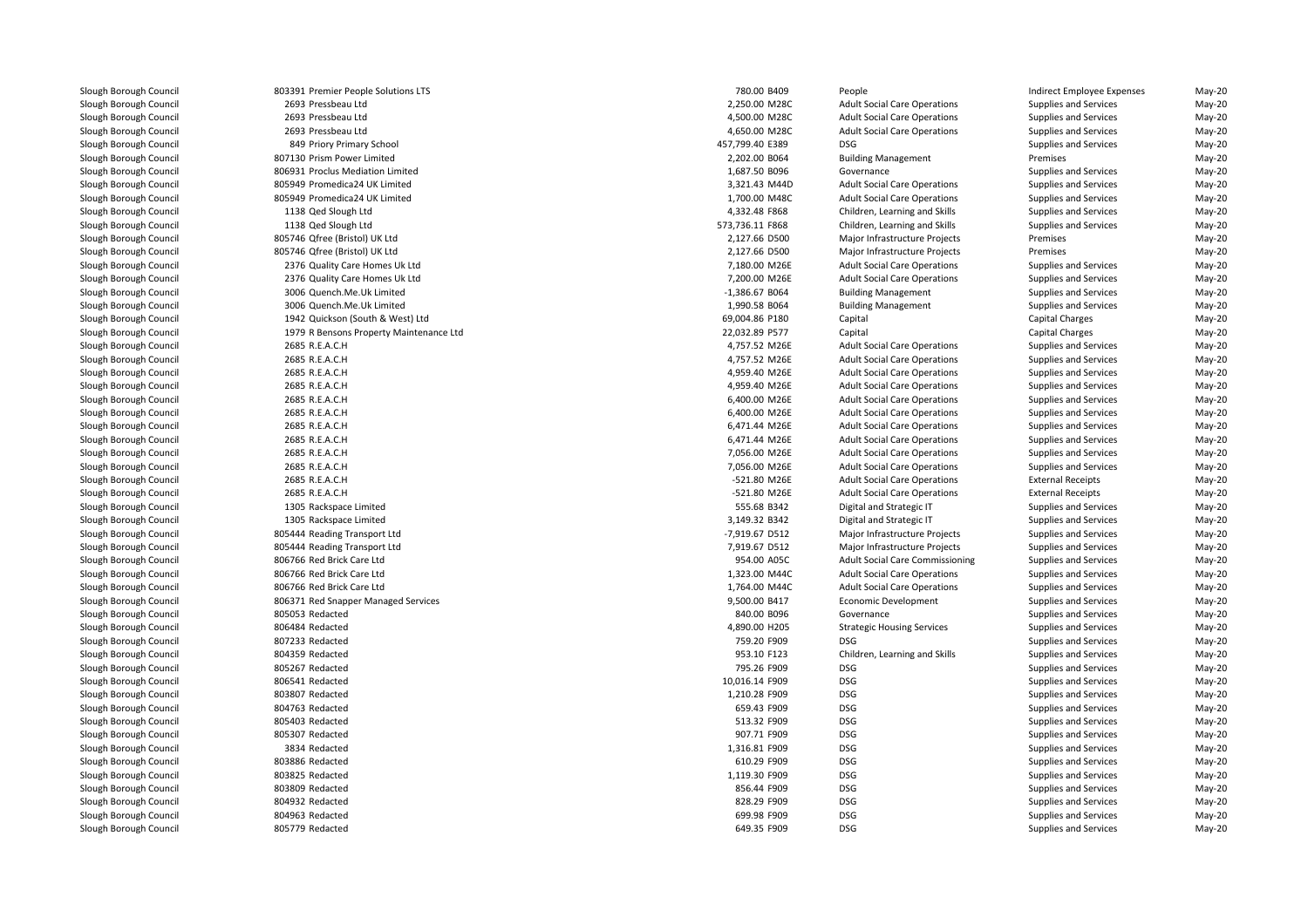| 803824 Redacted                                            | 1,139.66 F909  | <b>DSG</b>                          | Supplies and Services | May-20   |
|------------------------------------------------------------|----------------|-------------------------------------|-----------------------|----------|
| 3251 Redacted                                              | 1,245.43 F909  | <b>DSG</b>                          | Supplies and Services | May-20   |
| 803853 Redacted                                            | 1,094.85 F909  | <b>DSG</b>                          | Supplies and Services | May-20   |
| 805309 Redacted                                            | 636.97 F909    | <b>DSG</b>                          | Supplies and Services | May-20   |
| 803884 Redacted                                            | 666.88 F909    | <b>DSG</b>                          | Supplies and Services | May-20   |
| 803802 Redacted                                            | 807.09 F909    | <b>DSG</b>                          | Supplies and Services | May-20   |
| 805806 Redacted                                            | 1,114.69 F909  | <b>DSG</b>                          | Supplies and Services | $May-20$ |
| 804597 Redline Buses Ltd                                   | 5,403.78 D512  | Major Infrastructure Projects       | Supplies and Services | May-20   |
| 806854 Reed Specialist Recruitment                         | 757.50 B033    | People                              | Supplies and Services | May-20   |
| 806854 Reed Specialist Recruitment                         | 760.93 B033    | People                              | Supplies and Services | $May-20$ |
| 806854 Reed Specialist Recruitment                         | 602.57 B033    | People                              | Salaries and Wages    | May-20   |
| 806854 Reed Specialist Recruitment                         | 607.62 B033    | People                              | Salaries and Wages    | May-20   |
| 806854 Reed Specialist Recruitment                         | 742.35 B033    | People                              | Salaries and Wages    | $May-20$ |
| 806854 Reed Specialist Recruitment                         | 752.45 B033    | People                              | Salaries and Wages    | May-20   |
| 806854 Reed Specialist Recruitment                         | 757.50 B033    | People                              | Salaries and Wages    | $May-20$ |
| 806854 Reed Specialist Recruitment                         | 757.50 B033    | People                              | Salaries and Wages    | $May-20$ |
| 806854 Reed Specialist Recruitment                         | 757.50 B033    | People                              | Salaries and Wages    | May-20   |
| 806854 Reed Specialist Recruitment                         | 757.50 B033    | People                              | Salaries and Wages    | $May-20$ |
| 2229 Reliance High-Tech Limited (T/A Reliance Project)     | 659.34 H231    | <b>Strategic Housing Services</b>   | Supplies and Services | $May-20$ |
| 805624 Rent Connect Housing ltd.                           | 8,100.00 H205  | <b>Strategic Housing Services</b>   | Premises              | May-20   |
| 806612 Rentokil Initial K Ltd T/A Initial Washroom Hygiene | 2,055.95 B064  | <b>Building Management</b>          | Supplies and Services | $May-20$ |
| 781 Resource Productions CIC                               | 9,500.00 F210  | Communities and Lesiure             | TP-Other Bodies       | $May-20$ |
| 3486 Response Organisation                                 | 2,273.25 M42F  | <b>Adult Social Care Operations</b> | Supplies and Services | $May-20$ |
| 3486 Response Organisation                                 | 3,067.14 M42F  | <b>Adult Social Care Operations</b> | Supplies and Services | $May-20$ |
| 2529 Richmond Fellowship                                   | 2,380.36 M27F  | <b>Adult Social Care Operations</b> | Supplies and Services | May-20   |
| 805580 Rouge Media                                         | 1,725.00 A01P  | Public Health                       | Supplies and Services | $May-20$ |
| 805580 Rouge Media                                         | 1,800.00 A07M  | <b>Adult Social Care Operations</b> | Supplies and Services | $May-20$ |
| 1220 Royal Borough Of Windsor & Mhead                      | 4,500.00 H213  | <b>Strategic Housing Services</b>   | Supplies and Services | May-20   |
| 2168 RSM Risk Assurance Services LLP                       | 21,613.00 B132 | Finance                             | Supplies and Services | $May-20$ |
| 842 Ryvers Primary School                                  | 28,216.67 E399 | <b>DSG</b>                          | Supplies and Services | $May-20$ |
| 806398 Saba Park UK Services Limited                       | 13,475.57 D152 | Planning and Transport              | Premises              | $May-20$ |
| 806398 Saba Park UK Services Limited                       | 6,022.72 D158  | Planning and Transport              | Premises              | $May-20$ |
| 806398 Saba Park UK Services Limited                       | 6,022.72 D182  | Planning and Transport              | Premises              | $May-20$ |
| 806398 Saba Park UK Services Limited                       | 13,475.57 D182 | Planning and Transport              | Premises              | $May-20$ |
| 806398 Saba Park UK Services Limited                       | 16,372.32 D010 | Planning and Transport              | Supplies and Services | $May-20$ |
| 806398 Saba Park UK Services Limited                       | 15,217.08 D122 | Planning and Transport              | Premises              | $May-20$ |
| 806398 Saba Park UK Services Limited                       | 31,395.00 D122 | Planning and Transport              | Premises              | $May-20$ |
| 806398 Saba Park UK Services Limited                       | 11,048.00 D123 | Planning and Transport              | Supplies and Services | May-20   |
| 806398 Saba Park UK Services Limited                       | 2,125.03 D123  | Planning and Transport              | Supplies and Services | $May-20$ |
| 806398 Saba Park UK Services Limited                       | 94,911.14 D123 | Planning and Transport              | Supplies and Services | $May-20$ |
| 806398 Saba Park UK Services Limited                       | 10,545.68 D122 | Planning and Transport              | Supplies and Services | May-20   |
| 806398 Saba Park UK Services Limited                       | 1,544.97 D123  | Planning and Transport              | Supplies and Services | $May-20$ |
| 3729 Sainsburys Business Direct                            | 1,625.00 D305  | <b>Customer and Communications</b>  | Supplies and Services | $May-20$ |
| 3729 Sainsburys Business Direct                            | 1,625.00 D305  | <b>Customer and Communications</b>  | Supplies and Services | May-20   |
| 3729 Sainsburys Business Direct                            | 1,950.00 D305  | <b>Customer and Communications</b>  | Supplies and Services | $May-20$ |
| 3729 Sainsburys Business Direct                            | 1,950.00 D305  | <b>Customer and Communications</b>  | Supplies and Services | $May-20$ |
| 3729 Sainsburys Business Direct                            | -1,950.00 D305 | <b>Customer and Communications</b>  | Supplies and Services | $May-20$ |
| 3729 Sainsburys Business Direct                            | 1,625.00 D305  | <b>Customer and Communications</b>  | Supplies and Services | $May-20$ |
| 3729 Sainsburys Business Direct                            | 1,950.00 D305  | <b>Customer and Communications</b>  | Supplies and Services | $May-20$ |
| 3729 Sainsburys Business Direct                            | 1,950.00 D305  | <b>Customer and Communications</b>  | Supplies and Services | $May-20$ |
| 3729 Sainsburys Business Direct                            | 1,950.00 D305  | <b>Customer and Communications</b>  | Supplies and Services | May-20   |
| 3729 Sainsburys Business Direct                            | 1,950.00 D305  | <b>Customer and Communications</b>  | Supplies and Services | May-20   |
| 3729 Sainsburys Business Direct                            | 1,950.00 D305  | <b>Customer and Communications</b>  | Supplies and Services | May-20   |
| 3729 Sainsburys Business Direct                            | 1,950.00 D305  | <b>Customer and Communications</b>  | Supplies and Services | May-20   |
| 3729 Sainsburys Business Direct                            | 1,950.00 D305  | <b>Customer and Communications</b>  | Supplies and Services | May-20   |
| 3729 Sainsburys Business Direct                            | 1,950.00 D305  | <b>Customer and Communications</b>  | Supplies and Services | May-20   |
|                                                            |                |                                     |                       |          |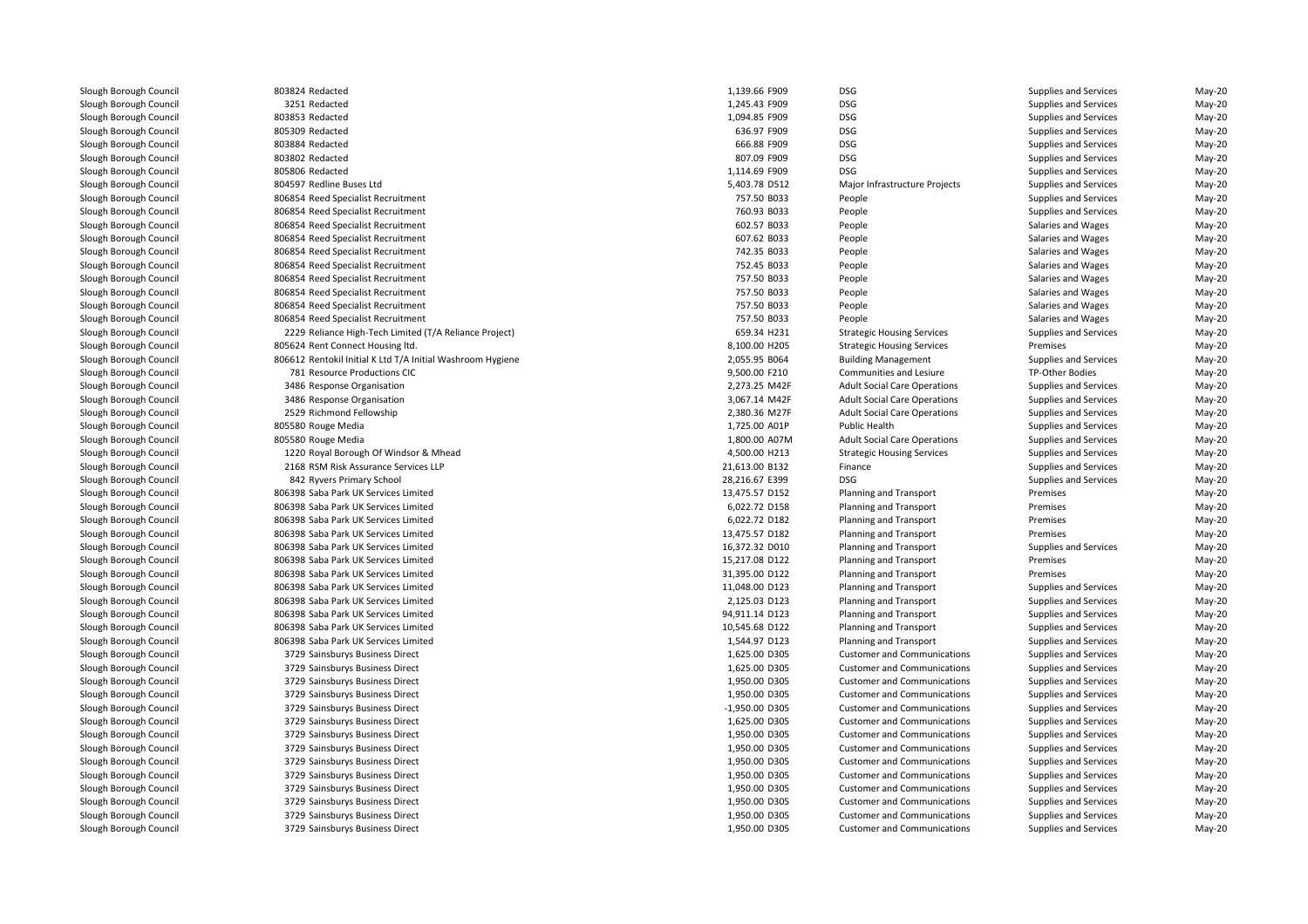3729 Sainsburys Business Direct Sainsburys Business Direct 1,950.00 D305 Customer and Communications Supplies and Services May-20 3729 Sainsburys Business Direct Sainsburys Business Direct 1,950.00 D305 Customer and Communications Supplies and Services May-20 3729 Sainsburys Business Direct Sainsburys Business Direct 1,950.00 D305 Customer and Communications Supplies and Services May-20 3729 Sainsburys Business Direct 3729 Sainsburys Business Direct Sainsburys Business Direct 1,950.00 D305 Customer and Communications Supplies and Services May-20 3729 Sainsburys Business Direct Sainsburys Business Direct 1,950.00 D305 Customer and Communications Supplies and Services May-20 805875 Salutem LD Bidco IV Limited T/A Ambito Care -4,698.05 M15D805875 Salutem LD Bidco IV Limited T/A Ambito Care 3,634.27 M26E Adult Social Care Operations Supplies and Services May-20 805875 Salutem LD Bidco IV Limited T/A Ambito Care 2014 Care 2014 May-20 Agament Acts Adult Social Care Operations Supplies and Services May-20 805875 Salutem LD Bidco IV Limited T/A Ambito Care **1966 1967 1968 May-20** 4,494.56 M26E Adult Social Care Operations Supplies and Services May-20 805875 Salutem LD Bidco IV Limited T/A Ambito Care -611.59 M26E Adult Social Care Operations -611.59 M26E Adult Social Care Operations -611.59 M26E Adult Social Care Operations -611.59 M26E Adult Social Care Operations -61 805875 Salutem LD Bidco IV Limited T/A Ambito Care -591.85 M26E Adult Social Care Operations -591.85 M26E Adult Social Care Operations -591.85 M26E External Receipts May-20 805875 Salutem LD Bidco IV Limited T/A Ambito Care -572.13 M26E Adult Social Care Operations External Receipts May-20 804350 Sandra's Childcare O Sandra's Childcare 571.39 F909 DSG 925925 Sara Wood 925 Sara Wood 925925 Sara Wood 925 Sara Wood 1580 Savills (UK) Ltd 1580 Savills (UK) Ltd 1580 Savills (UK) Ltd 803999 Sequence Care Group1680 Service Point O Service Point 3,121.15 BO68 Building Management Supplies and Services May-20 2003 Sharpe Pritchard Llp 701 Shaw & Sons Ltd 804905 SHB Hire Limited 804905 SHB Hire Limited807271 Shelter Training 1 Shelter Training 1,238.50 H015 Customer and Communications Supplies and Services May-20 805203 Shorts Agricultural Services Ltd 805203 Shorts Agricultural Services Ltd807289 Site Hoarding Solutions Site Hoarding Solutions 1,992.00 P101 Capital Capital Charges May-20 813 Site-Equip Ltd 807254 SKILLS TRAINING AND ASSESSMENT LIMITED 1459 Slough And Eton C E School 19,327.05 E769 DSG 2466 Slough Childrens Services Trust Limited15,312.00 F123 Children, Learning and Skills Supplies and Services May-20 Children, Learning and Skills Supplies and Services May-20 19,140.00 1213 Children, Learning and Skills Supplies and Services May-20 Nay-20 Children, Learning and Skills Supplies and Services May-20 1 1,380.00 M50A 276 Slough Community Transport & Shopmobility 1,380.00 M50A 1 1,725.00 M50A 276 Slough Community Transport & Shopmobility 1,725.00 M50A 1619 Slough Council For Voluntary Services 3,926.00 A05C 1913 Slough Crossroads Caring For Carers 704.00 A05C1913 Slough Crossroads Caring For Carers 528.32 M44D States 528.32 M44D 1913 Slough Crossroads Caring For Carers 726.12 M44D 726.12 M44D 726.12 M44D 1913 Slough Crossroads Caring For Carers 638.04 M44E Adult Social Care Operations Supplies and Services May-20 1913 Slough Crossroads Caring For Carers Slough Crossroads Caring For Carers 858.52 M44E Adult Social Care Operations Supplies and Services May-20 1913 Slough Crossroads Caring For Carers 1,320.80 M44E Adult Social Care Operations Supplies and Services May-20 1913 Slough Crossroads Caring For Carers 1,386.84 M44E Adult Social Care Operations Supplies and Services May-20 1913 Slough Crossroads Caring For Carers 1,672.80 M44E Adult Social Care Operations Supplies and Services May-20 1913 Slough Crossroads Caring For Carers 869.42 M44F Adult Social Care Operations Supplies and Services May-20 1913 Slough Crossroads Caring For Carers 907.89 M44F Adult Social Care Operations Supplies and Services May-20 1119 Slough Cvs Sologh Cvs 2,000.00 A04A 3503 Slough Day Nursery 9,288.50 F909 DSG804380 Slough Refugee Council O Slough Refugee Council **8,315.99 B211** Strategy and Performance Supplies and Services May-20 3011 Slough Urban Renewal Community Projects LLP807286 SM Apparel 6 SM Apparel 2,400.00 A01D 806733 Smart Move (Estate Agents UK) LTD

2,333,252.00 M99C

1,950.00 D305 Customer and Communications Supplies and Services May-20<br>1,950.00 D305 Customer and Communications Supplies and Services May-20 4,698.05 M15D Adult Social Care Operations Supplies and Services May-20<br>3.634.27 M26E Adult Social Care Operations Supplies and Services May-20 DSG Supplies and Services May-20<br>
Regulatory Services Cupplies and Services May-20 d extending the state of the STS.00 D320 Regulatory Services Supplies and Services May-20 Nay-20 1,000.00 D320 Regulatory Services Supplies and Services May-20 1,175.00 D320 Regulatory Services Supplies and Services May-20 d extending the state of the state of the state of the state of the state of the state of the state of the state of the state of the state of the state of the state of the state of the state of the state of the state of th 3,981.25 P432 Capital Capital Charges May-20 3,984.38 P435 Capital Capital Charges May-20 d capital Charges May-20 Capital Charges Capital Charges Capital Charges May-20 Capital Charges May-20 Capital Charges May-20 Capital Charges May-20 Capital Charges May-20 Capital Charges May-20 Capital Charges May-20 Capi p 11,782.83 M26E Adult Social Care Operations Supplies and Services May-20 2,960.00 J016 Housing Revenue Account Supplies and Services May-20 d extending the state of the 1,229.40 B240 Governance Supplies and Services May-20 May-20 506.50 D620 Direct Service Organisation (DSO) Supplies and Services May-20 694.70 D880 Direct Service Organisation (DSO) Supplies and Services May-20 11,359.30 D342 Environmental Services Supplies and Services May-20 17,723.38 D342 Environmental Services Supplies and Services May-20 508.00 C043 Customer and Communications Supplies and Services May-20 11,336.00 F210 Communities and Lesiure TP-Other Bodies May-20 DSG Supplies and Services May-20<br>Children, Learning and Skills Supplies and Services May-20 Children, Learning and Skills Supplies and Services May-20<br>Children. Learning and Skills Supplies and Services May-20 1,380.00 M50A Major Infrastructure Projects Transport Transport May-20<br>1,725.00 M50A Major Infrastructure Projects Transport Transport May-20 1,725.00 M50A Major Infrastructure Projects<br>
1992 - Adult Social Care Commissioning Supplies and Services May-20 A Supplies and Services May-20 (Adult Social Care Commissioning Supplies and Services May-20<br>194.00 AOSC May-20 Adult Social Care Commissioning Supplies and Services May-20 Adult Social Care Commissioning Supplies and Services May-20 528.32 M44D Adult Social Care Operations Supplies and Services May-20<br>196.12 M44D Adult Social Care Operations Supplies and Services May-20 726.12 M44D Adult Social Care Operations Supplies and Services May-20<br>198.04 M44E Adult Social Care Operations Supplies and Services May-20 2,000.00 A04A Adult Social Care Operations Supplies and Services May-20<br>19.288.50 F909 DSG Supplies and Services May-20 DSG Supplies and Services May-20<br>Strategy and Performance Supplies and Services May-20 200,000.00 P101 Capital Capital Charges May-20 2,400.00 A01D Adult Social Care Operations Supplies and Services May-20<br>1.525.00 A03A Adult Social Care Operations Supplies and Services May-20 1,525.00 A03A Adult Social Care Operations Supplies and Services May-20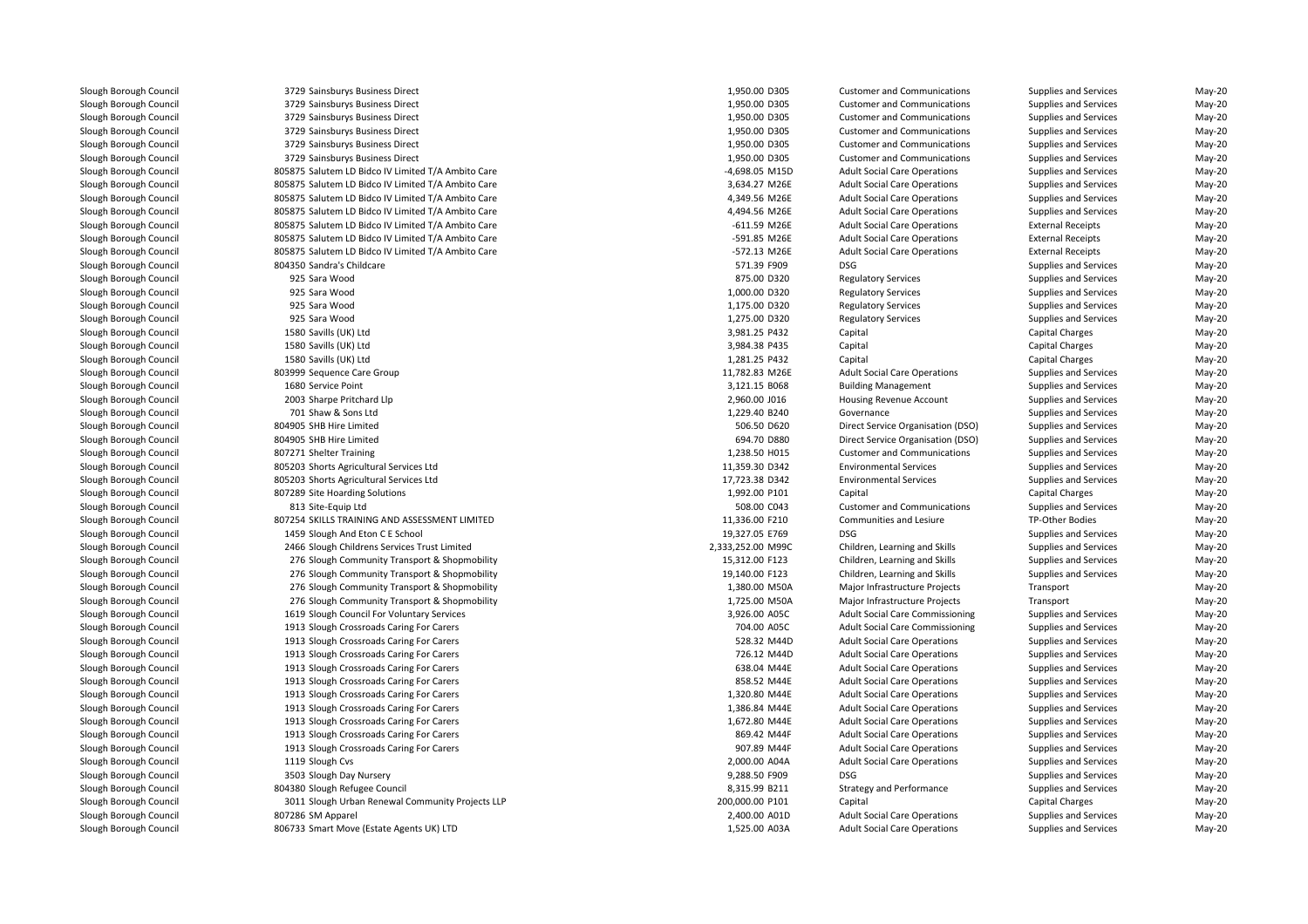807277 SMI Int Group Ltd 54,873.96 A01D382 Softcat Plc 382 Softcat Plc 382 114 Solutions 4 Health Ltd 15,015.83 A05C $114$ 114 Solutions 4 Health Ltd d 226,216.31 A09C  $114$ 114 Solutions 4 Health Ltd 60,000.00 A09C 1598 Sorbon Estates Limited 1598 Sorbon Estates Limited710 Southern Electric Plc 807124 Spacecraft Limited1875 Ss & Kk Hothi 1875 Ss & Kk. Hothi 1875 Ss & Kk. Hothi 1759 Sse Contracting Limited 1366 Ssi Schaefer Ltd1 17,165.00 E409 BSG 316 St Anthony's Catholic Primary School & Nursery 17,165.00 E409 BSG 3383 St Bernards Catholic Grammar School 551,033.27 E559 DSG 2918 St Bernard'S Rc Preparatory School 16,036.27 F909 DSG 1116 St Edwards Royal Free Ecumenical Middle School 3,262.00 F552 DSG 3547 St Ethelberts School 17,146.30 E419 DSG 1378 St Josephs Catholic High School 12,166.67 E569 DSG 806584 St Mattews Ltd 806584 St Mattews Ltd1445 Stallcombe House 468468 Stannah Lift Services Ltd 468 Stannah Lift Services Ltd 807118 Stantec Uk Limited 807118 Stantec Uk Limited 807118 Stantec Uk Limited 804910 Stennetts Limited 804910 Stennetts Limited 804910 Stennetts Limited 804910 Stennetts Limited 804910 Stennetts Limited2687 Stepping Stones 2687 Stepping Stones 1330 Storm Technologies Ltd 1330 Storm Technologies Ltd 805181 Street Furnishings Ltd 805181 Street Furnishings Ltd 806084 Structural Engineering Services LTD 2688 Sunnyside Nursing Home 2,991.76 M15D 2688 Sunnyside Nursing Home 2,979.80 M17C 803770 Sunshine Corner Pre-School 2,394.00 F550 DSG 803770 Sunshine Corner Pre-School 2,520.00 F550 DSG 803770 Sunshine Corner Pre-School 2,898.00 F550 DSG 805898 SUR Old Library (Hotel) LLP 293 Surecare Sloughh 1,152.00 A05C 293 Surecare Sloughh 509.04 M44C 293 Surecare Sloughh 509.04 M44C 293 Surecare Sloughh 554.63 M44C 293 Surecare Sloughh 636.13 M44C 293 Surecare Sloughh **636.30 M44C**  293 Surecare Sloughh 672.74 M44C 293 Surecare Slough

| Ltd                              | 54,873.96 A01D    |
|----------------------------------|-------------------|
|                                  | 4,877.40 B342     |
|                                  | 5,599.00 B342     |
|                                  | 7,580.00 B342     |
| alth Ltd                         | 15,015.83 A05C    |
| alth Ltd                         | 226,216.31 A09C   |
| alth Ltd                         | 60,000.00 A09C    |
| Limited                          | 5,694.16 H205     |
| Limited                          | 5,694.16 H205     |
| ric Plc                          | 522.41 H203       |
| ited                             | 4,000.00 P084     |
|                                  | 2,200.00 H205     |
|                                  | 11,771.25 H205    |
|                                  | 15,816.66 H205    |
| ξ Limited                        | 39,221.00 P160    |
| ı                                | 14,096.44 P581    |
| atholic Primary School & Nursery | 17,165.00 E409    |
|                                  |                   |
| tholic Grammar School            | 551,033.27 E559   |
| Preparatory School               | 16,036.27 F909    |
| al Free Ecumenical Middle School | 3,262.00 F552     |
| chool                            | 17,146.30 E419    |
| nolic High School                | 12,166.67 E569    |
|                                  | 3,964.28 M15F     |
|                                  | 4,096.42 M15F     |
| use                              | 5,922.00 M26E     |
| rvices Ltd                       | 2,560.00 P547     |
| rvices Ltd                       | 3,523.00 P547     |
| ited                             | 2,830.00 P213     |
| ited                             | 3,285.00 P213     |
| ited                             | 3,358.22 P213     |
| ed                               | 5,070.00 D630     |
| ed                               | 1,000.00 D750     |
| ed                               | 1,365.00 D880     |
| ed                               | 528.20 D630       |
| ed                               | 1,989.00 D630     |
| 'S                               | 5,133.24 M26E     |
| 'S                               | 8,005.12 M27F     |
| ogies Ltd                        | 2,820.00 B342     |
| ogies Ltd                        | 954.60 M06C       |
| ngs Ltd                          | 1,540.00 D880     |
| ngs Ltd                          | 24,763.19 D880    |
| neering Services LTD             | 650.00 P418       |
| sing Home                        | 2,991.76 M15D     |
| sing Home                        | 2,979.80 M17C     |
| er Pre-School                    | 2,394.00 F550     |
| er Pre-School                    | 2,520.00 F550     |
| er Pre-School                    | 2,898.00 F550     |
| / (Hotel) LLP                    | 2,869,482.18 P159 |
| h                                | 1,152.00 A05C     |
| h                                | 509.04 M44C       |
| h                                | 509.04 M44C       |
| h                                | 554.63 M44C       |
| h                                | 636.13 M44C       |
| h                                | 636.30 M44C       |
| h                                | 672.74 M44C       |
| h                                | 763.56 M44C       |
|                                  |                   |

Adult Social Care Operations

Adult Social Care Operations Supplies and Services May-20<br>
Digital and Strategic IT Supplies and Services May-20 2 Softcat Plc 4,877.40 B342 Digital and Strategic IT Supplies and Services May-20 Softcat Plc 5,599.00 B342 Digital and Strategic IT Supplies and Services May-20 Softcat Plc 7,580.00 B342 Digital and Strategic IT Supplies and Services May-20 Adult Social Care Commissioning Supplies and Services May-20<br>Adult Social Care Commissioning Supplies and Services May-20 Adult Social Care Commissioning Supplies and Services May-20<br>Adult Social Care Commissioning Supplies and Services May-20 Adult Social Care Commissioning Supplies and Services May-20<br>Strategic Housing Services Premises Premises May-20 d entity and the Superior Strategic Housing Services of Premises Premises May-20 May-20 d entity and the Superior Strategic Housing Services of Premises Premises May-20 May-20 O Southern Electric Plc 522.41 H203 Strategic Housing Services Premises Premises Premises May-20 4,000.00 P084 Capital Capital Charges May-20 S Ss & Kk. Hothi 2,200.00 H205 Strategic Housing Services Premises Premises Premises May-20 S Ss & Kk. Hothi 11,771.25 H205 Strategic Housing Services Premises Premises May-20 SSS & Kk. Hothi 15,816.66 H205 Strategic Housing Services Premises Premises May-20 39,221.00 P160 Capital Capital Charges May-20 14,096.44 P581 Capital Capital Charges May-20 DSG DES DES Supplies and Services May-20 May-20<br>Conservative Supplies and Services May-20 Supplies and Services May-20 DSG DES DES Supplies and Services May-20<br>
DSG DES Supplies and Services May-20 Supplies and Services May-20 DSG DES DES Supplies and Services May-20 May-20<br>Conservative Supplies and Services May-20 DSG DSG Supplies and Services May-20 May-20<br>Adult Social Care Operations Supplies and Services May-20 d extending the state of the S,964.28 M15F Adult Social Care Operations Supplies and Services May-20 d extending the 4,096.42 M15F Adult Social Care Operations Supplies and Services May-20 Stallcombe House 5,922.00 M26E Adult Social Care Operations Supplies and Services May-20 2,560.00 P547 Capital Capital Charges May-20 3,523.00 P547 Capital Capital Charges May-20 2,830.00 P213 Capital Capital Charges May-20 3,285.00 P213 Capital Capital Charges May-20 3,358.22 P213 Capital Capital Charges May-20 Supplies and Service Service Organisation (DSO) Supplies and Services May-20<br>
Direct Service Organisation (DSO) Supplies and Services May-20 Direct Service Organisation (DSO) Supplies and Services May-20<br>
Direct Service Organisation (DSO) Supplies and Services May-20 Direct Service Organisation (DSO) Supplies and Services May-20<br>
Direct Service Organisation (DSO) Supplies and Services May-20 Direct Service Organisation (DSO) Supplies and Services May-20<br>
Direct Service Organisation (DSO) Supplies and Services May-20 1,999.00 Direct Service Organisation (DSO) Supplies and Services May-20<br>1,999.00 Adult Social Care Operations Supplies and Services May-20 7 Stepping Stones **5,133.24 M26E** Adult Social Care Operations Supplies and Services May-20 Stepping Stones 8,005.12 M27F Adult Social Care Operations Supplies and Services May-20 d Charlotter Charlotter and Strategic IT All and Strategic IT Supplies and Services May-20 and Services May-20 Adult Social Care Operations Supplies and Services May-20<br>
Direct Service Organisation (DSO) Supplies and Services May-20 Direct Service Organisation (DSO) Supplies and Services May-20<br>1.540 Direct Service Organisation (DSO) Supplies and Services May-20 24,20 Direct Service Organisation (DSO) Supplies and Services May-20<br>Capital Charges Capital Charges May-20 650.00 P418 Capital Capital Charges May-20 Adult Social Care Operations Supplies and Services May-20<br>Adult Social Care Operations Supplies and Services May-20 Adult Social Care Operations Supplies and Services May-20<br>DSG Supplies and Services May-20 DSG DES DES Supplies and Services May-20<br>
DSG DES Supplies and Services May-20 DSG DES DES Supplies and Services May-20 May-20<br>Conservative Supplies and Services May-20 Supplies and Services May-20 2,869,482.18 P159 Capital Capital Charges May-20 Adult Social Care Commissioning Supplies and Services May-20<br>Adult Social Care Operations Supplies and Services May-20 Adult Social Care Operations Supplies and Services May-20<br>Adult Social Care Operations Supplies and Services May-20 Adult Social Care Operations Supplies and Services May-20<br>Adult Social Care Operations Supplies and Services May-20 Adult Social Care Operations Supplies and Services May-20<br>Adult Social Care Operations Supplies and Services May-20 Adult Social Care Operations Supplies and Services May-20<br>Adult Social Care Operations Supplies and Services May-20 Adult Social Care Operations Supplies and Services May-20<br>Adult Social Care Operations Supplies and Services May-20 Adult Social Care Operations Supplies and Services May-20<br>Adult Social Care Operations Supplies and Services May-20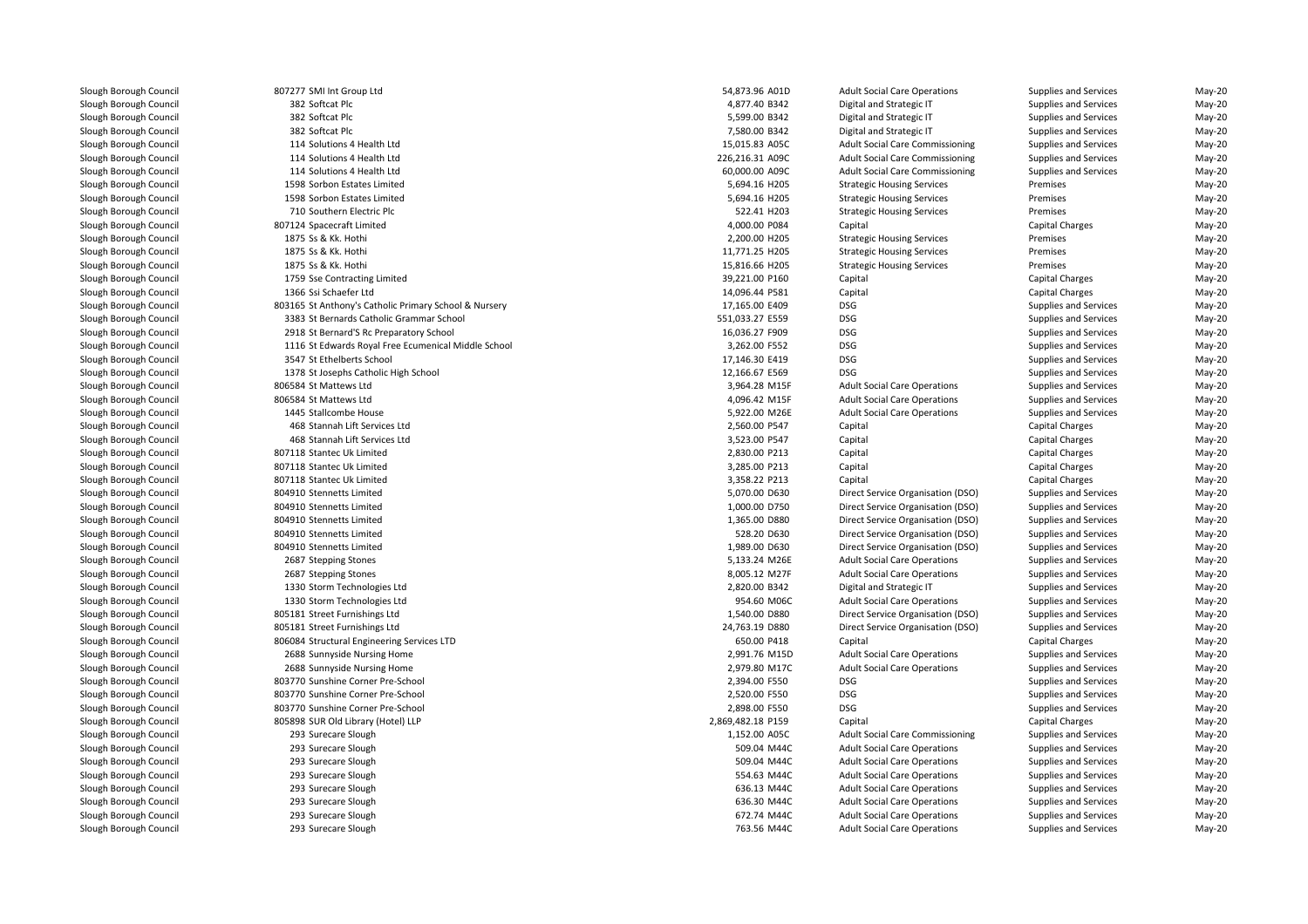293 Surecare Slough 293 Surecare Slough 293 Surecare Slough 293 Surecare Slough 293 Surecare Slough 293 Surecare Slough 293 Surecare Slough 293 Surecare Slough 293 Surecare Slough 293 Surecare Slough 293 Surecare Slough 293 Surecare Slough 293 Surecare Slough 293 Surecare Slough 293 Surecare Slough 293 Surecare Slough 293 Surecare Slough 293 Surecare Slough 293 Surecare Slough 293 Surecare Slough 293 Surecare Slough 293 Surecare Slough 293 Surecare Slough 293 Surecare Slough 293 Surecare Slough 293 Surecare Slough 293 Surecare Slough 293 Surecare Slough 293 Surecare Slough 293 Surecare Slough 293 Surecare Slough 293 Surecare Slough 293 Surecare Slough 293 Surecare Slough 293 Surecare Slough 293 Surecare Slough 293 Surecare Slough 293 Surecare Slough 293 Surecare Slough 293 Surecare Slough 293 Surecare Slough 293 Surecare Slough 293 Surecare Slough 293 Surecare Slough 293293 Surecare Slough 293 Surecare Slough 293 Surecare Slough 293 Surecare Slough 293 Surecare Slough 293 Surecare Slough 293 Surecare Slough 293 Surecare Slough 715 Surrey County Council 2,848.60 F558 DSG 1833 Swarco Traffic Limited 804906 T H White Limited804906 T H White Limited

|         | 763.56 M44C   | <b>Adult Social Care Operations</b> | Supplies and Services | May-20   |
|---------|---------------|-------------------------------------|-----------------------|----------|
|         | 832.71 M44C   | <b>Adult Social Care Operations</b> | Supplies and Services | May-20   |
|         | 889.44 M44C   | <b>Adult Social Care Operations</b> | Supplies and Services | May-20   |
|         | 890.96 M44C   | <b>Adult Social Care Operations</b> | Supplies and Services | May-20   |
|         | 1,008.99 M44C | <b>Adult Social Care Operations</b> | Supplies and Services | May-20   |
|         | 1,009.13 M44C | <b>Adult Social Care Operations</b> | Supplies and Services | May-20   |
|         | 1,018.08 M44C | <b>Adult Social Care Operations</b> | Supplies and Services | May-20   |
|         | 1,032.95 M44C | <b>Adult Social Care Operations</b> | Supplies and Services | May-20   |
|         | 1,090.50 M44C | <b>Adult Social Care Operations</b> | Supplies and Services | May-20   |
|         | 1,103.96 M44C | <b>Adult Social Care Operations</b> | Supplies and Services | May-20   |
|         | 1,145.17 M44C | <b>Adult Social Care Operations</b> | Supplies and Services | May-20   |
|         | 1,145.34 M44C | <b>Adult Social Care Operations</b> | Supplies and Services | May-20   |
|         | 1,181.70 M44C | <b>Adult Social Care Operations</b> | Supplies and Services | May-20   |
|         | 1,272.88 M44C | <b>Adult Social Care Operations</b> | Supplies and Services | May-20   |
|         | 1,452.58 M44C | <b>Adult Social Care Operations</b> | Supplies and Services | May-20   |
|         | 1,692.04 M44C | <b>Adult Social Care Operations</b> | Supplies and Services | May-20   |
|         | 1,732.92 M44C | <b>Adult Social Care Operations</b> | Supplies and Services | May-20   |
|         | 1,782.48 M44C | <b>Adult Social Care Operations</b> | Supplies and Services | May-20   |
|         | 1,818.18 M44C | <b>Adult Social Care Operations</b> | Supplies and Services | May-20   |
|         | 2,036.16 M44C | <b>Adult Social Care Operations</b> | Supplies and Services | May-20   |
|         | 2,036.16 M44C | <b>Adult Social Care Operations</b> | Supplies and Services | May-20   |
|         | 2,113.61 M44C | <b>Adult Social Care Operations</b> | Supplies and Services | May-20   |
|         | 2,163.68 M44C | <b>Adult Social Care Operations</b> | Supplies and Services | May-20   |
|         | 2,290.50 M44C | <b>Adult Social Care Operations</b> | Supplies and Services | May-20   |
|         | 2,290.68 M44C | <b>Adult Social Care Operations</b> | Supplies and Services | May-20   |
|         | 2,290.68 M44C | <b>Adult Social Care Operations</b> | Supplies and Services | May-20   |
|         | 2,290.96 M44C | <b>Adult Social Care Operations</b> | Supplies and Services | May-20   |
|         | 2,290.96 M44C | <b>Adult Social Care Operations</b> | Supplies and Services | May-20   |
|         | 2,325.11 M44C | <b>Adult Social Care Operations</b> | Supplies and Services | May-20   |
|         | 2,363.40 M44C | <b>Adult Social Care Operations</b> | Supplies and Services | $May-20$ |
|         | 2,439.43 M44C | <b>Adult Social Care Operations</b> | Supplies and Services | May-20   |
|         | 2,540.30 M44C | <b>Adult Social Care Operations</b> | Supplies and Services | May-20   |
|         | 2,799.72 M44C | <b>Adult Social Care Operations</b> | Supplies and Services | May-20   |
|         | 2,842.17 M44C | <b>Adult Social Care Operations</b> | Supplies and Services | May-20   |
|         | 3,226.90 M44C | <b>Adult Social Care Operations</b> | Supplies and Services | May-20   |
|         | 1,154.70 M44D | <b>Adult Social Care Operations</b> | Supplies and Services | May-20   |
|         | 1,666.92 M44D | <b>Adult Social Care Operations</b> | Supplies and Services | May-20   |
|         | 2,036.16 M44D | <b>Adult Social Care Operations</b> | Supplies and Services | May-20   |
|         | 2,290.68 M44D | <b>Adult Social Care Operations</b> | Supplies and Services | May-20   |
|         | 2,290.68 M44D | <b>Adult Social Care Operations</b> | Supplies and Services | May-20   |
|         |               |                                     |                       | May-20   |
|         | 2,545.20 M44D | <b>Adult Social Care Operations</b> | Supplies and Services | May-20   |
|         | 2,795.84 M44D | <b>Adult Social Care Operations</b> | Supplies and Services |          |
|         | 1,018.08 M44E | <b>Adult Social Care Operations</b> | Supplies and Services | May-20   |
|         | 1,272.88 M44E | <b>Adult Social Care Operations</b> | Supplies and Services | May-20   |
|         | 1,163.52 M44F | <b>Adult Social Care Operations</b> | Supplies and Services | May-20   |
|         | 2,290.68 M47D | <b>Adult Social Care Operations</b> | Supplies and Services | May-20   |
|         | 636.30 M48C   | <b>Adult Social Care Operations</b> | Supplies and Services | May-20   |
|         | 878.40 M48C   | <b>Adult Social Care Operations</b> | Supplies and Services | May-20   |
|         | 1,781.64 M48C | <b>Adult Social Care Operations</b> | Supplies and Services | May-20   |
|         | 2,099.64 M48C | <b>Adult Social Care Operations</b> | Supplies and Services | May-20   |
|         | 2,545.20 M48C | <b>Adult Social Care Operations</b> | Supplies and Services | May-20   |
|         | 2,685.31 M48C | <b>Adult Social Care Operations</b> | Supplies and Services | May-20   |
| Council | 2,848.60 F558 | <b>DSG</b>                          | Supplies and Services | May-20   |
| Limited | 5,475.00 D500 | Major Infrastructure Projects       | Premises              | May-20   |
| ted     | 788.63 D750   | Direct Service Organisation (DSO)   | Supplies and Services | May-20   |
| ted     | 1,197.63 D750 | Direct Service Organisation (DSO)   | Supplies and Services | May-20   |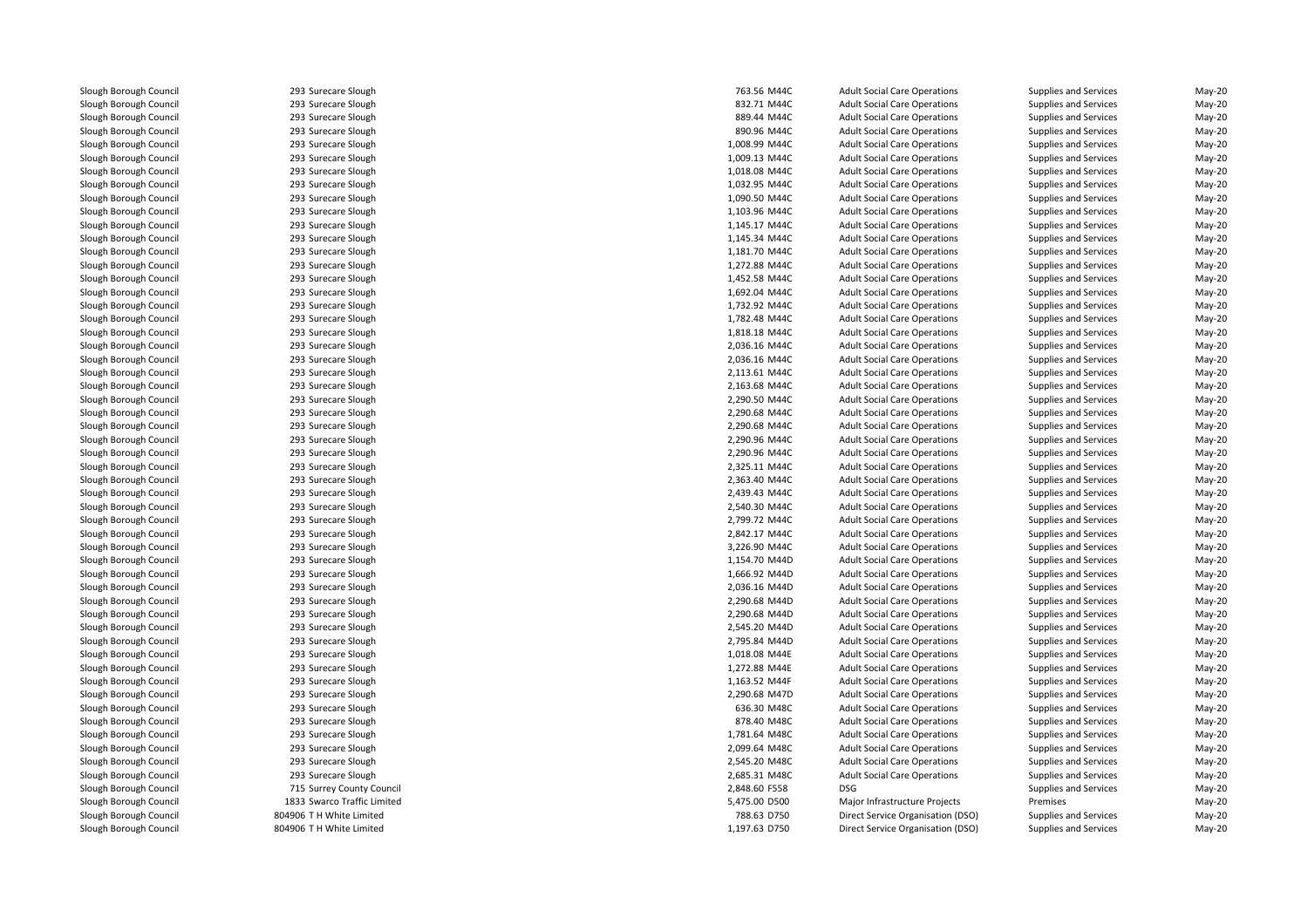804906 T H White Limited 803464 TAIRA FOO 807072 TCES Groupp 29,333.33 F462 DSG 806506 Teacrate Rentals Limited 805683 Team Carita DCS Limitedd 868.00 M42C 805683 Team Carita DCS Limitedd  $1,108.39$  M44C 805683 Team Carita DCS Limitedd 1,193.64 M44C 805683 Team Carita DCS Limited 2,387.00 M48C 3369 Teeny Boppers Montessori School 9,879.64 F909 DSG 1596 Teleshore (Uk) Limited 806335 Tennyson Finn Ltd 803712 Thames Valley Transport Services LTD 717 Thames Water Utilities Limited 717 Thames Water Utilities Limited 438438 The Beeches Veterinary Hospital 1 10,088.00 E779 DSG و 653 The Godolphin Junior Academy 10,088.00 E779 DSG 806838 The Green Room Foundation Ltd 806838 The Green Room Foundation Ltd 807237 The Land Referencing Company Ltd1385 The Langley Academy 10,416.67 E719 DSG l 19,116.67 E469 DSG و 803300 The Langley Academy Primary 19,116.67 E469 DSG و 90.116.67 E469 DSG و 90.116.67 E469 DSG و 90.116.67 E469 DSG و 91.116.67 E469 DSG و 91.116.67 E469 DSG و 91.116.67 E469 DSG و 91.116.17 E469 DS 1 17,943.60 E369 DSG و806847 The Langley Heritage Primary Academy 17,943.60 E369 DSG **1** 805400 The Leading Care Company **120 and 20 and 20 and 20 and 20 and 30 and 30 and 30 and 30 and 30 and 30 and 30 and 30 and 30 and 30 and 30 and 30 and 30 and 30 and 30 and 30 and 30 and 30 and 30 and 30 and 30 and 30** l 594.06 M44C 805400 The Leading Care Company 594.06 M44C 594.06 M44C 594.06 M44C and the Usam of the Leading Care Company 693.00 M44C and the Second Leading Care Company 693.00 M44C and the S 805400 The Leading Care Company 808.64 M44C Number 2008.64 M44C Number 2008.64 M44C and the USD 305400 The Leading Care Company 1,052.02 M44C and the Second 1,052.02 M44C and the Second 1,052.02 M44C and the USD 305400 The Leading Care Company 1,105.64 M44C and the Second 1,105.64 M44C and the Second 1,105.64 M44C and the USD S05400 The Leading Care Company 1,137.54 M44C November 2014 1,137.54 M44C No. 1,137.54 M44C and the USD 305400 The Leading Care Company 1,155.00 M44C and the USD 30 M44C and the USD 30 M44C and the USD 30 M44C and the USD 30 M44C and the USD 30 M44C and the USD 30 M44C and the USD 30 M44C and the USD 30 M44C and and the USO Section of the Leading Care Company 1,171.64 M44C and the Section of the Section of the Section of the Section of the Section of the Section of the Section of the Section of the Section of the Section of the Se and the USD 305400 The Leading Care Company 1,303.64 M44C and the Second 1,303.64 M44C and the Second 1,303.64 M44C and the USD 305400 The Leading Care Company 1,386.00 M44C and the USD 306 M44C and the SOS 31,386.00 M44C and the SOS 31,386.00 M44C and the SOS 31,386.00 M44C and the SOS 31,386.00 M44C and the SOS 31,386.00 M44C and the and the South of the Leading Care Company 1,501.70 M44C and the South of the South of the South of the South of the South of the South of the South of the South of the South of the South of the South of the South of the So 1 and 1,881.04 M44D 805400 The Leading Care Company 1,881.04 M44D 1,881.04 M44D 805400 The Leading Care Company 2,310.56 M44D 1794 The Light UK 1794 The Light UK 1794 The Light UK 1794 The Light UK 1794 The Light UK 1794 The Light UK 1794 The Light UK 1794 The Light UK 1794 The Light UK3883 The Maples Reading 3883 The Maples Reading 1 53116 The Oratory Montessori Day Nursery 10,636.24 F909 DSG 2898 The Regard Partnership Ltd 2898 The Regard Partnership Ltd 2898 The Regard Partnership Ltd 2898 The Regard Partnership Ltd 2898 The Regard Partnership Ltd2898 The Regard Partnership Ltd

|               | 1,597.00 D750  | Direct Serv        |
|---------------|----------------|--------------------|
|               | 1,490.00 C322  | Communit           |
|               | 29,333.33 F462 | DSG                |
|               | 900.00 A107    | <b>Building M</b>  |
|               | 868.00 M42C    | <b>Adult Socia</b> |
|               | 1,108.39 M44C  | <b>Adult Socia</b> |
|               | 1,193.64 M44C  | <b>Adult Socia</b> |
|               | 2,387.00 M48C  | <b>Adult Socia</b> |
| Jol           | 9,879.64 F909  | <b>DSG</b>         |
|               | 1,836.50 D320  | Regulatory         |
|               | 1,311.75 C322  | Communit           |
| es LTD        | 27,221.30 F123 | Children, L        |
|               | 3,668.49 J015  | Housing Re         |
|               | 4,894.17 J015  | Housing Re         |
| ıl            | 527.34 H253    | Neighbour          |
| ıl            | 1,790.39 H253  | Neighbour          |
| ıl            | 1,217.98 H253  | Neighbour          |
|               | 10,088.00 E779 | <b>DSG</b>         |
| d             | 12,500.00 F462 | DSG                |
| d             | 12,500.00 F462 | <b>DSG</b>         |
| Ltd           | 1,100.00 P211  | Capital            |
|               | 10,416.67 E719 | DSG                |
|               | 19,116.67 E469 | DSG                |
| cademy        | 17,943.60 E369 | <b>DSG</b>         |
|               | 981.88 M41D    | <b>Adult Socia</b> |
|               | 594.06 M44C    | <b>Adult Socia</b> |
|               | 693.00 M44C    | <b>Adult Socia</b> |
|               | 808.64 M44C    | <b>Adult Socia</b> |
|               | 1,052.02 M44C  | <b>Adult Socia</b> |
|               | 1,105.64 M44C  | <b>Adult Socia</b> |
|               | 1,137.54 M44C  | <b>Adult Socia</b> |
|               | 1,155.00 M44C  | <b>Adult Socia</b> |
|               | 1,171.64 M44C  | <b>Adult Socia</b> |
|               | 1,303.64 M44C  | <b>Adult Socia</b> |
|               | 1,386.00 M44C  | <b>Adult Socia</b> |
|               | 1,501.70 M44C  | <b>Adult Socia</b> |
|               | 1,881.04 M44D  | <b>Adult Socia</b> |
|               | 2,310.56 M44D  | <b>Adult Socia</b> |
|               | 536.00 M44E    | <b>Adult Socia</b> |
|               | 569.48 M44E    | <b>Adult Socia</b> |
|               | 670.00 M44E    | <b>Adult Socia</b> |
|               | 804.00 M44E    | <b>Adult Socia</b> |
|               | 1,005.00 M44E  | <b>Adult Socia</b> |
|               | 1,340.00 M44E  | <b>Adult Socia</b> |
|               | 1,340.00 M44E  | <b>Adult Socia</b> |
|               | 1,407.00 M44E  | <b>Adult Socia</b> |
|               | 1,474.00 M44E  | <b>Adult Socia</b> |
|               | 4,200.00 M26E  | <b>Adult Socia</b> |
|               | 11,785.71 M26E | <b>Adult Socia</b> |
| <b>irsery</b> | 10,636.24 F909 | <b>DSG</b>         |
|               | -6,216.48 M26E | <b>Adult Socia</b> |
|               | 5,571.43 M26E  | <b>Adult Socia</b> |
|               | 6,794.66 M26E  | <b>Adult Socia</b> |
|               | 3,066.81 M42E  | <b>Adult Socia</b> |
|               | 3,169.04 M42E  | <b>Adult Socia</b> |
|               | 4 729 46 MA2E  | Adult Socia        |
|               |                |                    |

 1,597.00 D750 Direct Service Organisation (DSO) Supplies and Services May-20 O **1,490.00 C322** Communities and Lesiure Supplies and Services May-20 Supplies and Services and Services May-20<br>19-yellanagement May-20 Supplies and Services 900.00 A107 Building Management Supplies and Services May-20 al Care Operations **Supplies and Services** May-20<br>
Supplies and Services May-20 al Care Operations **Adults Supplies and Services May-20**<br>A Supplies and Services May-20 al Care Operations **Supplies and Services** May-20<br>A Care Operations Supplies and Services May-20 Supplies and Services<br>
Supplies and Services<br>
May-20 Supplies and Services May-20<br>Services May-20<br>May-20 May-20 1,836.50 D320 Regulatory Services Premises May-20 d extending the state of 1,311.75 C322 communities and Lesiure Supplies and Services May-20 27,221.30 F123 Children, Learning and Skills Supplies and Services May-20 d by the same of the set of the set of the set of the set of the set of the set of the set of the set of the set of the set of the set of the set of the set of the set of the set of the set of the set of the set of the set d by the match of the 4,894.17 J015 Housing Revenue Account Remises Premises Premises May-20 8 The Beeches Veterinary Hospital Supplies and Services May-20 Neighbourhood Services Supplies and Services May-20 1 A38 The Beeches Veterinary Hospital 1,790.39 H253 Neighbourhood Services Supplies and Services May-20 8 The Beeches Veterinary Hospital 1,217.98 H253 Neighbourhood Services External Receipts External Receipts May-20 Supplies and Services<br>
Supplies and Services<br>
May-20 Supplies and Services<br>
Supplies and Services<br>
May-20 Supplies and Services May-20<br>
Capital Charges May-20 1,100.00 P211 Capital Capital Charges May-20 Supplies and Services<br>
Supplies and Services<br>
May-20 Supplies and Services<br>
Supplies and Services<br>
May-20 Supplies and Services May-20<br>al Care Operations Supplies and Services May-20 al Care Operations **Advisors** Supplies and Services **May-20**<br>A Care Operations **Supplies and Services** May-20 al Care Operations **Supplies and Services** May-20<br>
Supplies and Services May-20 al Care Operations **Adults Supplies and Services May-20**<br>A Supplies and Services May-20 ial Care Operations **Adults Supplies and Services May-20**<br>A Supplies and Services May-20 May-20 al Care Operations **Adults Supplies and Services May-20**<br>A Supplies and Services May-20 al Care Operations **Adicates Supplies and Services** May-20<br>A Care Operations Supplies and Services May-20 Supplies and Services<br>
Supplies and Services<br>
May-20 al Care Operations **Supplies and Services** May-20<br>
Supplies and Services May-20 al Care Operations **Supplies and Services** May-20<br>
al Care Operations Supplies and Services May-20 al Care Operations **Supplies and Services** May-20<br>
Supplies and Services May-20 al Care Operations **Adults Supplies and Services May-20**<br>A Supplies and Services May-20 ial Care Operations **Advisors** Supplies and Services **May-20**<br>A Care Operations Supplies and Services May-20 al Care Operations **Supplies and Services** May-20<br>
Supplies and Services May-20 al Care Operations **Adults Supplies and Services May-20**<br>A Supplies and Services May-20 K S36.00 M44E Adult Social Care Operations Supplies and Services May-20 K SESTER ADULT SO A SECULAR MARE ADULT SOCIAL CARE ADULT SOCIAL CARE ADULT SUPPLIES AND SUPPLIES AND SUPPLIES AND SUPPLIES AND SUPPLIES AND SUPPLIES AND SUPPLIES AND SUPPLIES AND SUPPLIES AND SUPPLIES AND SUPPLIES AND SUPP K Shape Controller May-20 Conserved Conserved Care Conserved Care Conserved Care Operations Supplies and Services May-20 May-20 804.00 M44E Adult Social Care Operations Supplies and Services May-20 1,005.00 M44E Adult Social Care Operations Supplies and Services May-20 1,340.00 M44E Adult Social Care Operations Supplies and Services May-20 1,340.00 M44E Adult Social Care Operations Supplies and Services May-20 1,407.00 M44E Adult Social Care Operations Supplies and Services May-20 1,474.00 M44E Adult Social Care Operations Supplies and Services May-20 3 The Maples Reading **1988 Contract Care Contract Care Contract Care Contract Care Contract Care Contract Care Contract Care Operations Supplies and Services May-20 (May-20)** 3 The Maples Reading 11,785.71 M26E Adult Social Care Operations Supplies and Services May-20 Supplies and Services May-20<br>al Care Operations Supplies and Services May-20 d extending the G,216.48 M26E Adult Social Care Operations Supplies and Services May-20 d extending the S,571.43 M26E Adult Social Care Operations Supplies and Services May-20 d extending the G,794.66 M26E Adult Social Care Operations Supplies and Services May-20 d and Services and Services Care Adult Social Care Operations Capplies and Services May-20 d extending the S,169.04 M42E Adult Social Care Operations Supplies and Services May-20 d extending the 4,729.46 M42E Adult Social Care Operations Supplies and Services May-20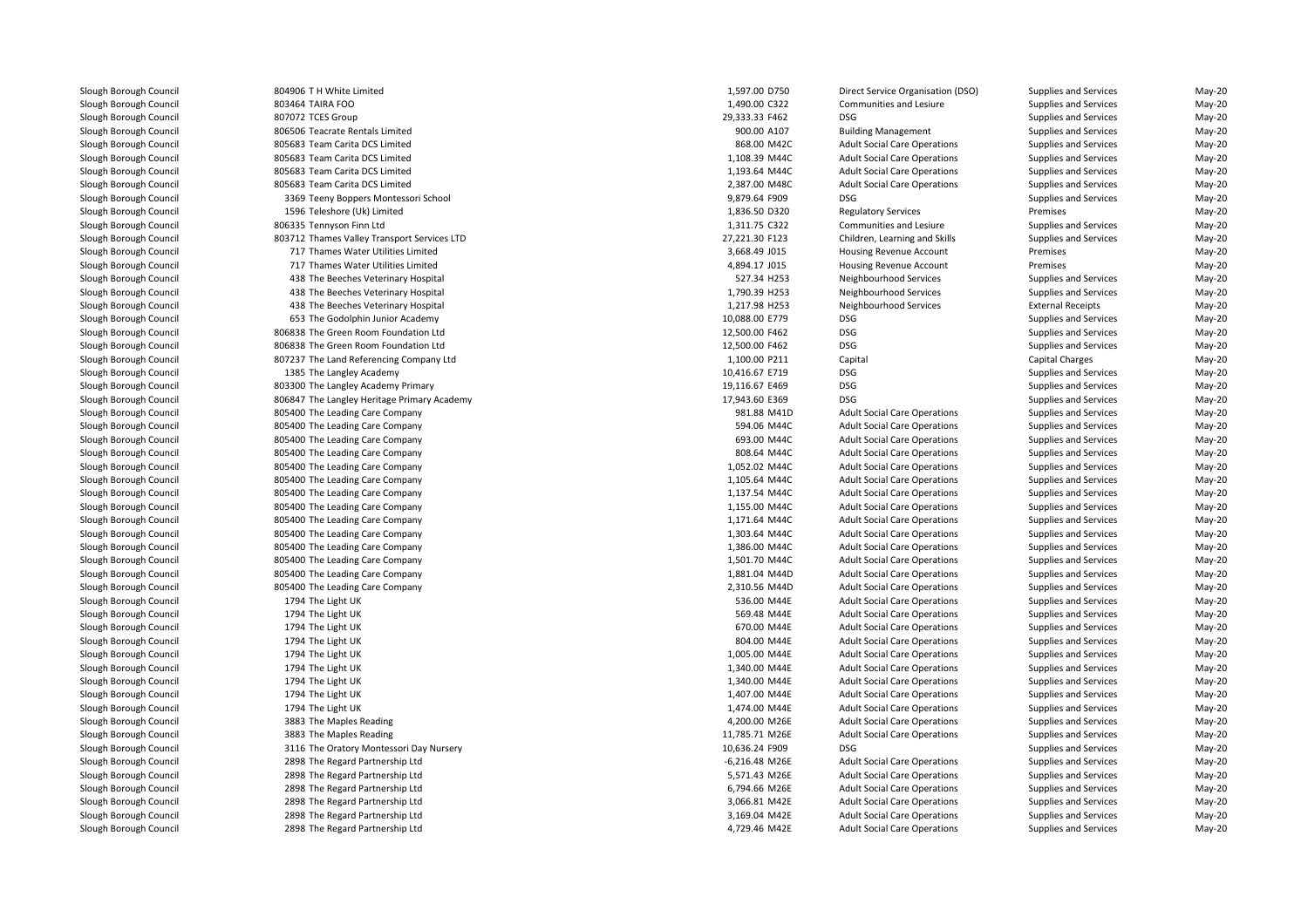| 2898 The Regard Partnership Ltd                           | 4,819.29 M42E  | <b>Adult Social Care Operations</b> | Supplies and Services    | May-20   |
|-----------------------------------------------------------|----------------|-------------------------------------|--------------------------|----------|
| 2898 The Regard Partnership Ltd                           | 5,029.59 M42E  | <b>Adult Social Care Operations</b> | Supplies and Services    | May-20   |
| 2898 The Regard Partnership Ltd                           | 6,126.51 M42E  | <b>Adult Social Care Operations</b> | Supplies and Services    | $May-20$ |
| 2898 The Regard Partnership Ltd                           | 6,336.04 M42E  | <b>Adult Social Care Operations</b> | Supplies and Services    | $May-20$ |
| 2898 The Regard Partnership Ltd                           | 4,245.99 M44D  | <b>Adult Social Care Operations</b> | Supplies and Services    | $May-20$ |
| 2898 The Regard Partnership Ltd                           | 5,256.51 M44E  | <b>Adult Social Care Operations</b> | Supplies and Services    | May-20   |
| 2831 The Turner Home                                      | 1,725.60 M15D  | <b>Adult Social Care Operations</b> | Supplies and Services    | May-20   |
| 821 The Westgate School                                   | 19,333.33 E789 | <b>DSG</b>                          | Supplies and Services    | $May-20$ |
| 807296 Thrower Signs                                      | 1,990.00 B228  | Governance                          | Supplies and Services    | $May-20$ |
| 805915 Time 4 U Limited                                   | 2,940.66 M42F  | <b>Adult Social Care Operations</b> | Supplies and Services    | May-20   |
| 805915 Time 4 U Limited                                   | 2,989.33 M44F  | <b>Adult Social Care Operations</b> | Supplies and Services    | $May-20$ |
| 805915 Time 4 U Limited                                   | 3,381.17 M44F  | <b>Adult Social Care Operations</b> | Supplies and Services    | $May-20$ |
| 806360 Tiny Turtles Daycare Nursery Ltd                   | 12,278.94 F909 | <b>DSG</b>                          | Supplies and Services    | May-20   |
| 171 Toad Hall Nursery                                     | 28,733.04 F909 | <b>DSG</b>                          | Supplies and Services    | $May-20$ |
| 2203 Toby Miller                                          | 792.00 C322    | Communities and Lesiure             | Supplies and Services    | $May-20$ |
| 807294 Tractivity Limited                                 | 6,750.00 B415  | Economic Development                | Supplies and Services    | $May-20$ |
| 1010 Trading Standards South East Ltd                     | 2,822.00 D303  | <b>Regulatory Services</b>          | Supplies and Services    | $May-20$ |
| 1010 Trading Standards South East Ltd                     | 5,225.00 D303  | <b>Regulatory Services</b>          | Supplies and Services    | $May-20$ |
| 805950 Treloar College                                    | 7,304.82 M26E  | <b>Adult Social Care Operations</b> | Supplies and Services    | $May-20$ |
| 805950 Treloar College                                    | 20,784.58 M26E | <b>Adult Social Care Operations</b> | Supplies and Services    | May-20   |
| 805950 Treloar College                                    | 22,776.29 M26E | <b>Adult Social Care Operations</b> | Supplies and Services    | $May-20$ |
| 2288 Trowers & Hamlins                                    | 4,872.50 P405  | Capital                             | Capital Charges          | $May-20$ |
| 2889 Tudor (UK) Ltd t/a Tudor Environmental               | 1,750.00 D610  | Direct Service Organisation (DSO)   | Supplies and Services    | May-20   |
| 2889 Tudor (UK) Ltd t/a Tudor Environmental               | 760.00 D610    | Direct Service Organisation (DSO)   | Supplies and Services    | $May-20$ |
| 2889 Tudor (UK) Ltd t/a Tudor Environmental               | 1,120.00 D750  | Direct Service Organisation (DSO)   | Supplies and Services    | $May-20$ |
| 1575 Twofold Limited                                      | 612.05 D224    | Planning and Transport              | Supplies and Services    | May-20   |
| 1387 Ultimate Incentive Ltd                               | 862.00 C104    | Communities and Lesiure             | Supplies and Services    | $May-20$ |
| 803603 Unique Training Solutions                          | 2,500.00 B409  | People                              | Supplies and Services    | $May-20$ |
| 807241 United Medical Staffing Solutions Professional Ltd | 1,455.30 A07M  | <b>Adult Social Care Operations</b> | Supplies and Services    | $May-20$ |
| 805230 University of Exeter                               | 4,327.00 F500  | Children, Learning and Skills       | Supplies and Services    | May-20   |
| 1785 University Of West London                            | 84,000.00 C322 | Communities and Lesiure             | Supplies and Services    | $May-20$ |
| 3953 Upton Court Grammar School                           | 1,666.64 E799  | <b>DSG</b>                          | Supplies and Services    | $May-20$ |
| 577 Upton Park Hotel                                      | 4,545.00 M07E  | <b>Adult Social Care Operations</b> | Supplies and Services    | $May-20$ |
| 804834 UXBRIDGE COLLEGE                                   | 756.00 F558    | <b>DSG</b>                          | Supplies and Services    | May-20   |
| 804834 UXBRIDGE COLLEGE                                   | 2,645.36 F558  | <b>DSG</b>                          | Supplies and Services    | $May-20$ |
| 804834 UXBRIDGE COLLEGE                                   | 3,143.36 F558  | <b>DSG</b>                          | Supplies and Services    | May-20   |
| 804834 UXBRIDGE COLLEGE                                   | 5,065.36 F558  | <b>DSG</b>                          | Supplies and Services    | May-20   |
| 804834 UXBRIDGE COLLEGE                                   | 5,685.00 F558  | <b>DSG</b>                          | Supplies and Services    | $May-20$ |
| 804834 UXBRIDGE COLLEGE                                   | 7,330.00 F558  | <b>DSG</b>                          | Supplies and Services    | $May-20$ |
| 804834 UXBRIDGE COLLEGE                                   | 9,250.00 F558  | <b>DSG</b>                          | Supplies and Services    | $May-20$ |
| 804834 UXBRIDGE COLLEGE                                   | 13,406.00 F558 | <b>DSG</b>                          | Supplies and Services    | $May-20$ |
| 803251 Vail Williams LLP                                  | 2,750.00 B079  | Regeneration Development            | Supplies and Services    | $May-20$ |
| 803251 Vail Williams LLP                                  | 6,000.00 B079  | Regeneration Development            | Supplies and Services    | $May-20$ |
| 803251 Vail Williams LLP                                  | 4,500.00 B079  | <b>Regeneration Development</b>     | Supplies and Services    | May-20   |
| 1671 Vigilant Security Systems Ltd                        | 900.00 A07M    | <b>Adult Social Care Operations</b> | Premises                 | $May-20$ |
| 807187 Vinnie Green Secure Unit                           | 11,000.00 F551 | <b>DSG</b>                          | Supplies and Services    | $May-20$ |
| 1070 Vip System Limited                                   | 3,152.94 D316  | <b>Regulatory Services</b>          | Supplies and Services    | May-20   |
| 1212 Virgin Media Ltd                                     | 20,100.24 B023 | Finance                             | Supplies and Services    | $May-20$ |
| 2682 Voyage 1 Limited                                     | 607.11 M26E    | <b>Adult Social Care Operations</b> | Supplies and Services    | $May-20$ |
| 2682 Voyage 1 Limited                                     | 5,057.01 M26E  | <b>Adult Social Care Operations</b> | Supplies and Services    | May-20   |
| 2682 Voyage 1 Limited                                     | 5,477.92 M26E  | <b>Adult Social Care Operations</b> | Supplies and Services    | $May-20$ |
| 2682 Voyage 1 Limited                                     | 6,466.01 M26E  | <b>Adult Social Care Operations</b> | Supplies and Services    | $May-20$ |
| 2682 Voyage 1 Limited                                     | 7,757.91 M26E  | <b>Adult Social Care Operations</b> | Supplies and Services    | $May-20$ |
| 2682 Voyage 1 Limited                                     | 5,016.97 M27F  | <b>Adult Social Care Operations</b> | Supplies and Services    | May-20   |
| 2682 Voyage 1 Limited                                     | 6,451.44 M26E  | <b>Adult Social Care Operations</b> | Supplies and Services    | May-20   |
| 2682 Voyage 1 Limited                                     | $-617.65$ M26E | <b>Adult Social Care Operations</b> | <b>External Receipts</b> | May-20   |
|                                                           |                |                                     |                          |          |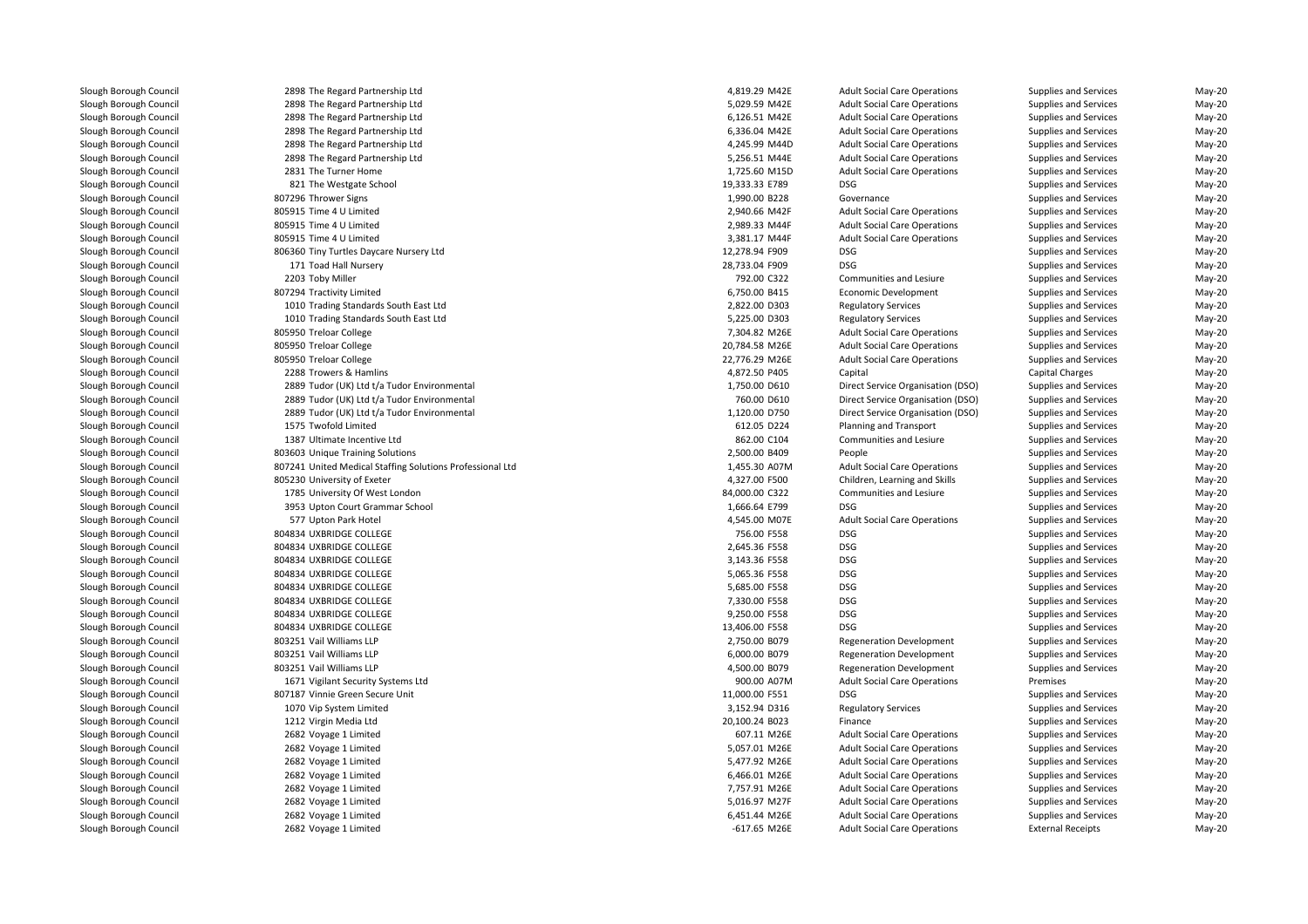| 2682 Voyage 1 Limited                                | -611.59 M26E    | <b>Adult Social Care Operations</b>    | <b>External Receipts</b> | May-20   |
|------------------------------------------------------|-----------------|----------------------------------------|--------------------------|----------|
| 3436 Voyage Ltd                                      | 3,575.98 M26E   | <b>Adult Social Care Operations</b>    | Supplies and Services    | May-20   |
| 3436 Voyage Ltd                                      | 5,723.62 M26E   | <b>Adult Social Care Operations</b>    | Supplies and Services    | May-20   |
| 3436 Voyage Ltd                                      | 3,111.70 M42E   | <b>Adult Social Care Operations</b>    | Supplies and Services    | May-20   |
| 3436 Voyage Ltd                                      | 4,423.80 M42E   | <b>Adult Social Care Operations</b>    | Supplies and Services    | May-20   |
| 3436 Voyage Ltd                                      | 4,476.30 M42E   | <b>Adult Social Care Operations</b>    | Supplies and Services    | May-20   |
| 3436 Voyage Ltd                                      | 4,723.80 M42E   | <b>Adult Social Care Operations</b>    | Supplies and Services    | May-20   |
| 3436 Voyage Ltd                                      | 5,361.30 M42E   | <b>Adult Social Care Operations</b>    | Supplies and Services    | May-20   |
| 3436 Voyage Ltd                                      | 5,653.80 M42E   | <b>Adult Social Care Operations</b>    | Supplies and Services    | May-20   |
| 3436 Voyage Ltd                                      | 6,388.80 M42E   | <b>Adult Social Care Operations</b>    | Supplies and Services    | May-20   |
| 3436 Voyage Ltd                                      | 4,150.20 M44C   | <b>Adult Social Care Operations</b>    | Supplies and Services    | May-20   |
| 807180 Ware247                                       | 10,536.00 B342  | Digital and Strategic IT               | Supplies and Services    | May-20   |
| 804372 Ways into Work                                | 42,788.39 B211  | <b>Strategy and Performance</b>        | Supplies and Services    | May-20   |
| 448 Wea Southern                                     | 12,320.27 B211  | <b>Strategy and Performance</b>        | Supplies and Services    | May-20   |
| 1762 Wellingtons For Langley Hall                    | 1,894.80 F550   | <b>DSG</b>                             | Supplies and Services    | May-20   |
| 1762 Wellingtons For Langley Hall                    | 2,263.00 F550   | <b>DSG</b>                             | Supplies and Services    | May-20   |
| 1762 Wellingtons For Langley Hall                    | 3,158.00 F550   | <b>DSG</b>                             | Supplies and Services    | May-20   |
| 1762 Wellingtons For Langley Hall                    | 73,622.66 F909  | <b>DSG</b>                             | Supplies and Services    | $May-20$ |
| 2891 West Berkshire Council                          | 9,337.00 A08R   | <b>Adult Social Care Operations</b>    | Supplies and Services    | May-20   |
| 2891 West Berkshire Council                          | 83,165.67 A08R  | <b>Adult Social Care Operations</b>    | Supplies and Services    | May-20   |
| 2891 West Berkshire Council                          | 158,016.26 A08R | <b>Adult Social Care Operations</b>    | Supplies and Services    | May-20   |
| 774 West Berkshire County Council                    | 2,281.52 M36E   | <b>Adult Social Care Operations</b>    | Supplies and Services    | May-20   |
| 774 West Berkshire County Council                    | 2,444.48 M36E   | <b>Adult Social Care Operations</b>    | Supplies and Services    | May-20   |
| 806685 West London College                           | 28,324.00 F558  | <b>DSG</b>                             | Supplies and Services    | May-20   |
| 1649 Western House Primary School                    | 27,140.34 E439  | <b>DSG</b>                             | Supplies and Services    | May-20   |
| 803616 WF Howes Ltd                                  | 3,617.00 C104   | Communities and Lesiure                | Supplies and Services    | $May-20$ |
| 803616 WF Howes Ltd                                  | 3,617.00 C104   | Communities and Lesiure                | Supplies and Services    | May-20   |
| 803677 Wheelie Bin Direct Limited                    | 1,709.05 D610   | Direct Service Organisation (DSO)      | Supplies and Services    | May-20   |
| 803677 Wheelie Bin Direct Limited                    | 539.70 D610     | Direct Service Organisation (DSO)      | Supplies and Services    | May-20   |
| 803677 Wheelie Bin Direct Limited                    | 539.70 D610     | Direct Service Organisation (DSO)      | Supplies and Services    | May-20   |
| 803677 Wheelie Bin Direct Limited                    | 3,315.00 P581   | Capital                                | <b>Capital Charges</b>   | May-20   |
| 3628 White Leaf Care Ltd                             | 4,198.28 M26E   | <b>Adult Social Care Operations</b>    | Supplies and Services    | $May-20$ |
| 804908 Whitestone Care                               | 4,536.00 M42E   | <b>Adult Social Care Operations</b>    | Supplies and Services    | May-20   |
| 1753 Willow Primary School                           | 7,715.66 E499   | <b>DSG</b>                             | Supplies and Services    | $May-20$ |
| 805208 Wilson & Scott (Highways) Ltd                 | 2,591.11 D880   | Direct Service Organisation (DSO)      | Supplies and Services    | May-20   |
| 805208 Wilson & Scott (Highways) Ltd                 | 4,225.00 D880   | Direct Service Organisation (DSO)      | Supplies and Services    | $May-20$ |
| 1419 Windmill Resource Centre                        | 10,000.00 A02C  | <b>Adult Social Care Commissioning</b> | Supplies and Services    | May-20   |
| 804807 Windsar Care Centre Ltd                       | 19,800.00 A05C  | <b>Adult Social Care Commissioning</b> | Supplies and Services    | $May-20$ |
| 804807 Windsar Care Centre Ltd                       | 3,321.43 M15D   | <b>Adult Social Care Operations</b>    | Supplies and Services    | May-20   |
| 804807 Windsar Care Centre Ltd                       | 3,764.29 M15D   | <b>Adult Social Care Operations</b>    | Supplies and Services    | May-20   |
| 804807 Windsar Care Centre Ltd                       | 3,277.14 M15F   | <b>Adult Social Care Operations</b>    | Supplies and Services    | May-20   |
| 804807 Windsar Care Centre Ltd                       | 3,432.14 M17C   | <b>Adult Social Care Operations</b>    | Supplies and Services    | $May-20$ |
| 804807 Windsar Care Centre Ltd                       | 3,432.14 M17C   | <b>Adult Social Care Operations</b>    | Supplies and Services    | May-20   |
| 804807 Windsar Care Centre Ltd                       | 3,542.86 M17C   | <b>Adult Social Care Operations</b>    | Supplies and Services    | $May-20$ |
| 804807 Windsar Care Centre Ltd                       | 3,542.86 M17C   | <b>Adult Social Care Operations</b>    | Supplies and Services    | May-20   |
| 804807 Windsar Care Centre Ltd                       | 3,321.43 M18C   | <b>Adult Social Care Operations</b>    | Supplies and Services    | May-20   |
| 804807 Windsar Care Centre Ltd                       | 3,321.43 M18C   | <b>Adult Social Care Operations</b>    | Supplies and Services    | May-20   |
| 804807 Windsar Care Centre Ltd                       | 3,432.14 M18C   | <b>Adult Social Care Operations</b>    | Supplies and Services    | May-20   |
| 804807 Windsar Care Centre Ltd                       | 3,432.14 M18C   | <b>Adult Social Care Operations</b>    | Supplies and Services    | May-20   |
| 804807 Windsar Care Centre Ltd                       | 3,432.14 M18C   | <b>Adult Social Care Operations</b>    | Supplies and Services    | May-20   |
| 804807 Windsar Care Centre Ltd                       | 3,321.43 M25C   | <b>Adult Social Care Operations</b>    | Supplies and Services    | May-20   |
| 804807 Windsar Care Centre Ltd                       | 3,764.29 M25C   | <b>Adult Social Care Operations</b>    | Supplies and Services    | $May-20$ |
| 804807 Windsar Care Centre Ltd                       | 3,764.28 M27C   | <b>Adult Social Care Operations</b>    | Supplies and Services    | May-20   |
| 804807 Windsar Care Centre Ltd                       | 3,432.14 M29C   | <b>Adult Social Care Operations</b>    | Supplies and Services    | May-20   |
| 806641 Windsor Care Limited                          | 4,200.00 M17C   | <b>Adult Social Care Operations</b>    | Supplies and Services    | May-20   |
| 804667 Windsor Clinical & Home Care Services Grp Ltd | 2.889.64 M17C   | <b>Adult Social Care Operations</b>    | Supplies and Services    | $Mav-20$ |